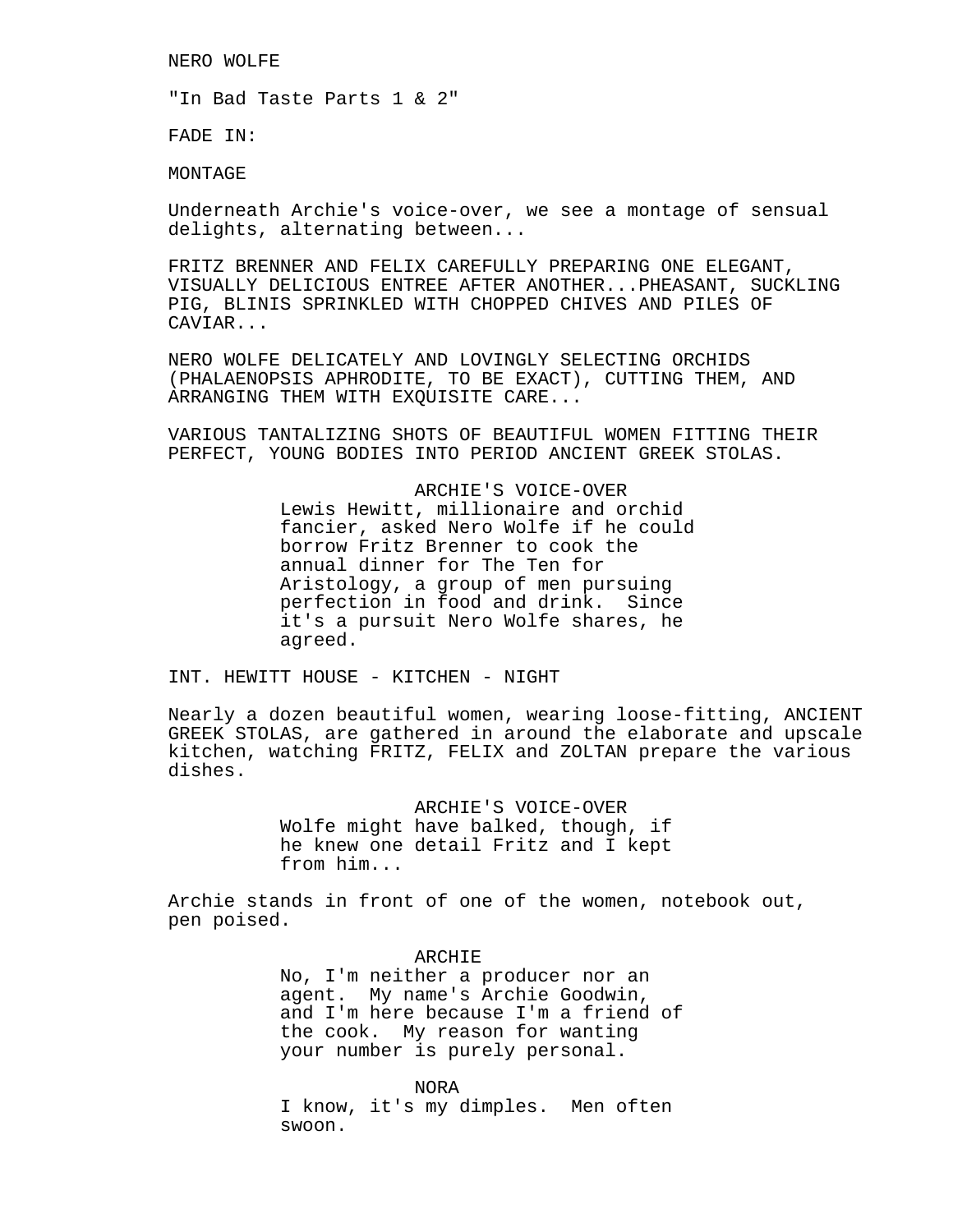### ARCHIE

It's your earrings. They remind me of a girl I once loved in vain.

NORA

The name is Nora Jaret, without an H, and the number is Stanhope five, six, six, two, one. The earrings were a present from Sir Laurence Olivier. I was sitting on his knee.

Archie writes the number down.

NORA (CONT'D) Now please let me alone. I'm nervous, and I don't want to spill the soup.

Archie smiles and obediently moves to another woman.

ARCHIE Good evening, Miss--?

CAROL

Carol Annis.

## ARCHIE

I was standing, watching you, when all of a sudden I had an impulse to ask you for your phone number, and I'm not good at fighting impulses. Now that you're close up, it's even stronger, so I guess we'll have to humor it.

CAROL I have no sense of humor.

ARCHIE Maybe I can guess it. Socrates, one, oh-oh-oh-oh?

She turns to look at Zoltan stir something.

ARCHIE (CONT'D) Apparently not. Plato two, three, four, five, six?

Another woman, a beautiful RED HEAD, speaks up, clearly amused:

> PEGGY You like yourself, don't you?

Archie turns to her and flashes her his most winsome grin.

ARCHIE

(MORE)

Certainly.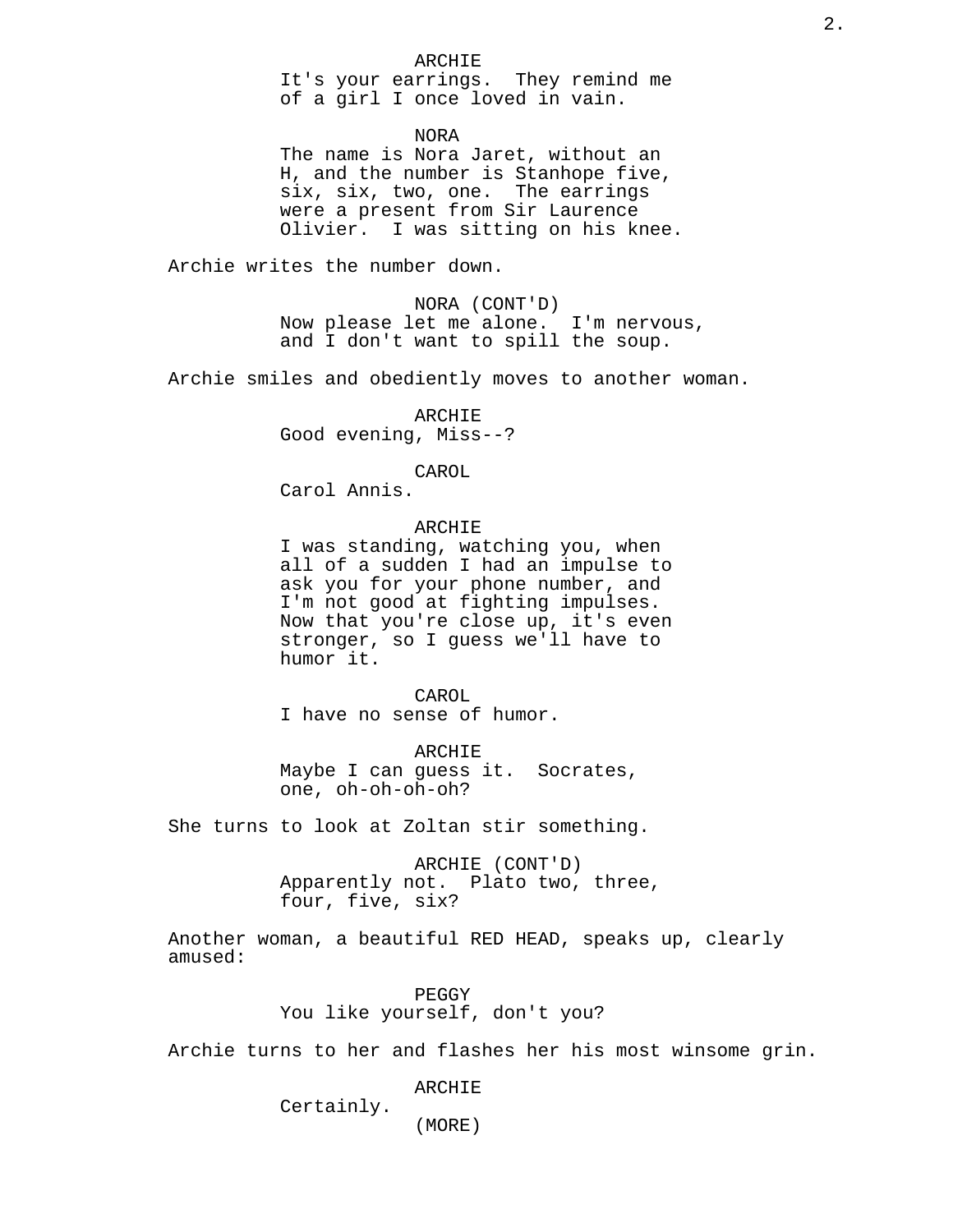ARCHIE (CONT'D) I string along with the majority. We'll take a vote. (to all the ladies:) How many of you like yourself, raise your hands?

A hand goes up, then another, then two more, then all the rest.

> ARCHIE (CONT'D) Okay, that's settled. My problem is I decided to look you over and ask the most absolutely, irresistably beautiful and fascinating one of the bunch for her phone number, but--

PEGGY Archie, have your eyes examined. We admit we're all beautiful, but were not in the same class as Helen Iacono. Look at her.

Archie does. HELEN has deep, dark eyes, dark velvet skin, and wavy, silky hair darker than either eyes or skin. She's making a point of ignoring him. Archie is about to try and change that when a WELL-DRESSED MAN enters and tugs on Archie's sleeve. This is BENJAMIN SHRIVER, a grin on his ruddy face.

> SHRIVER I hate to interrupt but we're ready to sit. Will you join us?

### ARCHIE

Ladies...

Archie smiles, gives the women a half-bow, and exits to:

INT. HEWITT HOUSE - DINING ROOM - NIGHT

A richly paneled room decorated with pictures of geese, pheasants, fruits, and other assorted edible objects. The tablecloth is white as snow. The polished silver and the wineglasses, seven at each place, glisten in the soft light. In the center of the table is a low gilt bowl, two feet long, filled with clusters of orchids we saw cut by Nero Wolfe, who sits uncomfortably in a chair, his fundament lapping over both sides. Archie and Shriver take their seats among the EIGHT OTHER ARISTOLOGISTS at the table. LEWIS HEWITT, the host, motions to the orchids.

> HEWITT My compliments, Mr. Wolfe. I have never seen Phalaenopsis Aphrodite better grown.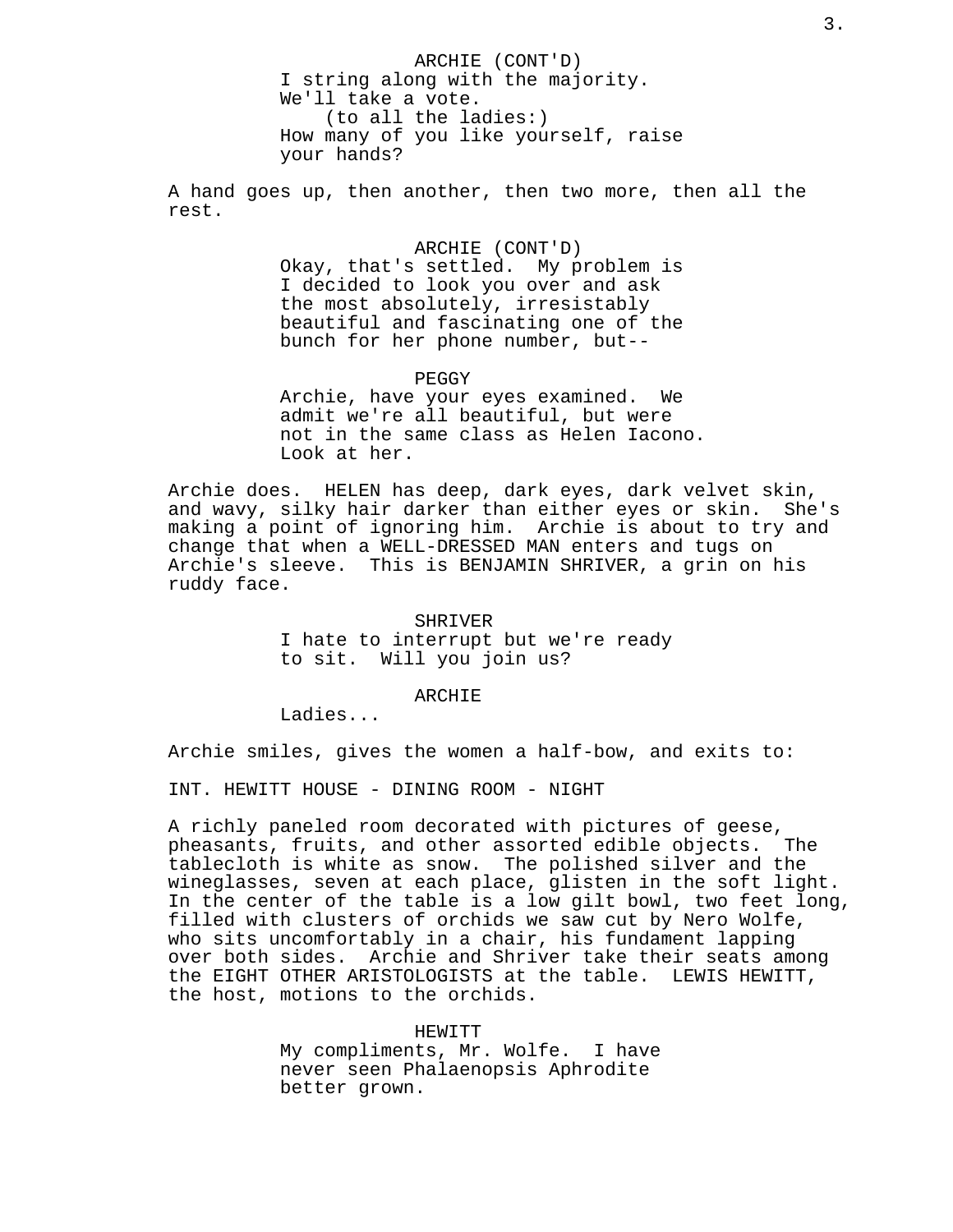Wolfe acknowledges the compliment with a barely perceptible nod. The others around the table add their compliments, too...except for one man, VINCENT PYLE, a theatrical producer who wears a dinner jacket with a dark green tie to match. He eyes the orchids with his head cocked and his mouth puckered.

#### PYLE

I don't care for flowers with spots and streaks. They're messy.

That's when the women file in wearing their Greek stolas, each girl carrying a plate -- with the food already on it - to her assigned aristologist. Zoltan goes around pouring Montrachet. Wolfe, reacting to the girls, glares at Archie, who tries his best to look innocent.

WOLFE

What is this flummery?

## HEWITT

We went to ancient Greece not only for our name but for other precedents. The goddess of youth was cupbearer to the Gods, so it's the custom of the Ten of Aristology to be waited on by maidens in appropriate dress.

WOLFE

"Aristology" means the science of dining, therefore you gentlemen are witlings. Dining is not a science, it is an art.

ADRIAN DART, a good-looking stage actor, laughs goodnaturedly.

> DART Then as an actor, a man who lives to embody art, I agree. We must change our name. We'll appoint a committee right after dessert -- but until then, let us indulge ourselves!

His fellow Aristologists join in a chorus of agreement.

ARCHIE'S VOICE-OVER Even Wolfe couldn't argue with that... at least not with a plate of Fritz's blinis in front of him.

TIGHT ON THE PLATE

And the blinis, sprinkled with chopped chives, piled with caviar, and topped with sour cream. It's looks amazing. And so begins our montage, no, our symphony, of fine dining...

WIPE TO: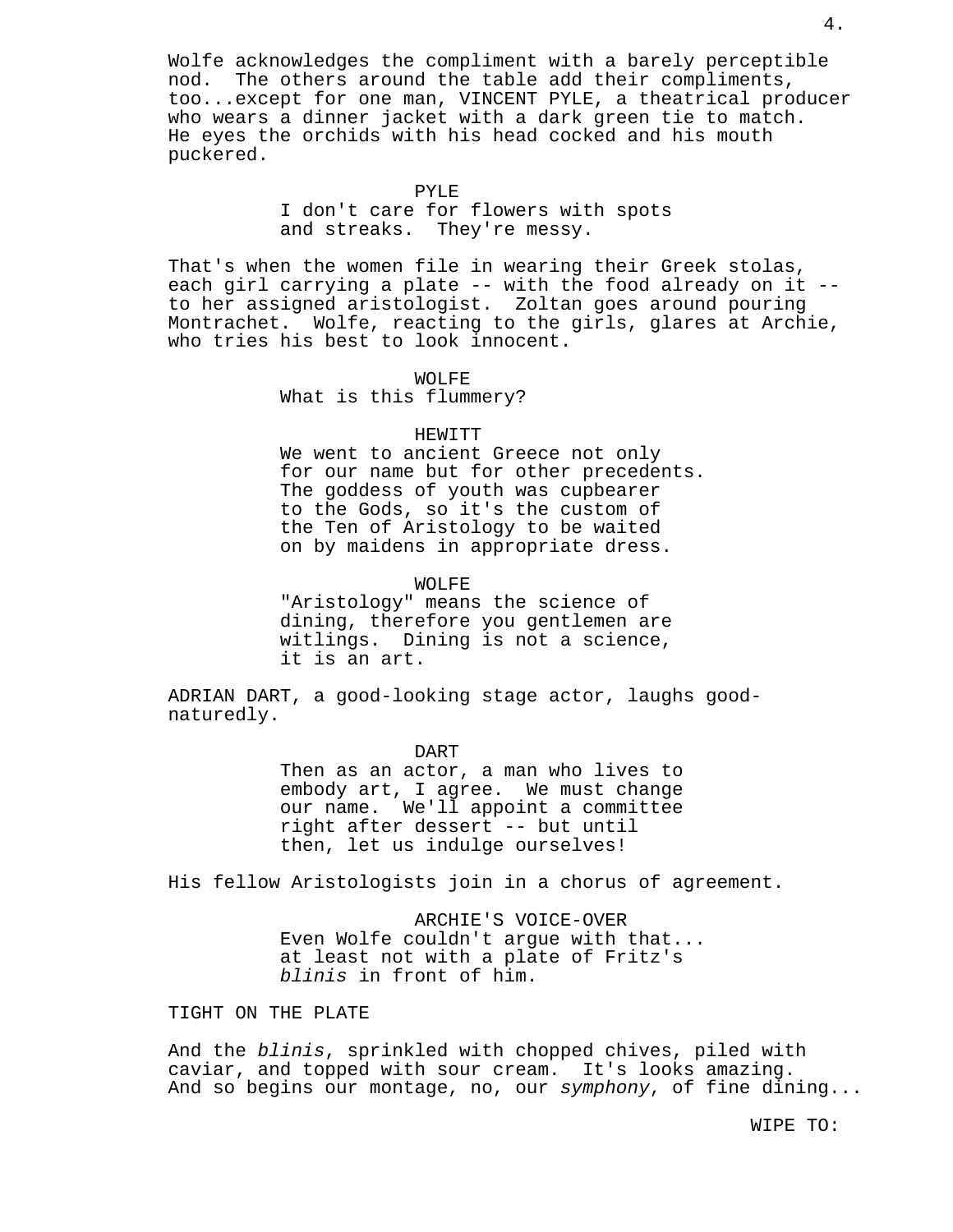Now empty, being taken away and replaced by a soup plate.

INT. HEWITT HOUSE - DINING ROOM - NIGHT

The girls are now taking the empty blinis plates, replacing them with soup bowls, and gracefully ladling green turtle soup into them. As Pyle takes his last bite of blinis, and his plate is taken away, he complains loudly.

> PYLE A new idea, putting sand in. Clever. Good for chickens, since they need grit.

EMIL KREIS, who is sitting beside Archie, speaks up:

KREIS Ignore him. What does he know? He backed three flops on Broadway this season.

And as they all begin to eat the soup, we WIPE TO:

TIGHT ON A SPECIAL DISH

It's flounder poached in a dry white whine, with a musseland-mushrooms sauce. It also looks wonderful.

INT. HEWITT HOUSE - DINING ROOM - NIGHT

We pan around the room, as each aristologist enjoys the culinary pleasure of each bite, savoring every morsel of fish.

#### DART

Superb!

HEWITT I must have the recipe!

Archie turns to Pyle, who is devouring his meal with obvious delight.

#### ARCHIE

Any sand?

Almost in response, Pyle suddenly drops his fork on his plate with a clatter, his head droops, and he clutches a hand to his mouth.

PYLE

You must excuse me. I'm sorry.

And with that, he rushes out. Archie and Wolfe share a look. Hewitt rises and follows him. There's a moment of awkward silence, then: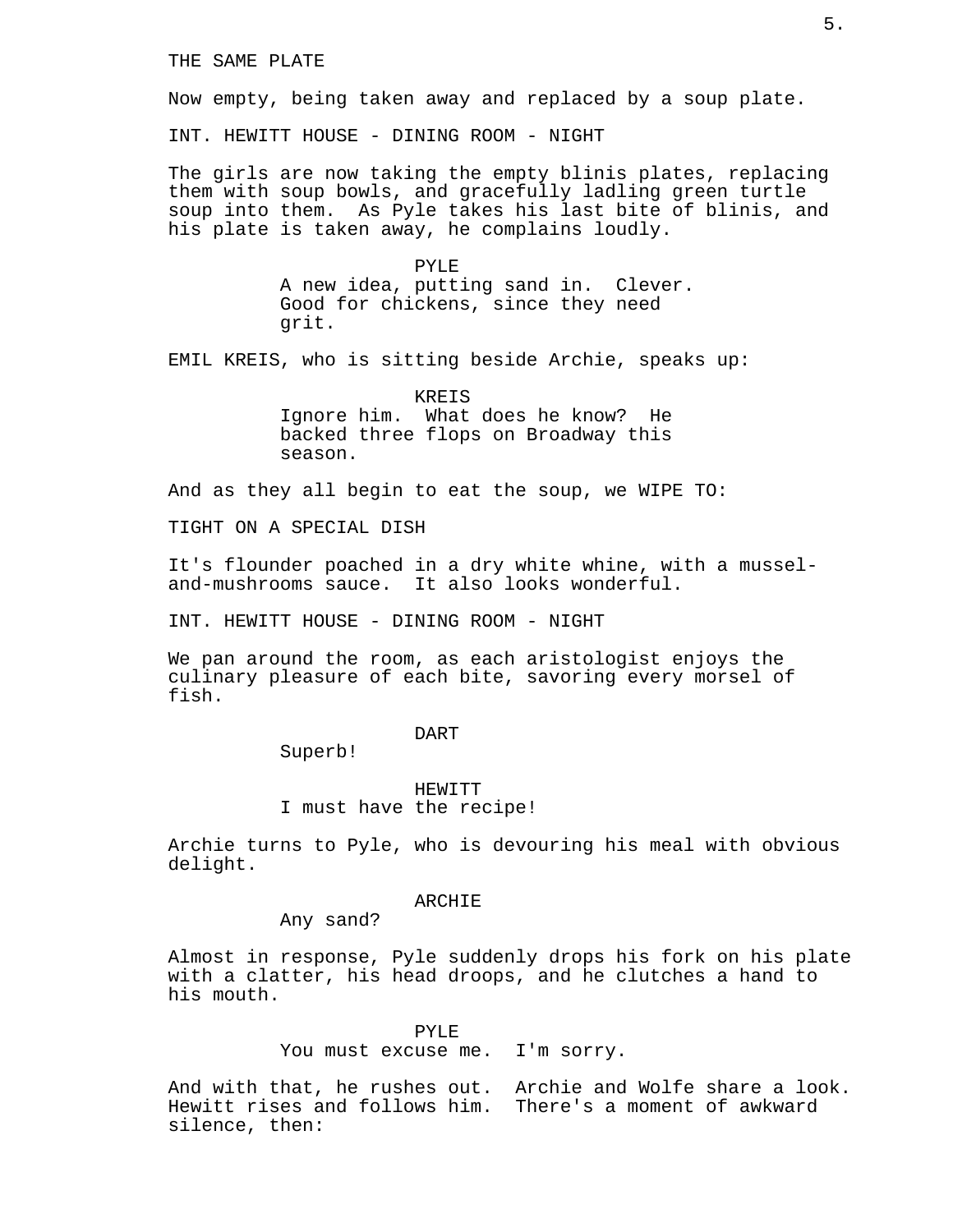Dart continues eating, and soon so do the others, including Wolfe, who nonetheless glowers.

> ARCHIE'S VOICE-OVER The aristologists all resumed with the flounder, and the conversation, but the spirit wasn't the same.

And we

WIPE TO:

INT. HEWITT HOUSE - DINING ROOM - NIGHT

Zoltan enters bearing an enormous silver platter. Felix lifts the cover off with a flourish, revealing a beautiful pheasant. Hewitt enters.

> HEWITT Vincent is in considerable pain, and a doctor has come. There is nothing we can do, so let us proceed.

Hewitt sits, but the life is definitely out of the party. Wolfe's glower deepens.

WIPE TO:

INT. HEWITT HOUSE - DINING ROOM - NIGHT

Vincent Pyle still hasn't returned. Hewitt gets up and again just as chestnut croquettes and cheese are being served.

> ARCHIE'S VOICE-OVER Hewitt left the room three times and when he rose from his chair for the fourth, Wolfe went too. By the glower that had been deepening on Wolfe's face for the past hour, I knew he was boiling, and when he's like that, especially away from home, there's no telling about him.

INT. HEWITT HOUSE - CORRIDOR - NIGHT

Wolfe lumbers down the corridor to an open doorway and peers inside.

WOLFE'S POV

Vincent Pyle lies on a bed, clearly near death, Hewitt and a DOCTOR at his side. The doctor looks VERY GRIM.

WIPE TO: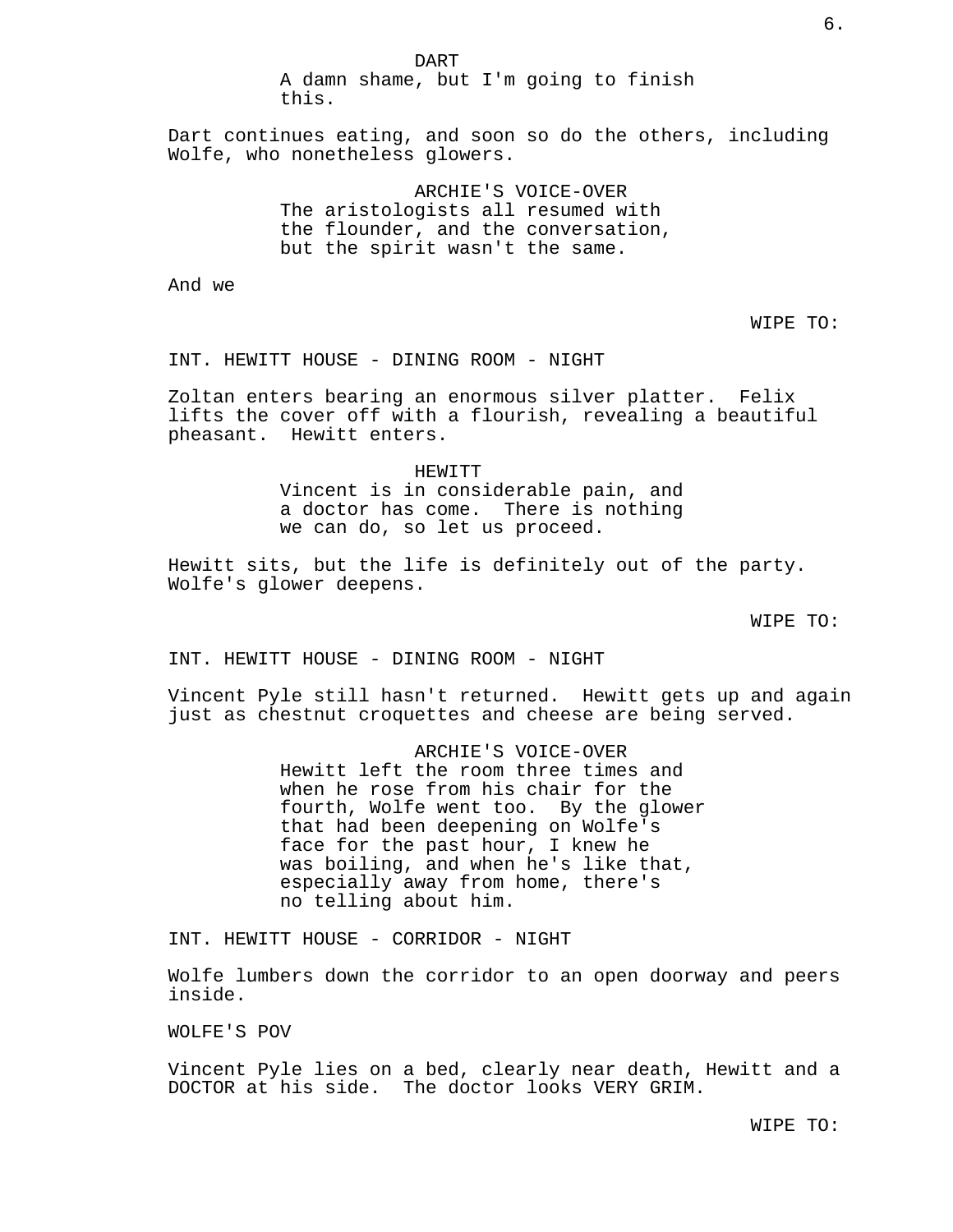Coffee and brandy are being poured by Felix, but only for one: Archie, who sits lighting a cigar. Wolfe comes in, still glowering, and snaps:

#### WOLFE

Come with me.

Archie puts the cigar on a tray and follows Wolfe, who marches into:

INT. HEWITT HOUSE - KITCHEN - NIGHT

The twelve maidens are scattered around on chairs and stools at tables and counters, eating. A woman is busy at the sink. Zoltan is busy at the refrigeration, Fritz is pouring a glass of wine for himself as Wolfe enters.

#### WOLFE

Fritz, I offer my apologies. I permitted Mr. Hewitt to cajole you. I should have known better. I beg your pardon.

### FRITZ

But it is not to pardon, only to regret. The man got sick, that's a pity, only not from my cooking, I assure you.

#### WOLFE

I repeat that I am culpable, but I won't dwell on that now, it can wait. There is an aspect that is exigent. Archie, are those women all here?

Archie does a quick head count.

ARCHIE Yes sir, all present. Twelve.

WOLFE Collect them. They can stand over there. (motions to a corner:) And bring Felix.

Archie turns and calls out:

ARCHIE I'm sorry, ladies, but if Mr. Wolfe say it's urgent, that settles it. Over there, please? All of you.

Archie motions to a corner, then sticks his head out the door to the dining room.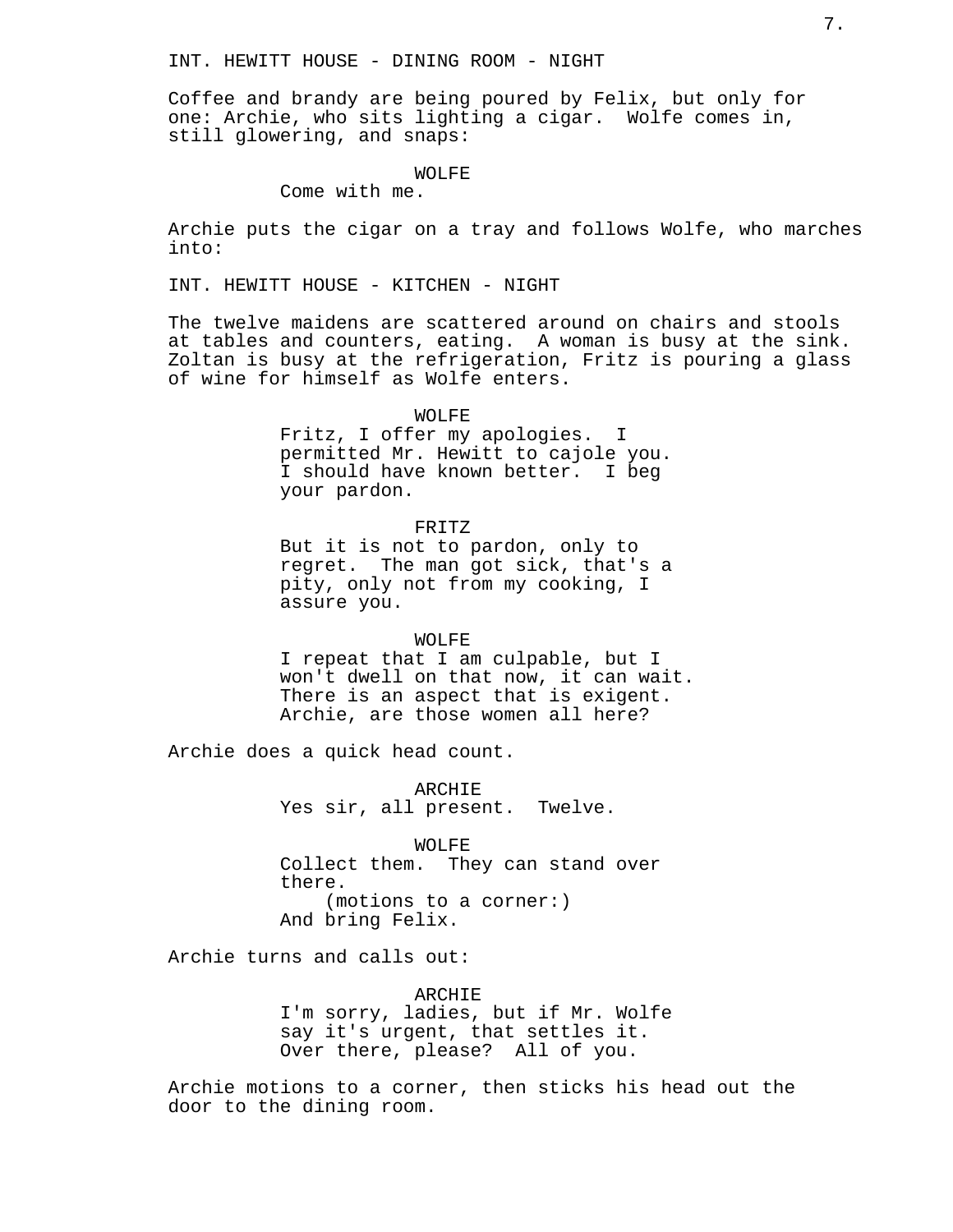## Felix.

Archie wriggles a beckoning finger, and Felix enters. Wolfe stands, tight-lipped, surveying the women.

## WOLFE

I remind you that the first course brought to the table was caviar on blinis topped with sour cream. The portion served to Mr. Vincent Pyle, and eaten by him, contained arsenic. Mr. Pyle is in bed upstairs, attended by doctors, and will probably die within the hour.

There are GASPS and EXCLAMATIONS of surprise. Wolfe glares at them.

> WOLFE (CONT'D) I am speaking. You will please keep quiet and listen.

NORA How do you know it as arsenic?

## WOLFE

From the symptoms. My conclusion the poison was in the first course is based on the amount of time it takes arsenic to act; second, on the fact that it is highly unlikely it could have been put in the soup or the fish; and third, that Mr. Pyle complained of sand in the cream or caviar.

Fritz is nervously biting his lips, first the lower, then the upper.

> FRITZ I must assure you--

> > WOLFE

I need no assurances from you, Fritz. Who put it on the plates?

FRITZ Zoltan and I-- (points across the room:) At that table.

WOLFE And left them there? They were taken from that table by the women?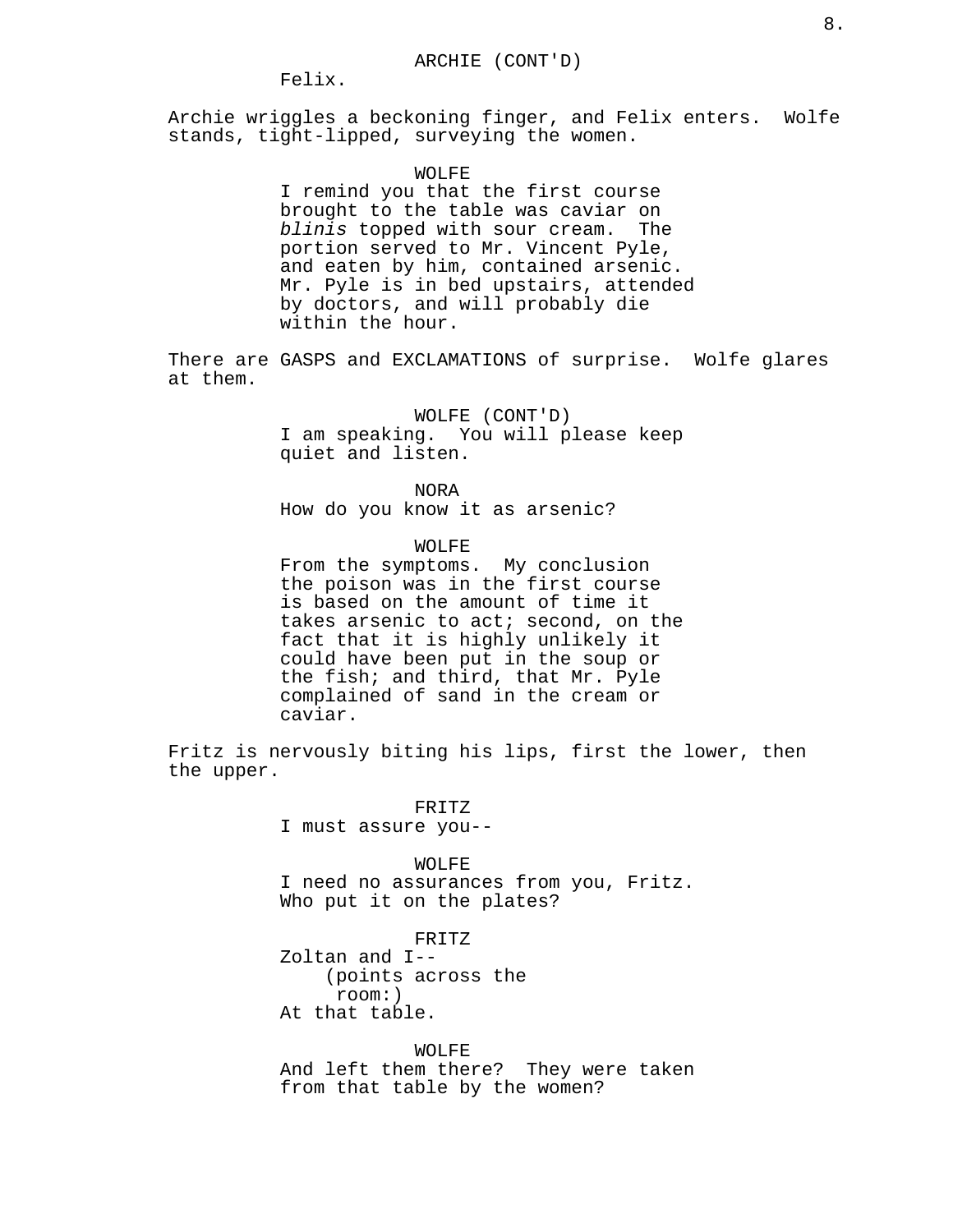### ZOLTAN

I watched them Mr. Wolfe. They each took one plate. And believe me, nobody put any arsenic--

#### WOLFE

Please, Zoltan. I add another conclusion: that no one put arsenic in one of the portions and then left to chance which one of the guests would get it. (then, to the women:) Which one of you took that plate to Mr. Pyle?

No reply. No sound. No movement.

WOLFE (CONT'D) Pfui. If you didn't know his name, you do now. The man who left during the fish course and who is now dying. Who served him?

No reply. Archie fixes his eyes on the RED HEAD, PEGGY CHOATE.

## ARCHIE

Speak up.

#### PEGGY

I didn't!

## ARCHIE

That's silly. Of course you did. Twenty people can swear to it. I looked right at you while you were dishing his soup.

PEGGY

But I didn't take him that first thing! He already had some! I didn't!

## WOLFE

You deny that you served the plate of caviar, the first course, to Mr. Pyle?

## PEGGY

I certainly do.

#### WOLFE

But you were supposed to? You were assigned to him?

#### PEGGY

Yes. I took the plate from the table there...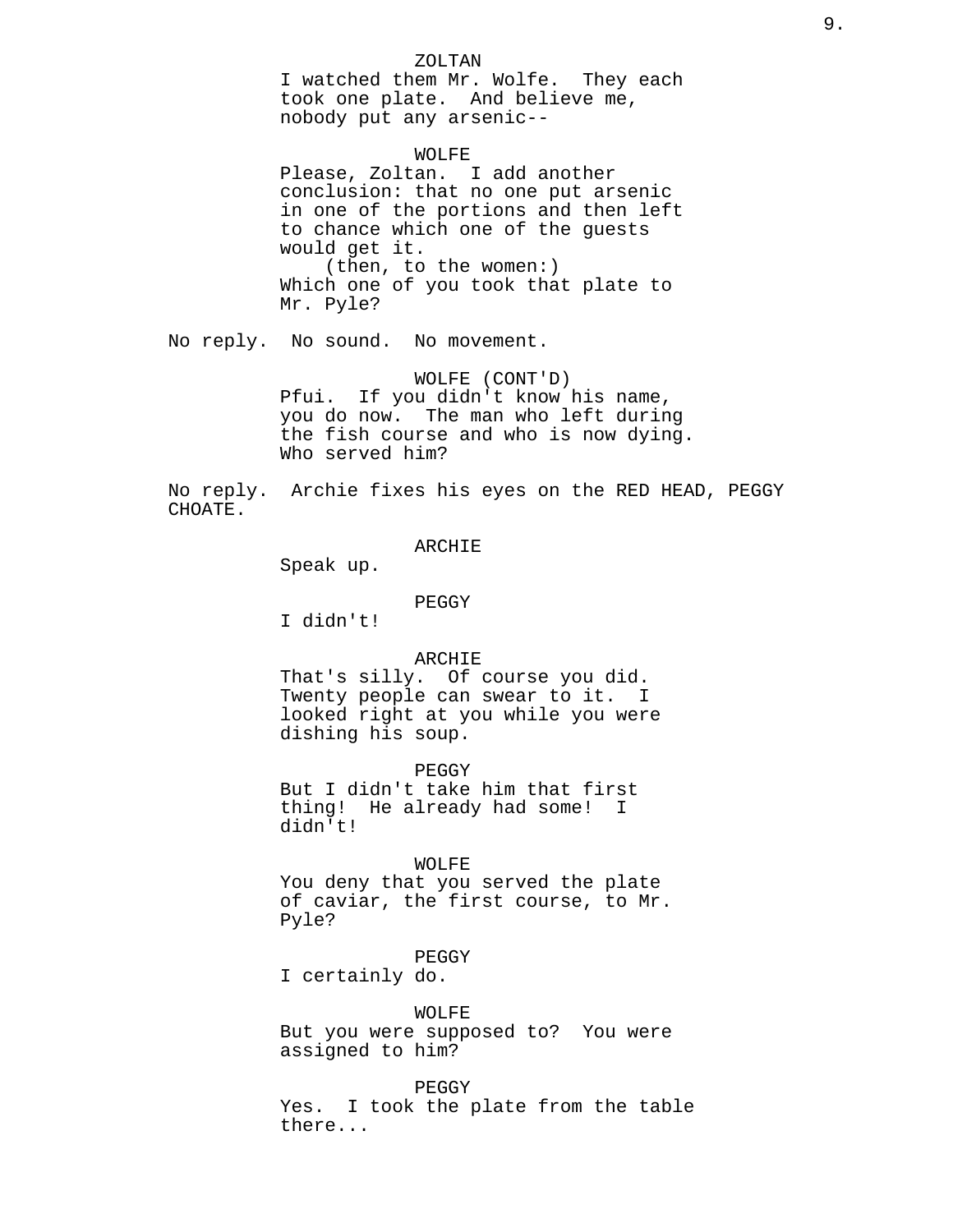And we watch Peggy start to go to Pyle, see that he has a plate already, and serve Wolfe instead, who is at Pyle's right.

> PEGGY'S VOICE I started to serve him, saw that he already had some, and I thought I'd made a mistake. So I gave the plate to you.

BACK TO SCENE

WOLFE Indeed. Who was assigned to me?

Helen Iacono -- the woman Archie didn't get the chance to chat up earlier -- speaks up:

HELEN

I was.

WOLFE Your name, please?

HELEN

Helen Iacono.

WOLFE Did you bring me the first course?

HELEN

No.

INT. HEWITT HOUSE - DINING ROOM - NIGHT (FLASHBACK)

Helen sees Peggy serving Wolfe, so she gives her plate to someone else, MR. KREIS.

> HELEN Since Peggy was serving you, I gave mine to man on the left next to the end who didn't have any.

BACK TO SCENE

WOLFE Who was assigned to him?

NORA

Mr. Kreis was mine. He had his plate when I got there. I was going to take mine back to the kitchen, but then I gave it to the man at the end, Mr. Shriver.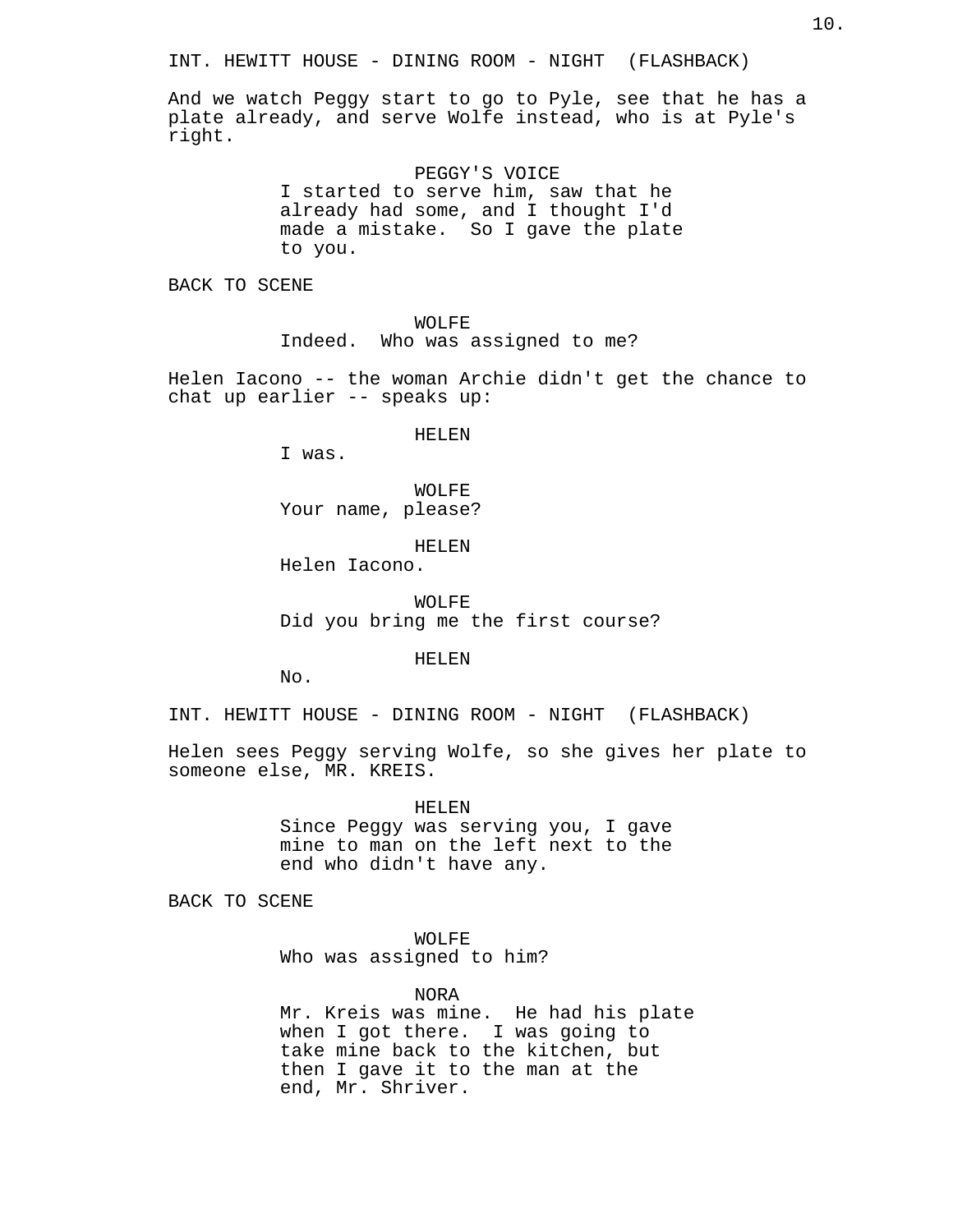CAROL That's right, and I was assigned to him. INT. HEWITT HOUSE - DINING ROOM - NIGHT (FLASHBACK) Carol gives her plate to Mr. Dart. CAROL I was going to stop her, but she had already put the plate down, so I went around to the other side of the table and served Mr. Dart, who didn't have his. BACK TO SCENE Another woman speaks up, and her name is:

LUCY My name is Lucy Morgan. I had Mr. Dart, and Carol got to him before I did. There was only one place that didn't have one, and that was Mr. Hewitt.

Archie looks at a FERN FABER, a tall self-made blonde with a wide lazy mouth.

> ARCHIE It's your turn, Miss Faber. You had Mr. Hewitt, right?

> > FERN

I sure did.

WOLFE But you didn't take him his caviar.

FERN

I sure didn't.

WOLFE Then who did you take it to?

FERN

Nobody.

WOLFE What did you do with it, Miss Faber?

FERN I didn't do anything with it, there wasn't any.

WOLFE

(MORE)

Nonsense.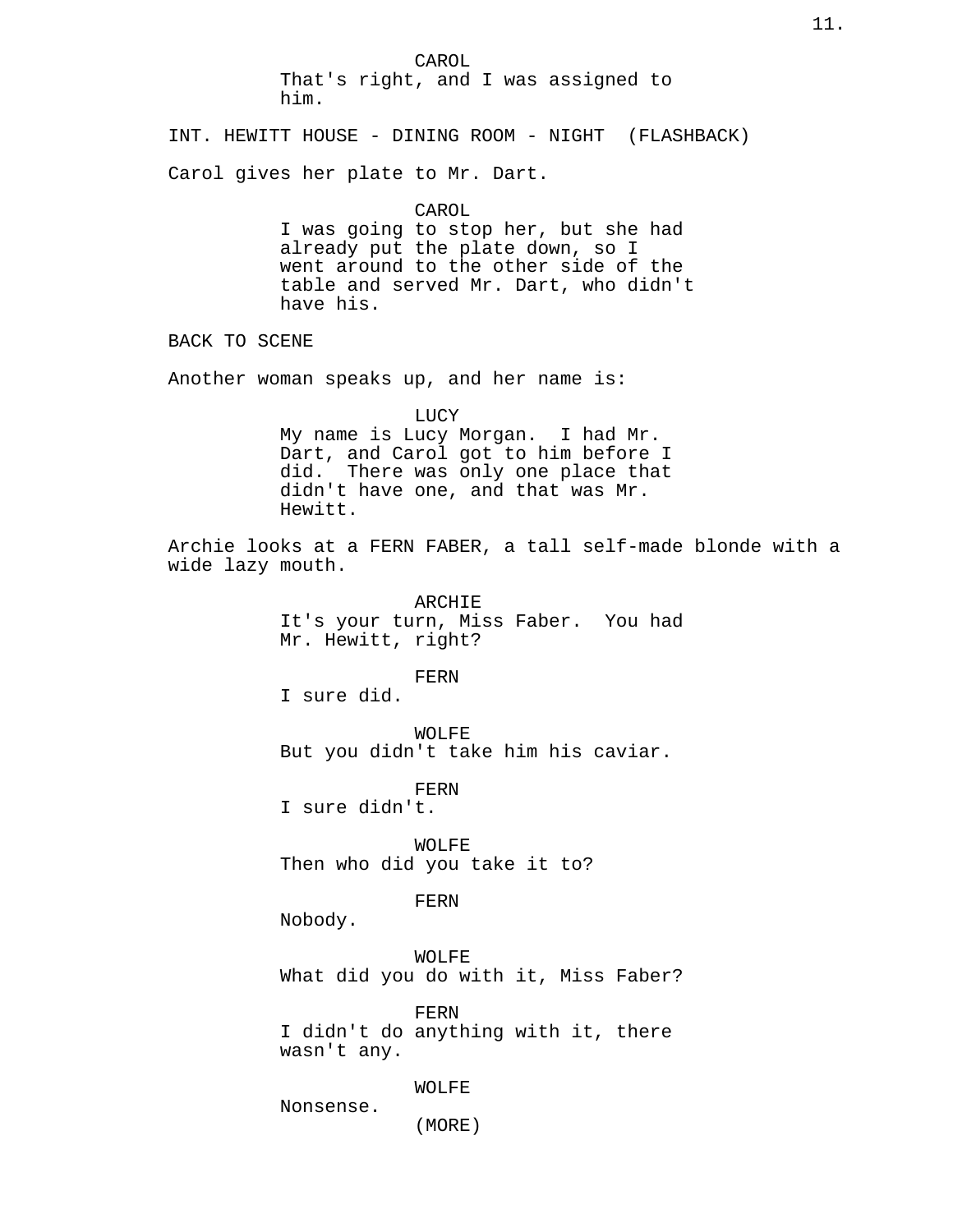### WOLFE (CONT'D)

There were twelve of you, and there were twelve at the table, and each got a portion. How can you say there wasn't any?

## FERN

Because there wasn't. I was in the john fixing my hair, and when I came back in Lucy was taking the last one from the table, and when I asked Zoltan where mine was he said he didn't know and I went to the dining room and they all had some.

### WOLFE

Where is that room where you were fixing your hair?

She points toward the pantry.

WOLFE (CONT'D) How long were you in there?

FERN

My God, I don't know, do you think I timed it? When Archie was talking to us, and Mr. Shriver came and said they were going to start, I went pretty soon after that.

## WOLFE

(to Archie:)

So that's where you were. I might have known there were young women around. Supposing that Miss Faber went to fix her hair shortly after you left -- say three minutes -- how long was she at it, if the last plate had been taken from the table when she returned to the kitchen?

ARCHIE

Fifteen to twenty minutes.

Wolfe snaps at Fern Faber:

WOLFE What was wrong with your hair?

FERN

I didn't say there was anything wrong with it. Look, mister, do you want all the details?

WOLFE

No.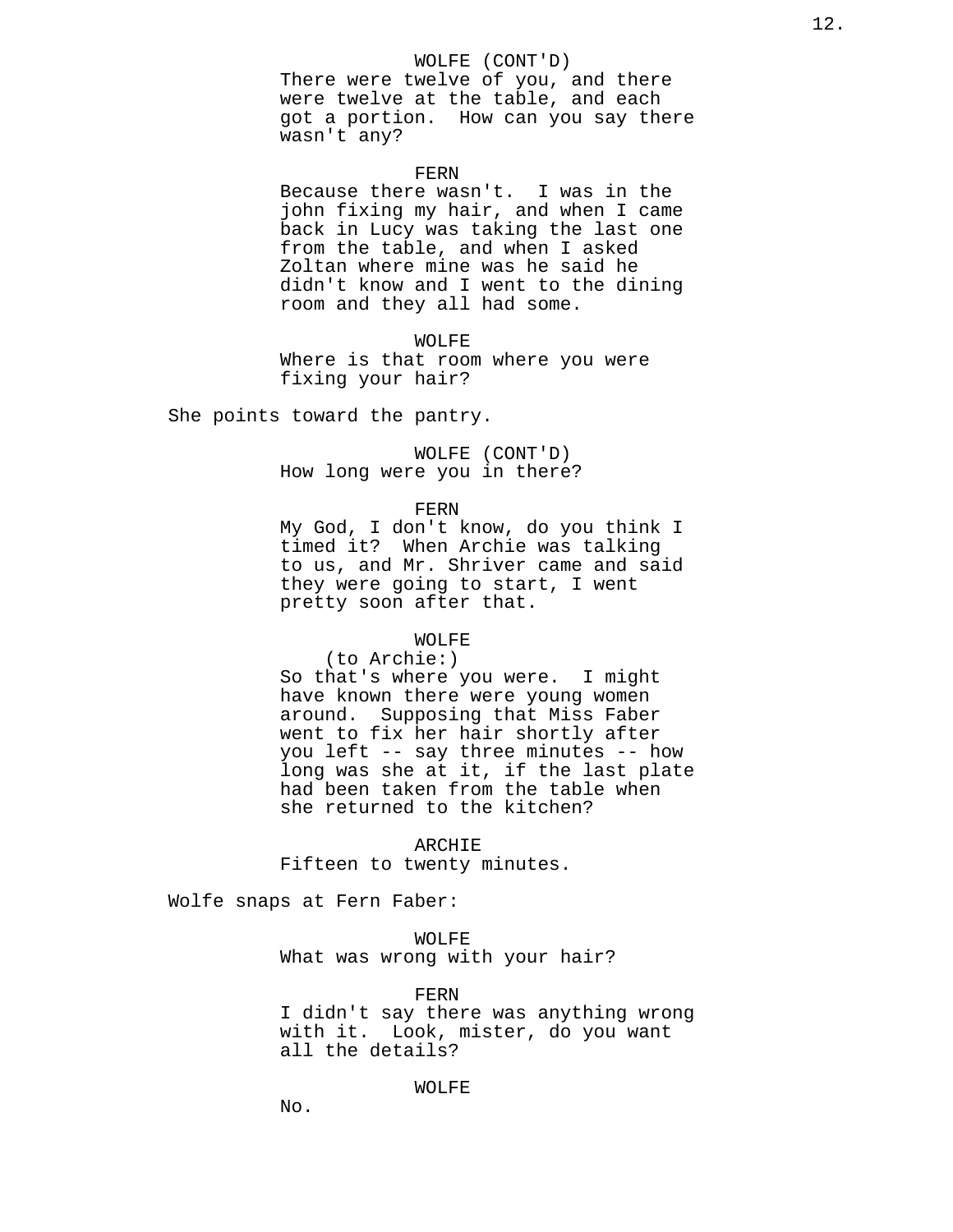Wolfe surveys them all for a moment, not amiably, takes in enough air to fill his middle, then turns his back to them. He picks up Fritz's glass of wine, smells it, gazes at it for a moment. The girls start to make noises and, hearing them, Wolfe puts the glass down and faces the girls again.

> WOLFE (CONT'D) You -- I speak now to that one, still to be identified -- you must have extraordinary faith in your attendant godling, even allowing for your craft. For you took great risks.

INT. HEWITT HOUSE - KITCHEN/ DINING ROOM - NIGHT

As Wolfe lays out his SCENARIO, we SEE IT ENACTED... though only from about WAIST-HIGH...we DO NOT SEE THE WOMAN'S FACE, just her actions as described:

> WOLFE'S VOICE You took a plate from the table and on your way to the dining room you put arsenic in the cream using a paper spill. You took the plate to Mr. Pyle, came back here immediately, got another plate, and gave it to one who had not been served.

BACK TO SCENE

The women are clearly unsettled by his chilling scenario.

WOLFE It was a remarkably adroit stratagem, but you can't possibly be impregnable. (then, to the men:) Gentlemen, please.

Wolfe motions to Fritz, Felix, Zoltan and Archie, then walks out, the men following him.

INT. HEWITT HOUSE - DINING ROOM - NIGHT

Wolfe leads the men to the dining room.

WOLFE Miss Faber is the only one who is eliminated.

FELIX Just because she says she wasn't in the kitchen when the plates were taken? She could be lying.

WOLFE She wouldn't dare say that if she had in fact taken a plate and carried (MORE)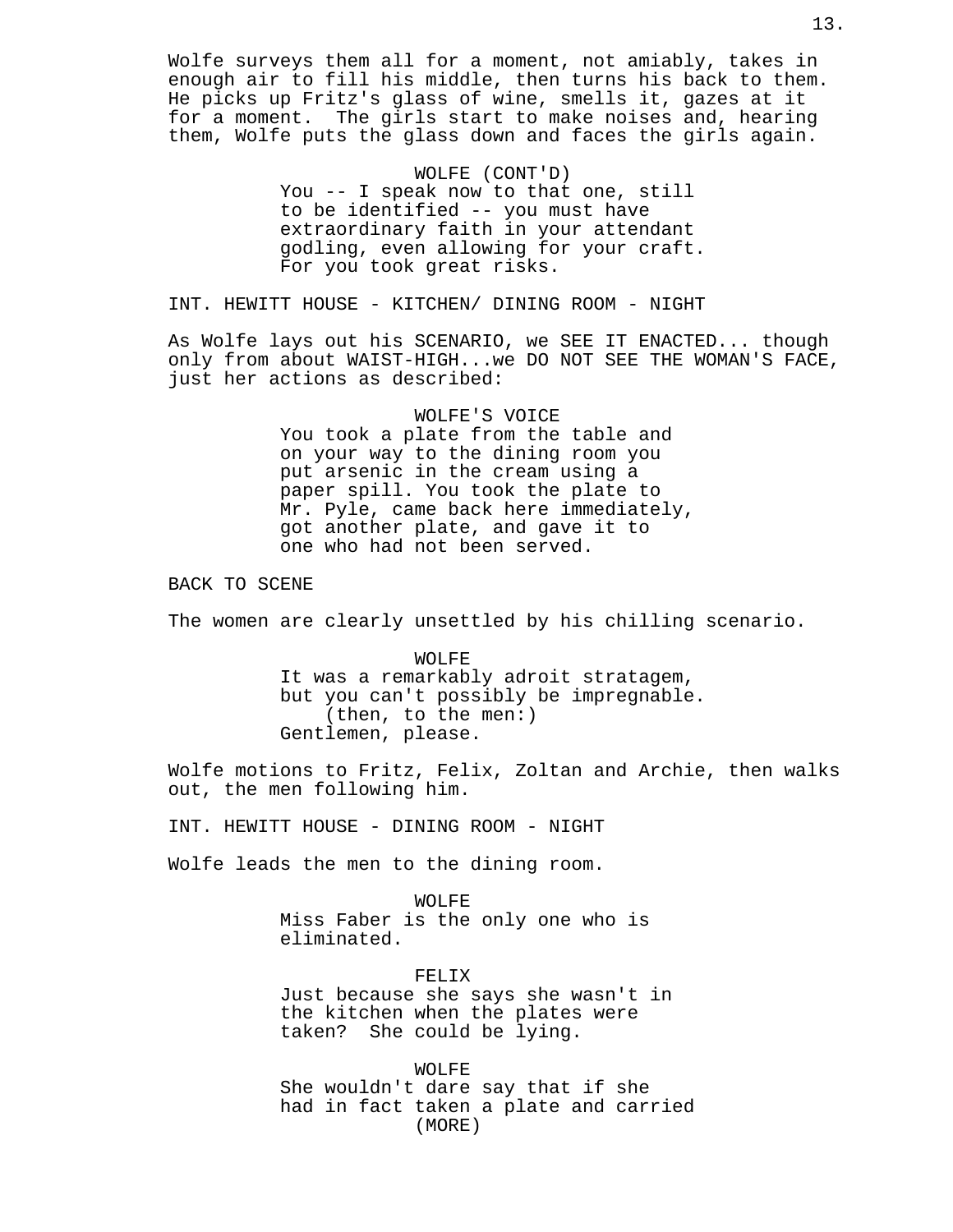### WOLFE (CONT'D)

it to Mr. Pyle. She would certainly have been seen by some of you. (to Zoltan:) You say you watched as the plates were taken and each of them took only one. Did one of them come back and take another?

#### ZOLTAN

I'm thinking, Mr. Wolfe, but I'm afraid it won't help. I didn't look at their faces, and they're all dressed alike. I guess I didn't watch very close.

### WOLFE

Fritz?

#### FRITZ

No sir, I was at the range.

## WOLFE

Felix. I have neglected you purposely, to give you time to reflect. You were in the dining room. I must look to you for the fact itself. I must ask you to point her out.

## FELIX

I can't.

## WOLFE

Pfui! I have always found you worthy of trust, but it's possible that in your exalted position, maitre d'hotel at Rusterman's, you would rather dodge than get involved in a poisoning. Are you dodging, Felix?

#### FELIX

Good God, Mr. Wolfe. I am involved. I didn't see anything.

Wolfe turns to Archie.

## WOLFE

Archie. You are commonly my first resort, but now you are my last. You sat next to Mr. Pyle, who put that plate before him?

## ARCHIE

I don't know. There was an argument going on about flowers with spots and streaks, and I was listening to it and so were you.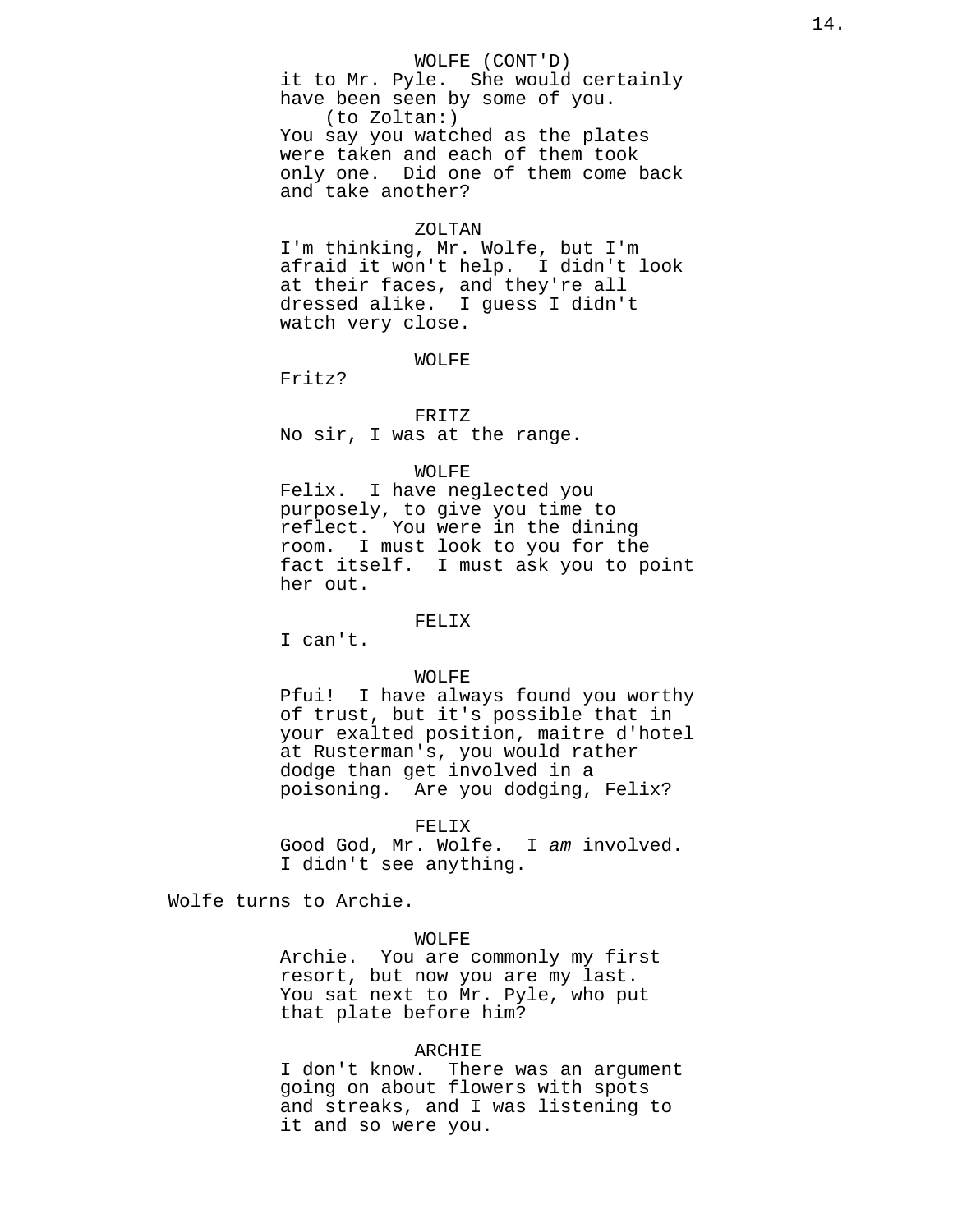Wolfe breathes. He shuts his eyes and opens them again.

WOLFE Incredible. The wretch has incredible luck.

Wolfe marches out, Archie follows him.

INT. HEWITT HOUSE - PARLOR ROOM - NIGHT

The men -- all but Hewitt, Shriver, and Pyle -- relax with brandy and cigars as Wolfe and Archie enter.

KREIS

Oh, there you are. Our custom is to ask the chef to join us with champagne, which is barbarous but gay, but of course, under the circumstances...

WOLFE Mr. Pyle is still alive?

#### KREIS

We hope so, we sincerely hope so. There's been no word since I came down nearly an hour ago. I suppose I should go up. It's so damned unpleasant.

Wolfe takes a seat, sinking into it heavily.

DART

(to Wolfe:) Didn't you ask Pyle who brought him the caviar?

## WOLFE

I've asked everybody. I have discovered the artifice the culprit used, but not her identity. By a remarkable combination of cunning and luck she has so far eluded identification, so I am appealing to you again. All of you. I ask you to close your eyes and recall the scene. Which one was it?

Everyone closes their eyes. Adrian Dart, the actor, stands with his eyes closed, his chin up, his arms folded, posing for concentration. His eyes flash open dramatically.

> DART It's gone. I must have seen it, but it's gone. Utterly.

KREIS I didn't see it. I simply didn't.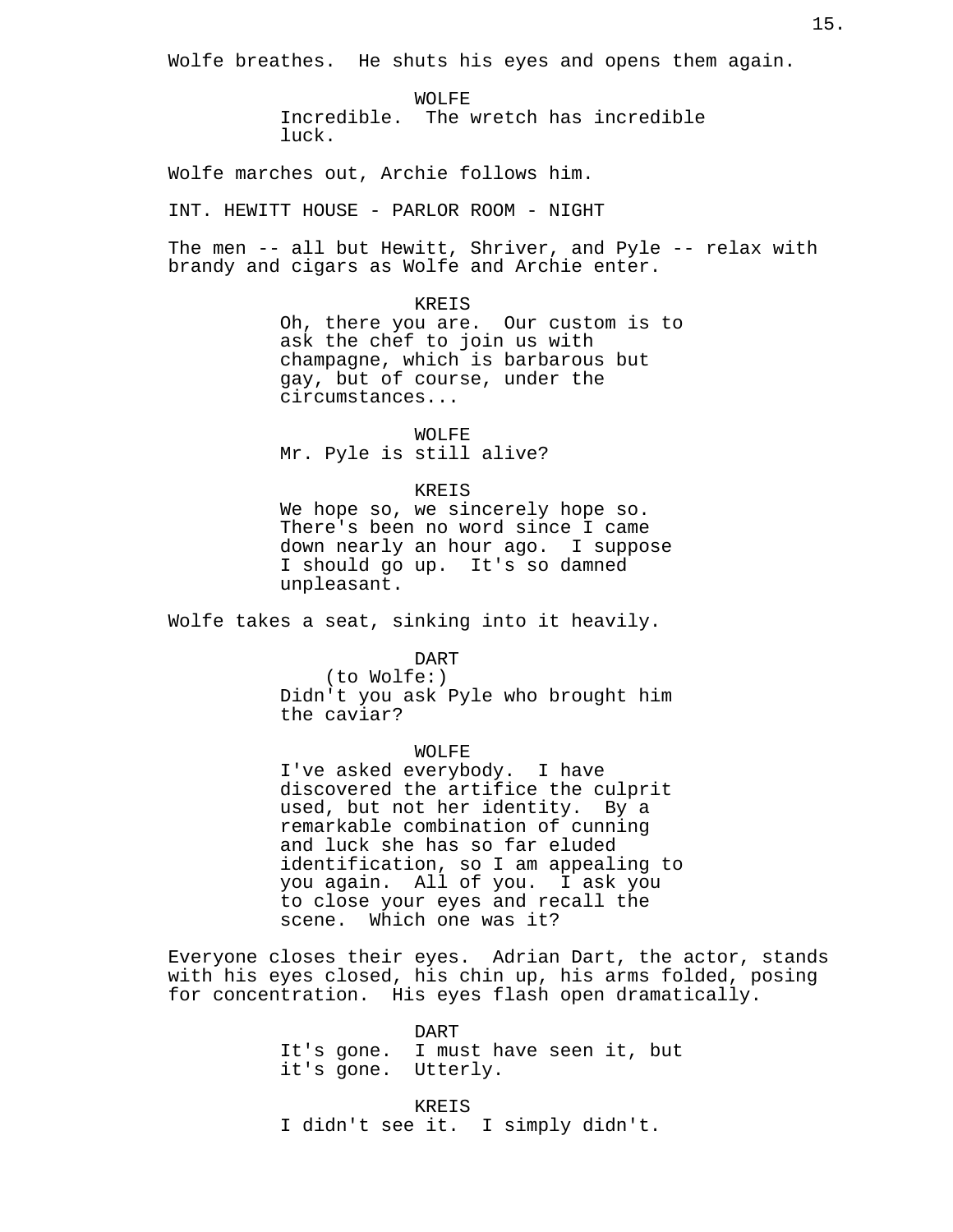All the men now voice their "I don't knows" and "I didn't see anythings." Wolfe puts his hands on the table and says grimly:

## WOLFE

Then I'm in for it. I am your guest, gentlemen, and would not be offensive, but I am to blame that Fritz Brenner was enticed to this deplorable fiasco. If Mr. Pyle dies, as he surely will--

That's when Hewitt and Shriver enter, followed by the familiar burly frame of SGT. PURLY STEBBINS.

> SHRIVER Vincent is dead. Half an hour ago. Dr. Jameson called the police. He thinks that it is practically certain--

STEBBINS (interrupts:) Hold it, I'll handle it if you don't mind.

And on Wolfe's glower, and Archie's realization that it's going to be a very long night, we DISSOLVE TO:

INT. POLICE PRECINCT - NIGHT

We are TIGHT ON INSPECTOR CRAMER, who is standing in front of Wolfe, furious and roaring:

CRAMER

I did not! Quit twisting my words around! I didn't charge you with complicity! I merely said you're concealing something, and what the hell is that to scrape your neck? You always do!

We now turn to see Wolfe, who looks exhausted. Even so, he seems to be enjoying Cramer's discomfort. Purly and Archie watch the their bosses go at it.

WOLFE

Everyone conceals something, or at least omits something, if only because to include everything is impossible. May we go home now or do you wish to show us the sunrise?

CRAMER You witnessed the commission of a murder and you didn't notify--

WOLFE (interrupts:) It wasn't a murder until he died.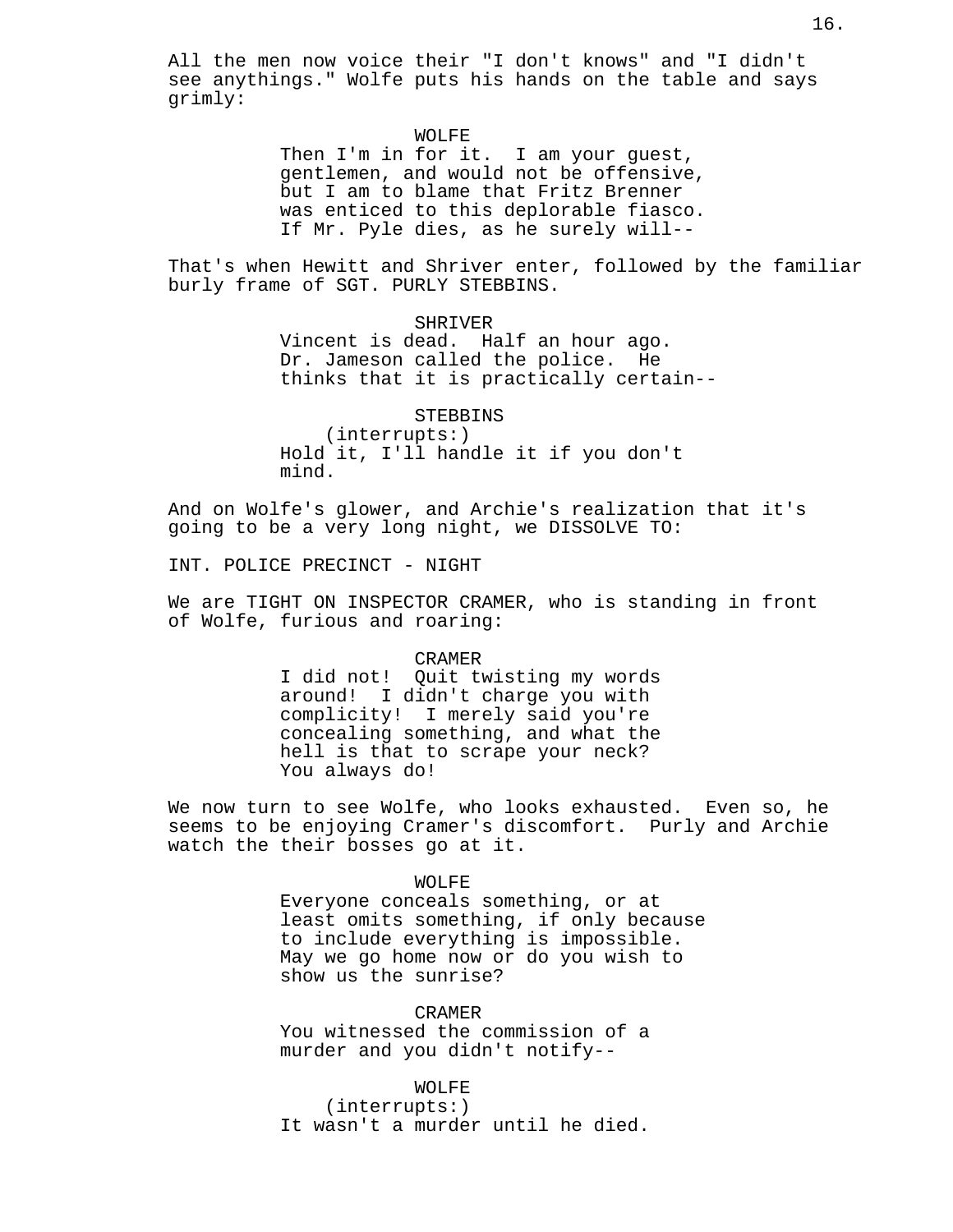#### CRAMER

All right, a felony. You not only failed to report it, you--

## WOLFE

(interrupts:) That a felony had been committed was my conclusion, not a fact.

## CRAMER

You should have reported it. You're a licensed detective. Also you started an investigation, questioning suspects--

## WOLFE

(interrupts:) Only to test my conclusion. I would have been a ninny to report it before learning--

### CRAMER

(interrupts:) Damn it, will you let me finish a sentence? Just one?

WOLFE Very well, finish a sentence.

Wolfe leans back in his chair.

CRAMER You knew Pyle was dying. You said so.

#### WOLFE

Also my own conclusion. The doctors were still trying to save him.

Cramer turns to look at Archie, sees nothing inspiring, turns back to Wolfe.

## CRAMER

Those three men -- Fritz Brenner, Felix Courbet and Zoltan Mahany - it's hard to believe they don't know who served Pyle.

WOLFE

It is indeed. They are highly trained men. But they have been questioned.

#### CRAMER

They sure have. It's also hard to believe that Goodwin didn't see who served Pyle. He sees everything.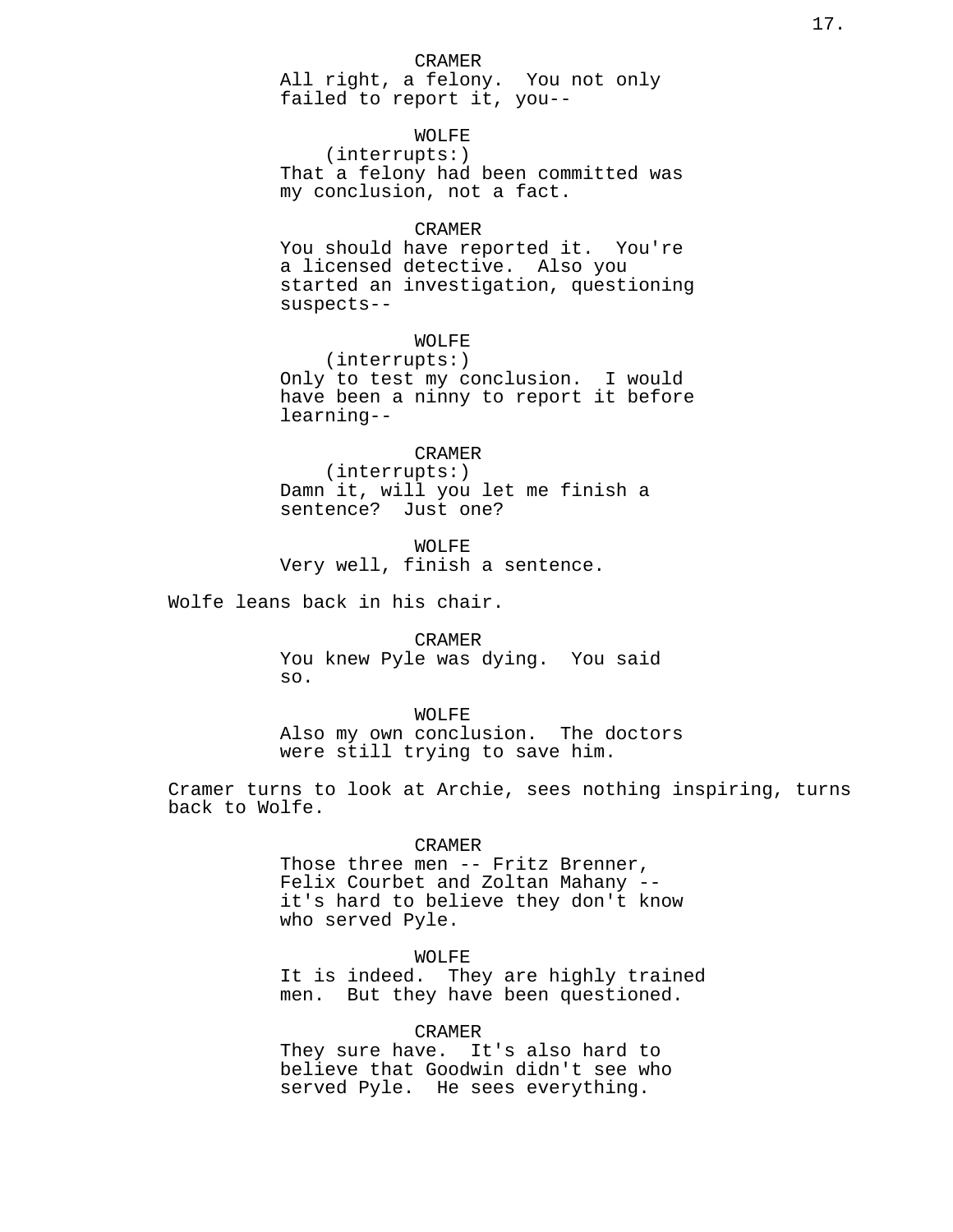WOLFE

Mr. Goodwin is present. Discuss it with him.

## CRAMER

I have. (then:) Now I want to ask your opinion of a theory. In the trash container in the kitchen we found a roll of ordinary white paper that had been rolled into a tube, held with tape, smaller at one end. The laboratory has found particles of arsenic inside.

## WOLFE

As I surmised, a paper spill.

### CRAMER

The only two fingerprints on it are Zoltan's. He says he saw it on the floor some time after the meal was started, picked it up, and threw it out.

## STEBBINS

The lab checked out the ladies' clothes and didn't find any traces of arsenic on them.

#### CRAMER

What's wrong with the theory that Zoltan poisoned one of the portions and Felix told him who was getting the plate?

## WOLFE

Tommyrot, and you know it. They may have a dozen murders on their souls, but they had nothing to do with the death of Mr. Pyle and I shall prove it by unmasking the conniving wretch who is responsible.

Wolfe rises with difficulty from his chair.

WOLFE (CONT'D) This pointless exercise in nincompoopery and sleep deprivation is over. Archie!

Archie opens the door for Wolfe and shoots a look at Cramer.

## ARCHIE

Always a pleasure.

And on Cramer's scowl, we WIPE TO: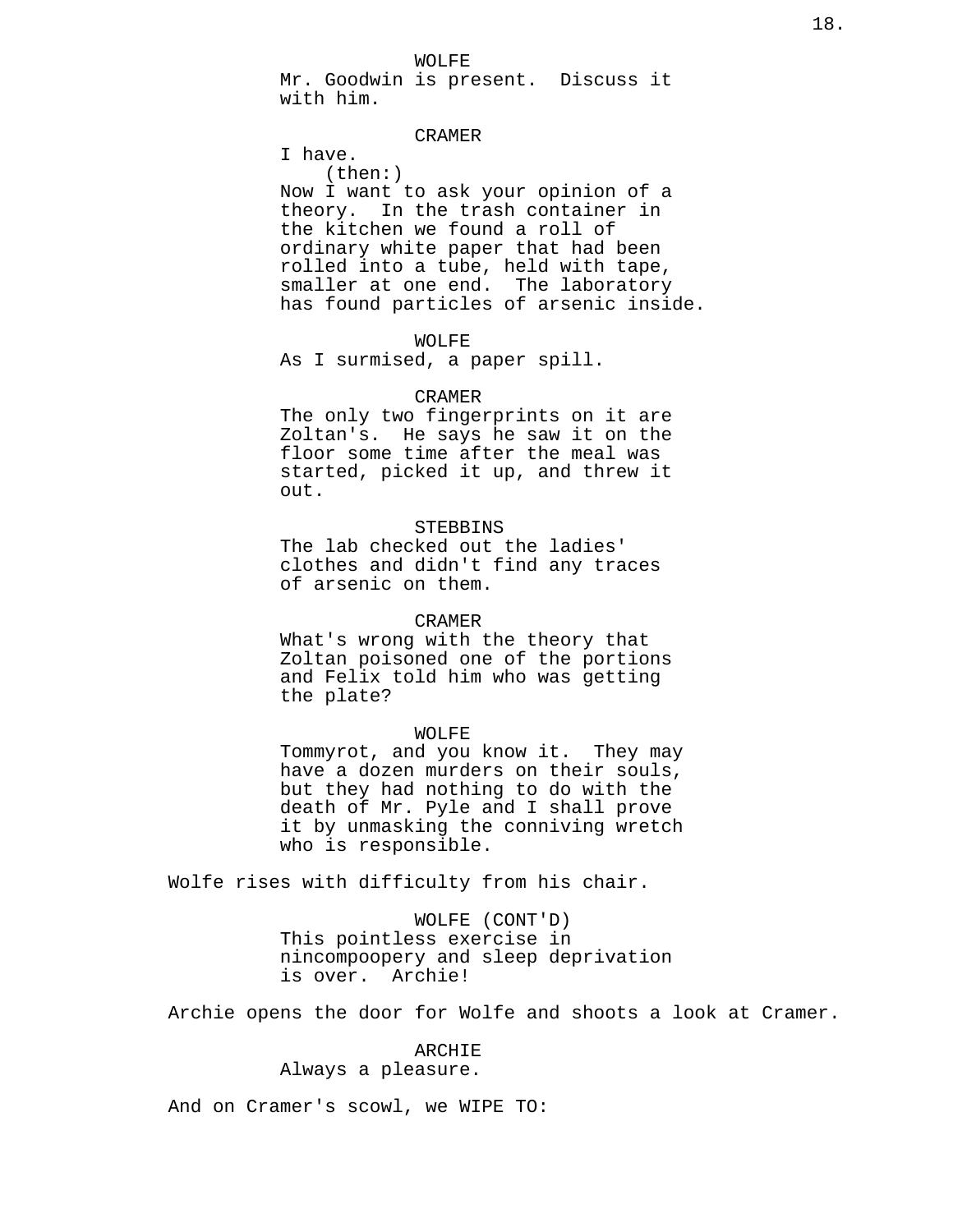## INT. BROWNSTONE - DAY

As Wolfe and Archie enter, exhausted.

WOLFE Have all of them here at six o'clock tonight. Dealing with them singly would be interminable.

Wolfe heads straight for the elevator, his back to Archie.

## ARCHIE

All of whom?

## WOLFE

You know quite well. The women.

## ARCHIE

I have a suggestion. I suggest that you postpone operations until your wires are connected again. Counting up to five hundred might help. Do you want some aspirin?

#### WOLFE

I want them.

That's when Archie spots HELEN IACONO dozing in a chair in the front room.

> ARCHIE Would you settle for one right now? I've got one on tap in the front room.

## WOLFE

Pfui!

Wolfe turns around to face Archie.

WOLFE (CONT'D) It is dawn, a time of day I aspire never to experience with my eyes open. This is no time for flummery!

Archie jerks his head towards the front room.

ARCHIE She's right there.

Wolfe makes a face.

WOLFE

Which one?

## ARCHIE Helen Iacono. (MORE)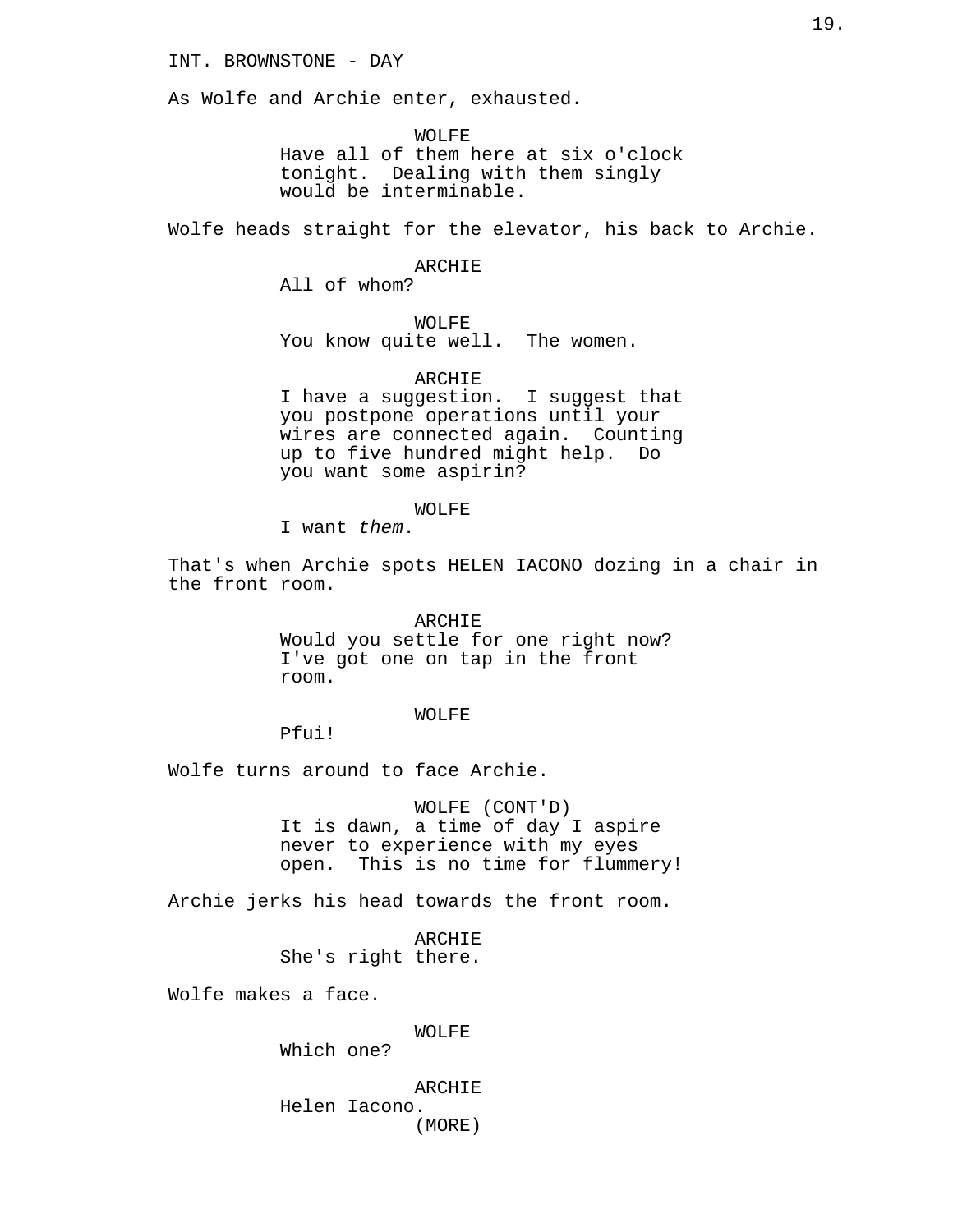## ARCHIE (CONT'D) Shall I keep her here and let her sleep while I get the rest of them?

Wolfe takes a look into the front room for himself.

WOLFE Confound it! Wake her up and bring her in.

He marches to his office, unaware that his bellow has already shaken Helen from her slumber. And we

WIPE TO:

INT. BROWNSTONE - WOLFE'S OFFICE - LATER

Helen Iacono is seated in the red leather chair. From the look on Wolfe's's face, she's been talking for a long time, and doesn't seem inclined to stop soon.

#### HELEN

...after I left the district attorney's office I was going to go home, but my mother would be at me again, because she never wanted me to be an actress.

## WOLFE

I don't suppose, Miss Iacono, you came to consult me at this ungodly hour about your career.

#### HELEN

I came because you're a detective and you're very clever and I'm afraid they'll find out something I did and if they do I won't have a career. So I decided to tell you about it and then if you'll help me I'll help you. If you promise to keep my secret.

## WOLFE

I can't promise to keep a secret if it's a guilty one -- if it is a confession of a crime or knowledge of one.

## HELEN

It isn't.

#### WOLFE

Then you have my promise and Mr. Goodwin's.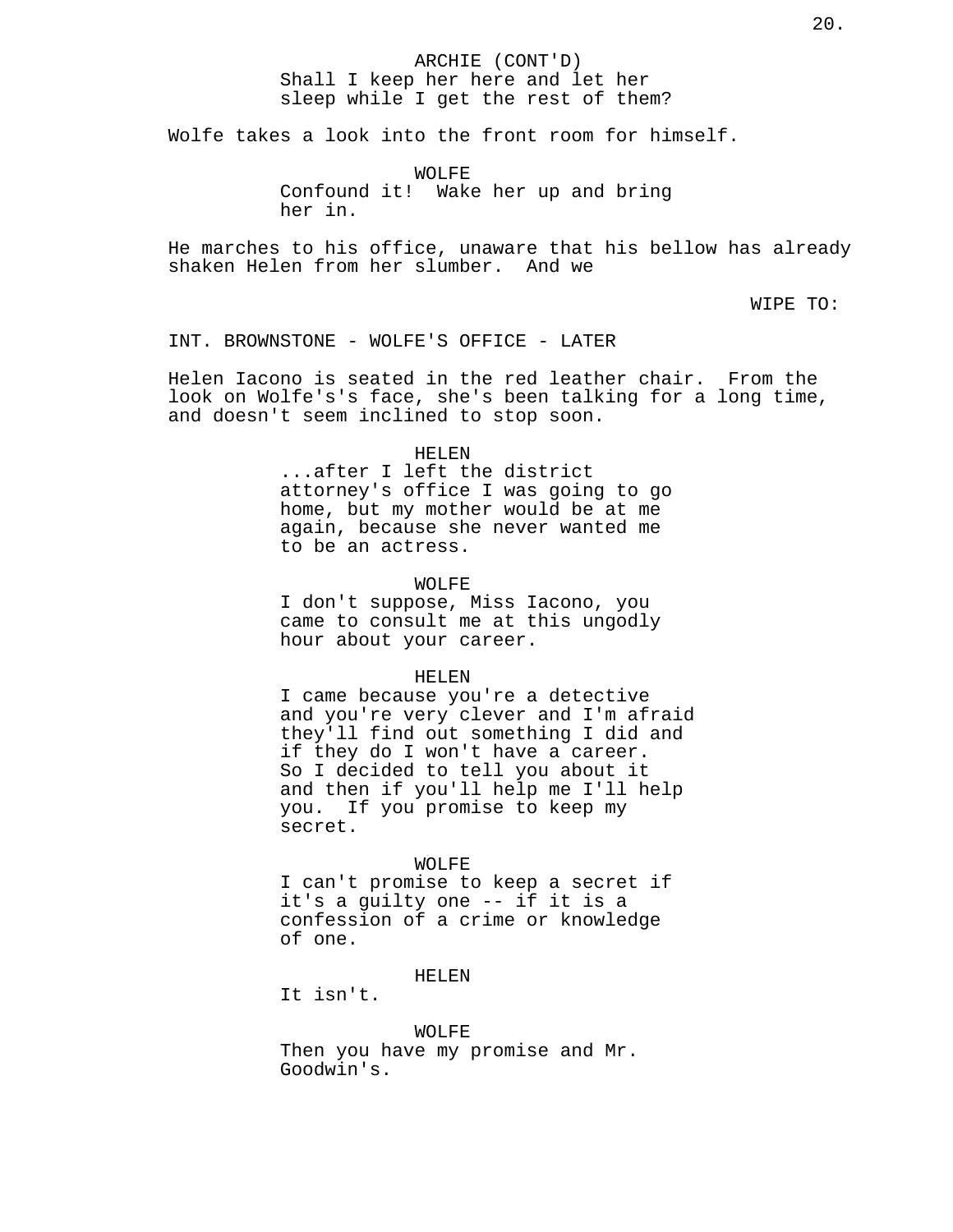HELEN I stabbed Vincent Pyle and got blood on me.

Archie stares. Wolfe waits for her to continue. And waits. Then, when it's apparent she's not going on:

> WOLFE Ordinarily, Miss Iacono, stabbing a man is considered a crime. When and where did this happen?

HELEN About three months ago in his apartment. I went out with him a few times, then he asked me to his apartment, and I went...

INT. PYLE'S APARTMENT - NIGHT (FLASHBACK)

They are barely in the door when Pyle makes a pass at her... and aggressive one. She tries to get away, but he pins her against his desk.

> HELEN'S VOICE He became a beast...he wouldn't let me go. So I grabbed a knife from the table and stabbed him with it.

She stabs him in the shoulder. He staggers back, shocked, blood on his shirt and on her dress.

BACK TO SCENE

HELEN

When I got home I tried to get the blood out of my dress but it left a stain. It cost 46 dollars.

WOLFE

But Mr. Pyle recovered.

## HELEN

Oh, yes. I don't know if he backs shows just so he can get girls, but it might as well be. I don't mean just taking them out, I mean the last ditch. We say that on Broadway. You know what I mean?

WOLFE

I can surmise.

HELEN He ruins girls. There's a lot of talk about the girls he gets. (MORE)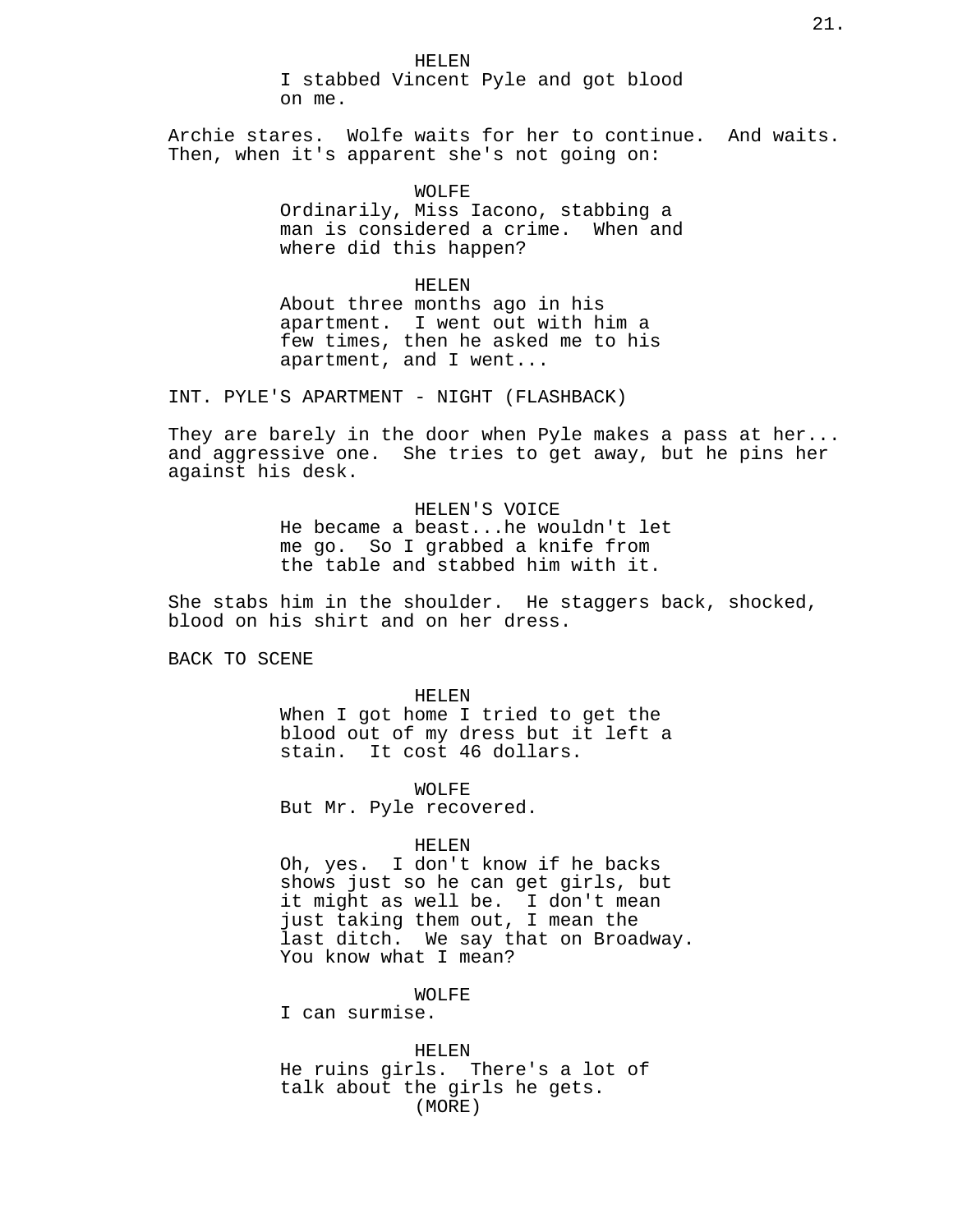### HELEN (CONT'D)

I don't think he ever told anyone about us, but what if he did? What if the police find out about it?

#### WOLFE

The police are not simpletons. You wouldn't be arrested for murdering Mr. Pyle last night, let alone convicted, merely because you stabbed him in self-defense last January.

#### HELEN

But if they find out right away who did it, that would end it and I'd be all right. Only I'm afraid they won't find out right away, but I think you could if I helped you. I can't offer to help the police because they'd wonder why.

#### WOLFE

I see. How do you propose to help me?

### HELEN

Well, I figure it like this. The girl who poisoned him was one of the first to take a plate in, then she came back and got another one, so she must have been one of the last five: Peggy Choate or Nora Jaret or Carol Annis or Lucy Morgan.

### WOLFE

Or you.

#### HELEN

No, it wasn't me. I can talk to those four girls and find out which one had a reason, and then I can tell the police I saw her going back to the kitchen for another plate. (off their looks)

You didn't think a 20 year-old girl could help, did you?

## WOLFE

I may have been a little skeptical. And it's possibly you're over simplifying the problem. We have to consider all the factors. Mr. Pyle was in agony, but he was conscious and could speak. Why didn't he identify and denounce his poisoner?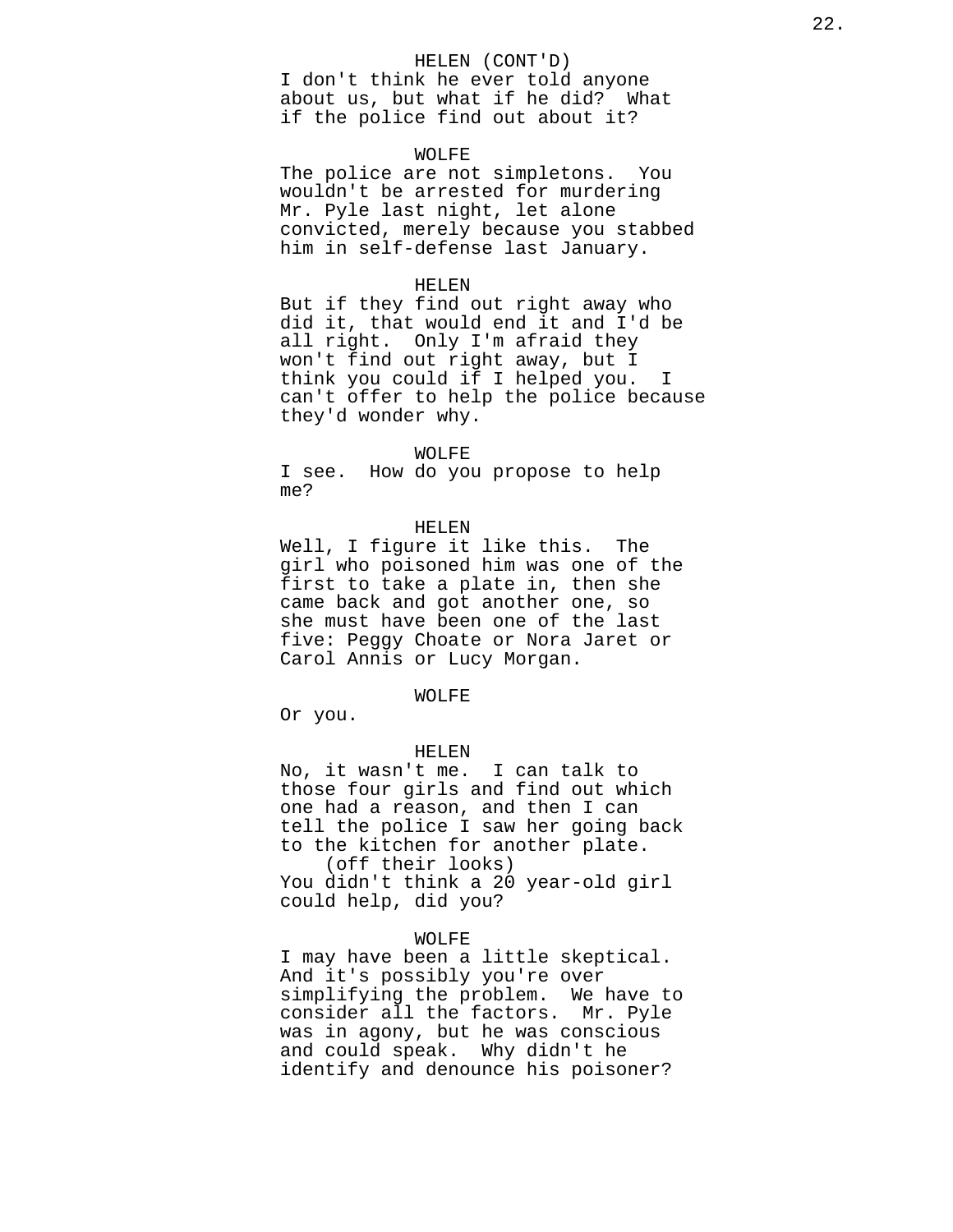### HELEN

I guess you're not as clever as you're supposed to be. She came up behind him and gave him that plate. He didn't know who it was. I thought you wanted to get her. All you do is make objections.

#### WOLFE

I do want to get her, Miss Iacono. But our quarry is a malign and crafty harpy, and I will not be a party to your peril. I propose an alternative. Arrange for Mr. Goodwin to see them, together with you. If they are not available at the moment, arrange for it this evening -- but not here.

#### HELEN

A man can't understand what a girl feels. Look at me. Pyle thought I would give up my honor and my virtue just to get a part in that play he was backing, and anyway, it was a flop.

WOLFE I have full faith in Mr. Goodwin's comprehension of the young woman's mental processes.

Helen's going to raise another objection, but the look on Wolfe's face stops her.

#### HELEN

Fine.

And as she gets up to go:

INT. BROWNSTONE - ENTRY HALL - DAY

Archie leads her out the front door, locking it behind her.

ARCHIE'S VOICE-OVER I was congratulating myself that I hadn't got her phone number. I don't say a girl must have true nobility of character before I'll buy her a lunch, but you have to draw the line somewhere.

He goes back to:

INT. BROWNSTONE - WOLFE'S OFFICE - DAY

To find Wolfe sitting with his eyes closed and his fists planted on the chair arms. Question is... is he dozing or thinking?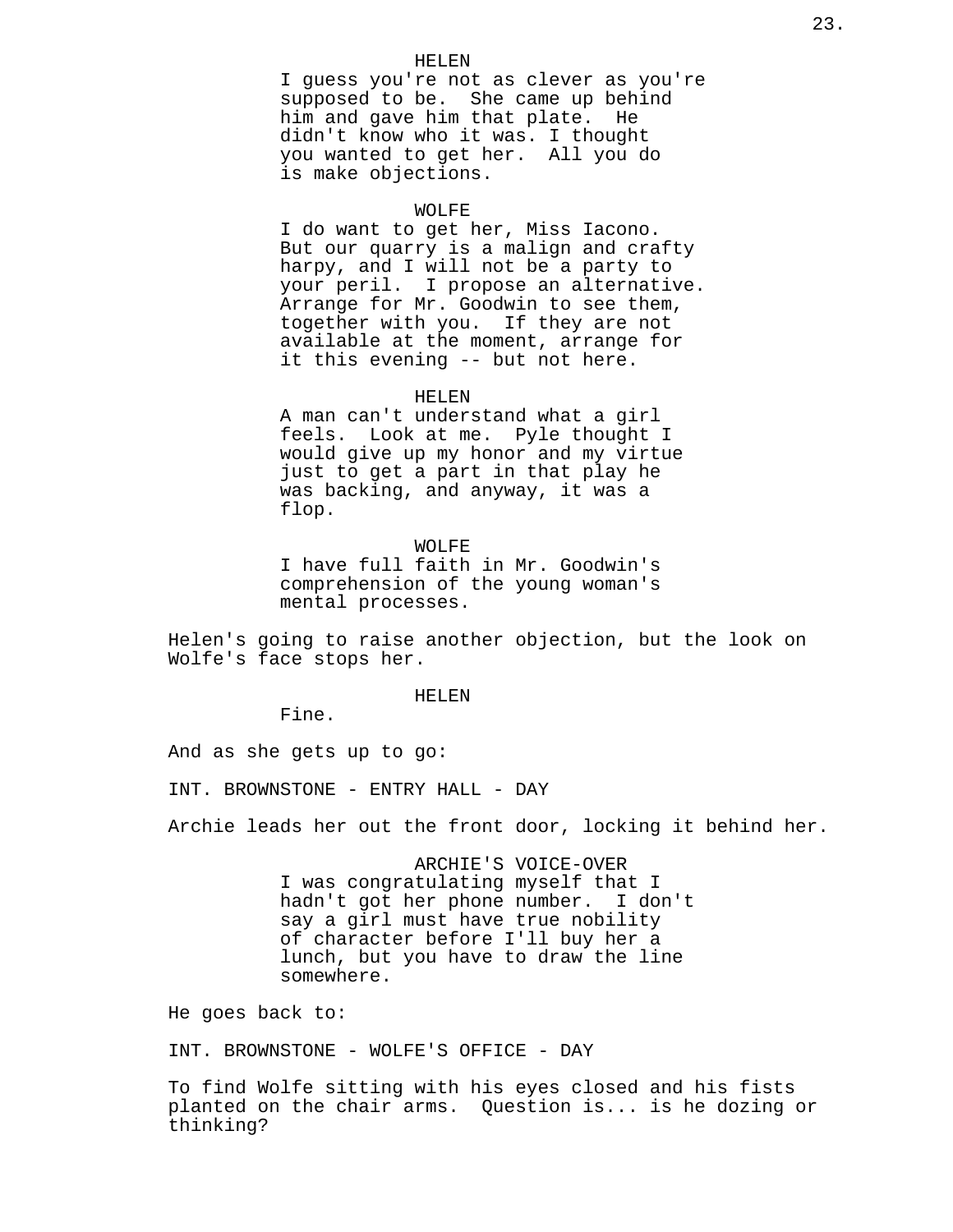#### ARCHIE

Even money.

## WOLFE

On what?

## ARCHIE

On her against the field. It was getting too hot for comfort and she decided that the best way to duck it was to wish it on some dear friend.

Wolfe's eyes open.

## WOLFE

She would, certainly. A woman whose conscience has no sting will stop at nothing. But why come to me? Why didn't she cook her own stew and serve it to the police?

#### ARCHIE

For a guess, she was afraid the cops would get too curious and find out how she had saved her honor and virtue and tell her mother. Shall I also guess why you proposed your alternative instead of having her bring them here for you?

## WOLFE

She wouldn't.

## ARCHIE

That's your guess. Mine is that you're not desperate enough to take on five females in a bunch. When you told me to bring in the whole dozen, you knew darn well it couldn't be done. Okay, I want instructions.

## WOLFE

Later.

Wolfe rises and heads for the door, passing Archie.

WOLFE (CONT'D) I'm going to bed.

Archie checks his watch.

ARCHIE Shouldn't you be going to the plant room?

Wolfe waves him off and keeps on going.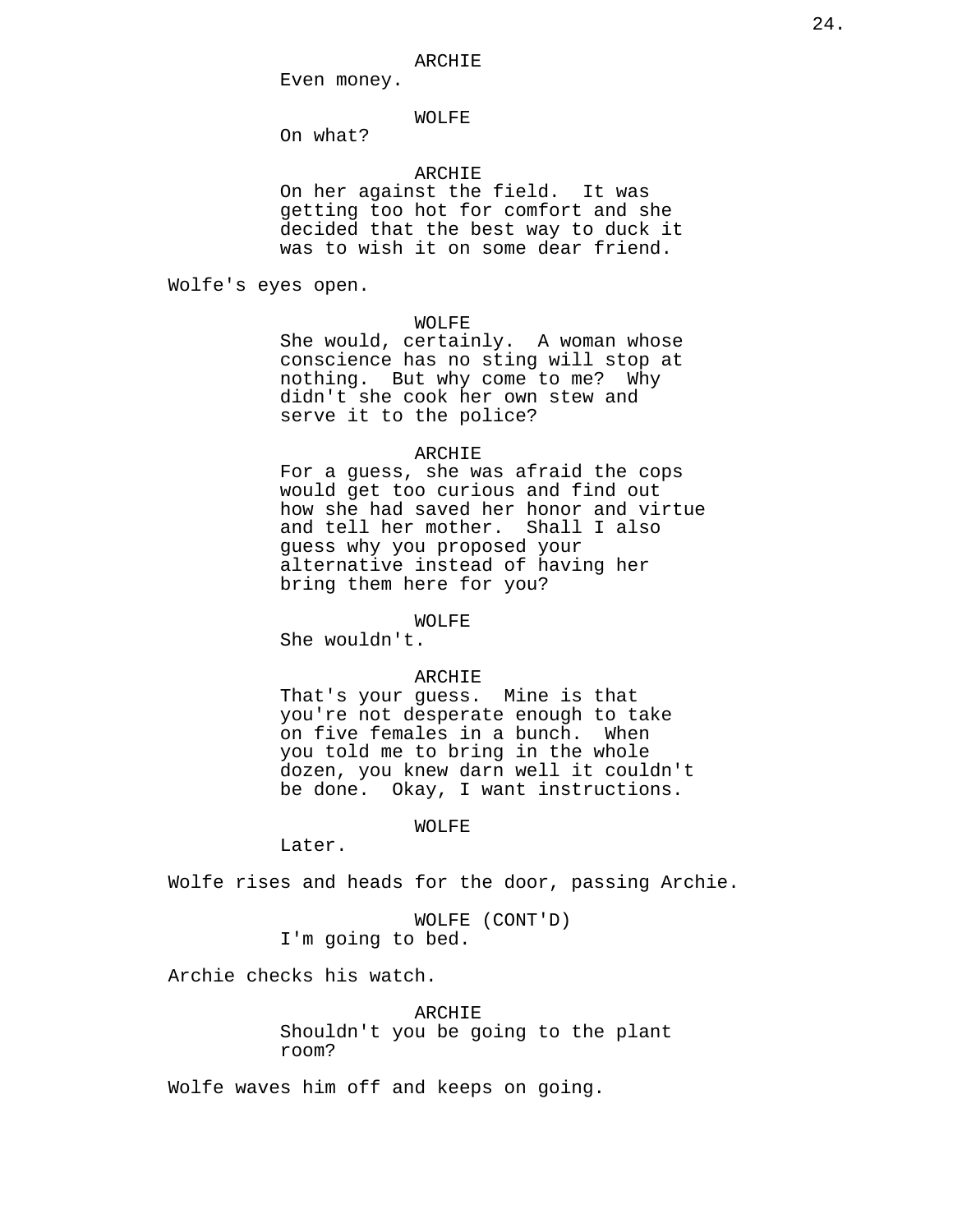Archie, in fresh clothes but not quite refreshed himself, opens the door and lets Helen in.

> ARCHIE'S VOICE-OVER After several long phone conversations in which Miss Iacono interrupted my attempts to nap and let me know how she was getting on with the arrangements, I was now calling her Helen. Not that I felt like it, but in the detective business, you have to be sociable, of course preserving your honor and virtue.

> > HELEN

I've been thinking it over. It's not going to be possible to find out which one of these girls had a motive to kill Pyle.

## ARCHIE

It isn't?

## HELEN

The only way is to get one of them to open up, and since that will practically be confessing to murder, I doubt I can get her to do it.

## ARCHIE

Maybe I can.

#### HELEN

No, I'm sure you can't. But I have another idea.

## ARCHIE

I can't wait.

#### HELEN

We'll spend the evening with them, then you and I can decide which one is the most likely, and I'll tell Wolfe I saw her going back the kitchen and bringing another plate and Wolfe will call the police, and that will do it.

ARCHIE Oh, yeah, that'll do it, all right.

Helen beams. Archie leans back against the seat.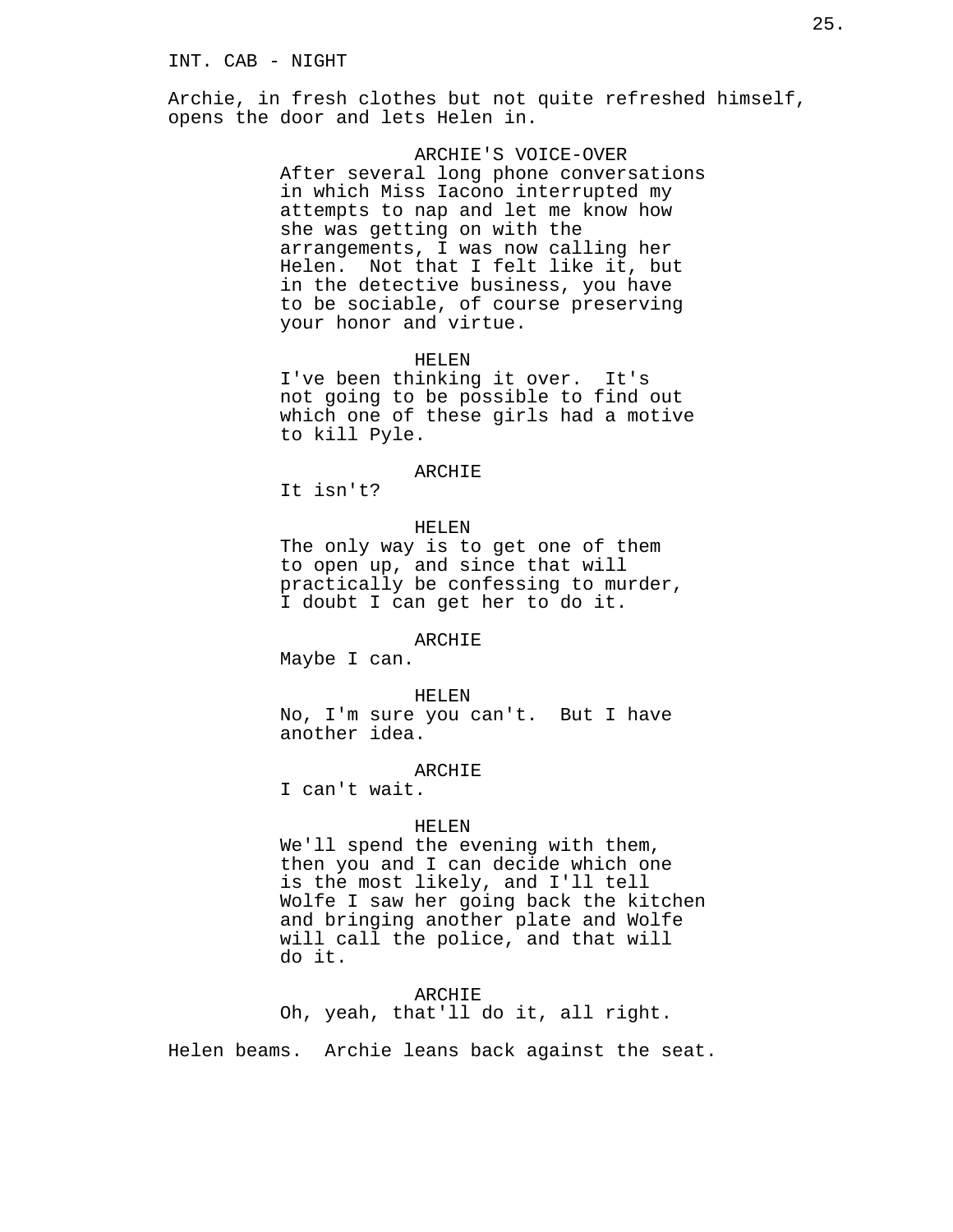ARCHIE'S VOICE-OVER No, I didn't feel like calling her Helen. I would just as soon have been too far away from her to call her at all.

INT. APARTMENT - NIGHT

It's a medium-sized apartment, and the couch and chairs and rugs have the kind of homeyness that furniture gets by being used by a lot of different people for fifty or sixty years. Nora Jaret, Carol Annis, and Helen Iacono are scattered on the couches around the room. Lucy Morgan is sprawled on the floor. Archie perches precariously on a wobbly-legged chair, a glass of milk on an even-more wobbly table next to him. Peggy Choate comes up to him.

PEGGY

As long as you came all the way down here to tell us what the police are doing, we thought we'd try to make it a little festive.

She thrusts a bottle at him. Archie studies the label.

ARCHIE Bubble-Pagne. Registered Trademark.

PEGGY Ten cents a bottle.

ARCHIE Thanks, I'll stick with the milk.

Peggy shrugs and goes to refill the other glasses. Carol Annis waves her off.

> CAROL So what do the police think?

ARCHIE They think one of you here killed Pyle because you were the last five to serve a plate.

NORA How do you know what they think?

ARCHIE I'm not at liberty to say. But I do.

CAROL I know what I think. I think it was Zoltan. (MORE)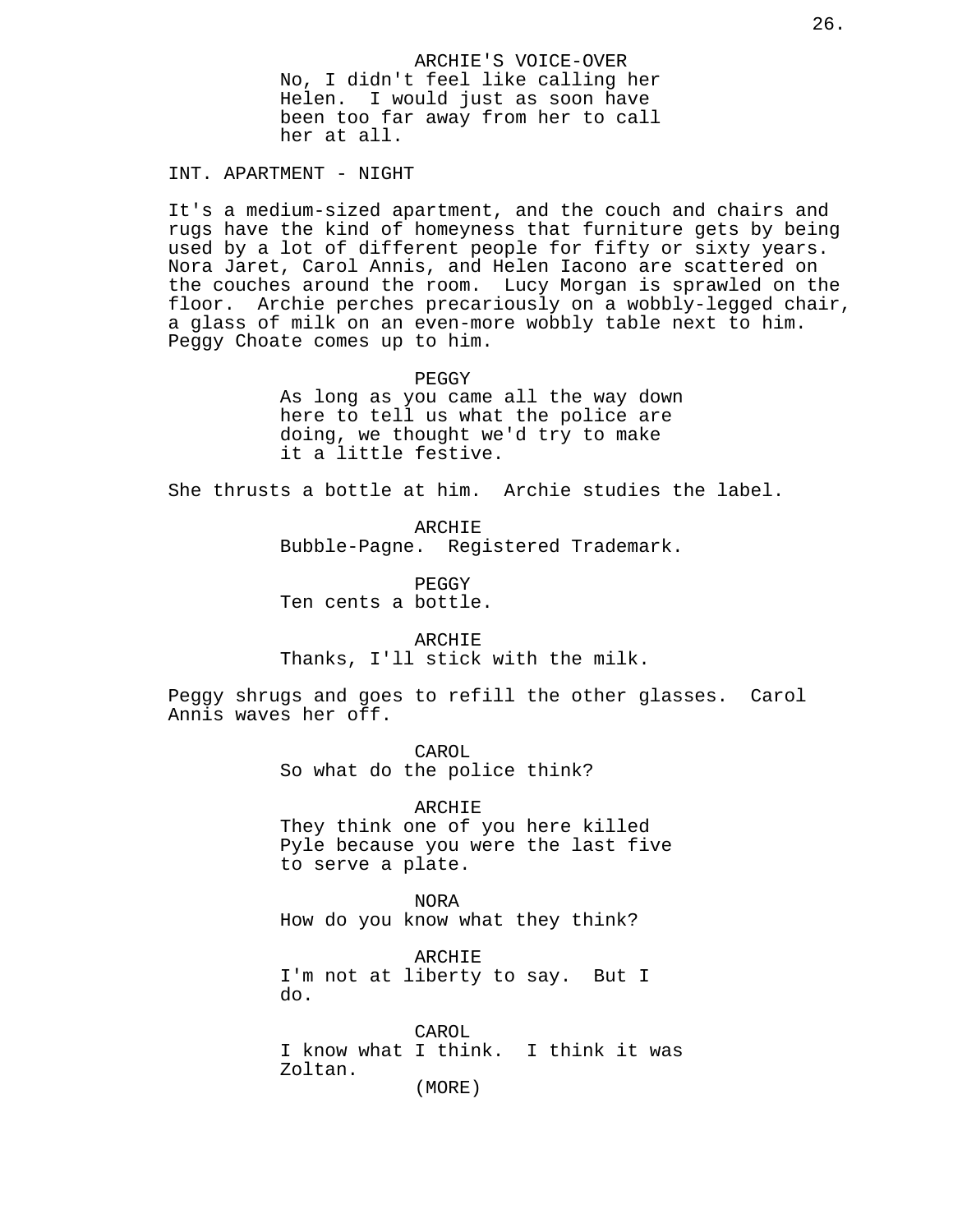### CAROL (CONT'D)

He's a chef at Rusterman's and Nero Wolfe is the trustee there and so he's the boss there, and I think Zoltan hated him and tried to poison him but he gave the poisoned plate to the wrong girl.

#### ARCHIE

Nobody can stop you thinking. But I doubt very much if the police would buy that.

## PEGGY

What would they buy?

## ARCHIE

Anything that would fit. They think one of you served two plates and poisoned Pyle.

#### LUCY

They're a bunch of dopes. They get an idea and then they haven't got room for another one.

## PEGGY

There's no proof any of us went back for another plate.

### NORA

Or even if she did, there's no proof it wasn't just a mistake.

### ARCHIE

There is, but it's tricky. Take 24 pieces of paper, on twelve of them write the names of the guests and arrange them as they sat on the table. Then on the other twelve --

#### HELEN

Write the names of the girls?

## ARCHIE

Then try to manipulate the girl pieces so that one of them either took in two plates at once and did not give either of them to Pyle, or went back for a second plate and did not give either one to Pyle. It can't be done. So the idea that a girl innocently brought in two plates is out.

NORA I don't believe it.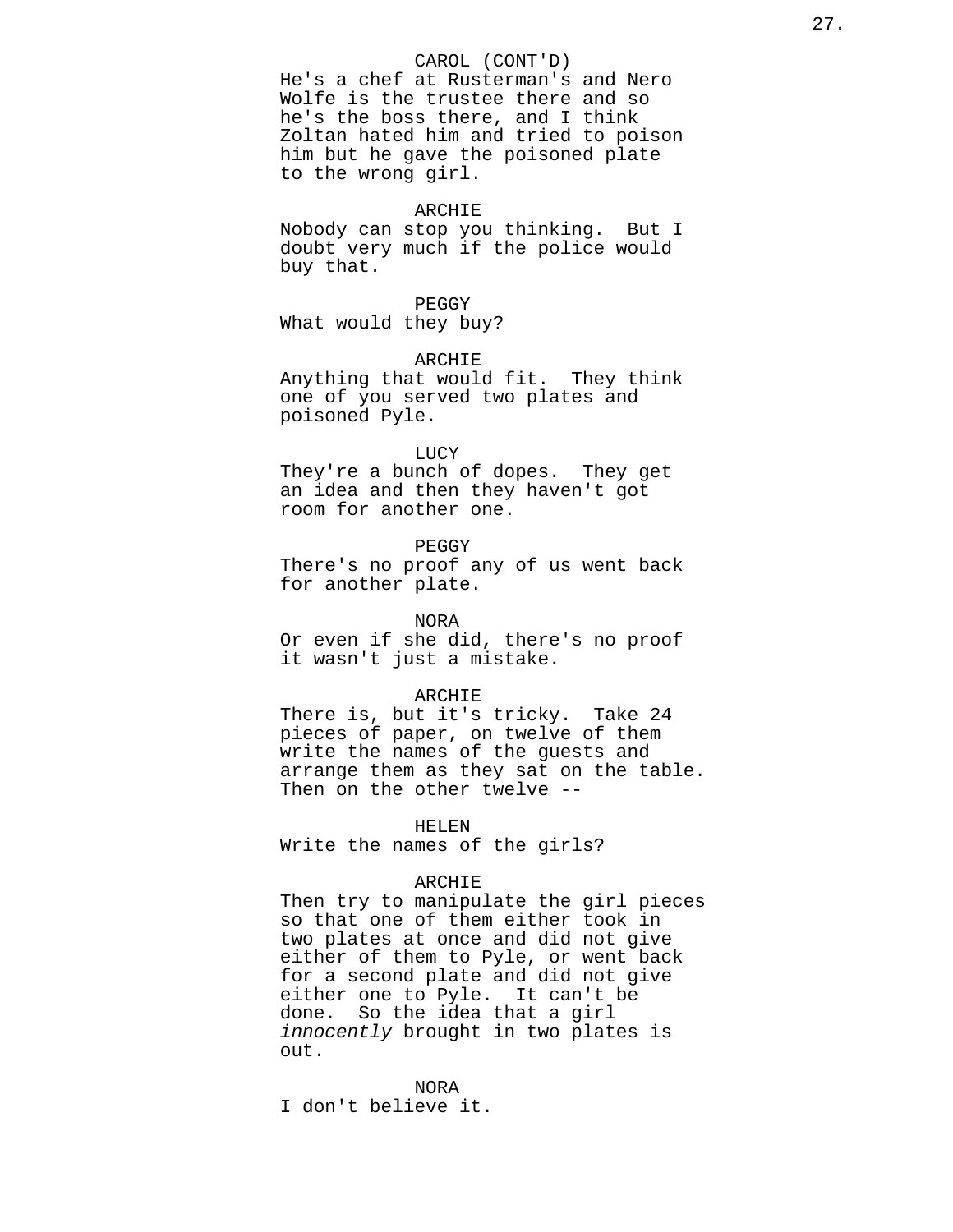ARCHIE It's not a question of believing. I'll show you.

Nora glares at him for a moment, then gets up and slams some paper and a pen on the table next to him -- nearly sending the milk cascading to the floor. And as Archie starts to write:

### MONTAGE

As the five girls try to work out the puzzle. Archie has arranged the 24 pieces of paper in a rectangle as he described. Nora kneels facing him, Lucy props herself on her elbows, Carol squats on side of Archie, Peggy on the other, while Helen stands behind them. It almost looks like a game of Twister. The girls try every possible combination, their faces registering excitement, confusion, irritation, and finally defeat as none on their combinations proves their point.

> ARCHIE'S VOICE-OVER My memory has had a long stiff training under the strains and pressures Wolfe has put on it, but I wouldn't undertake to report all the combinations they tried, even if I thought you cared.

Finally, one by one, the girls give up, until only Peggy Choate is left, frowning and biting her lip, propped first on one hand then the other. Then:

PEGGY

Nuts.

And she sweeps all the papers into a pile with her arm and we END MONTAGE.

INT. APARTMENT - NIGHT

As the girls go back to their seats, unsettled by the demonstration.

> CAROL It's just a trick.

> > NORA

I still don't believe that one of us deliberately poisoned a man. Point her out, I dare you to.

ARCHIE If I could, I wouldn't be bothering the rest of you. So the cops will have to get to it from the other end: motive. (MORE)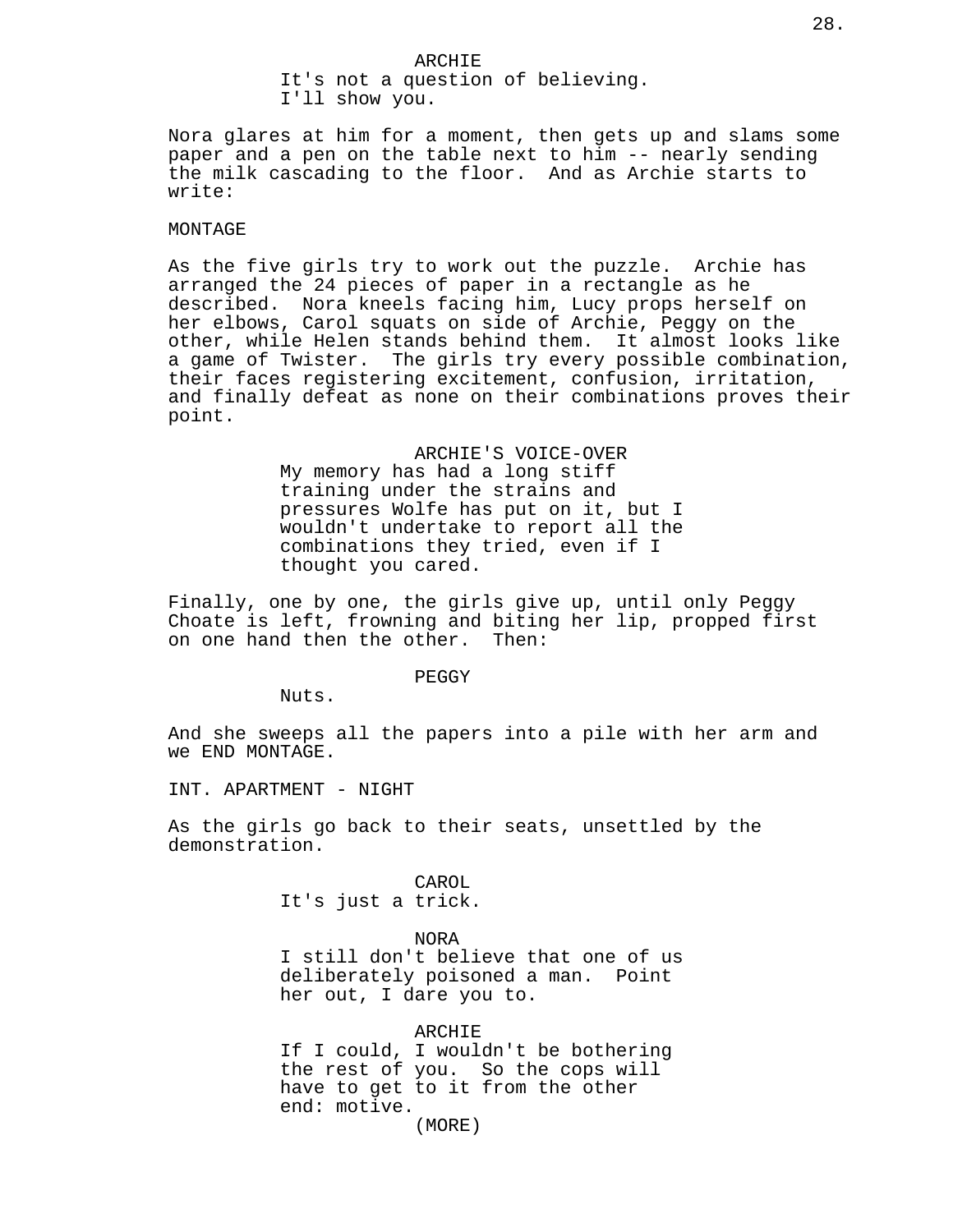# ARCHIE (CONT'D) (to Carol)

Did you know Pyle?

CAROL

Of course I met him. Everybody in show business has. But that's all.

## ARCHIE

Miss Morgan?

## LUCY

Once I danced with him at the Flamingo. That was the closest I had ever been to him... though not as close as he wanted to be to me.

## ARCHIE

Miss Choate?

PEGGY I never had the honor.

## ARCHIE

Miss Jaret?

## NORA

The only time I ever saw the great Pyle was at Sardi's. From a distance. A welcome distance.

## ARCHIE

You all clearly knew what kind of man Pyle was, maybe more than you're letting on. I hate to say it, but one of you is lying.

## LUCY

Archie Goodwin, a girl's best friend.

## ARCHIE

Actually, I have a friendly feeling for all pretty girls, and I admire and respect you for being willing to make an honest fifty bucks by coming there yesterday to carry plates of grub to a bunch of finickers. I am your friend, Lucy, if you're not the murderer, and if you are, no one is.

The girls exchange glances, suddenly suspicious of each other.

CAROL You are a help. Now you've got us hating each other. Now everybody suspects everybody.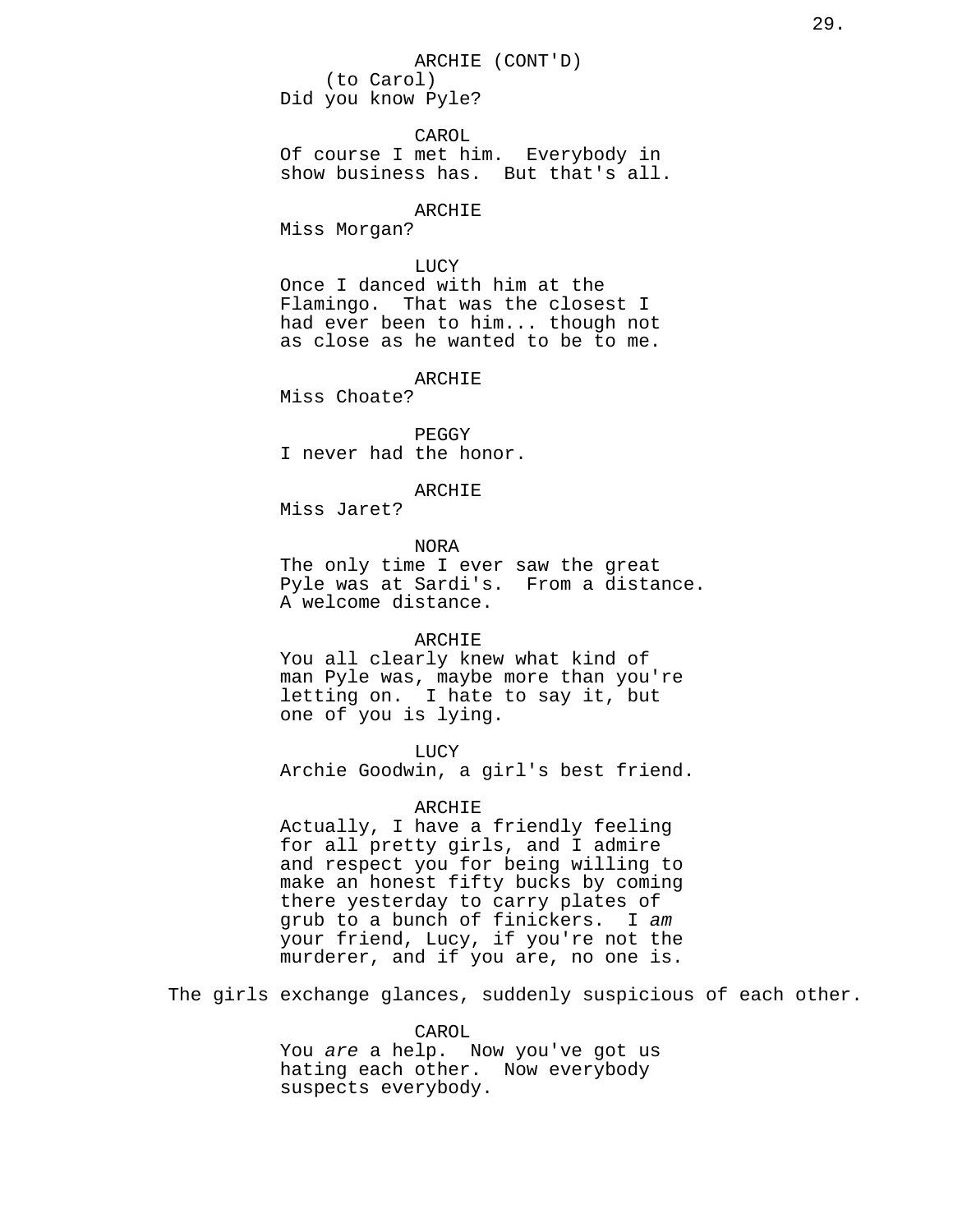ARCHIE It's about time. If I've made you all realize that this is no Broadway production, and the longer the payoff is postponed the tougher it will be for everybody, I have helped.

Archie gets up.

ARCHIE (CONT'D) Let's go down to Nero Wolfe's office. I don't say Mr. Wolfe can sort this out just by snapping his fingers, but he might surprise you. He has often surprised me.

NORA All right. This is getting too damn painful. Come on.

She gets up, followed by the other girls. But before he can get them out, a door in the back of the room swings open, revealing Purly Stebbins.

> STEBBINS I'm surprised at you, Goodwin. These ladies need their sleep.

If Archie is surprised -- and he is -- he won't show it.

ARCHIE Greetings. And welcome. I've been wondering why you didn't join us instead of skulking there in the dark.

STEBBINS

I'll bet you have. (to the girls) You can relax, ladies. (to Archie) You're under arrest for obstructing justice.

Archie knows better than to fight. He heads for the door.

INT. CAB - NIGHT

As Archie settles comfortably in the seat next to Stebbins.

ARCHIE Why not cuffs?

STEBBINS Clown if you want to.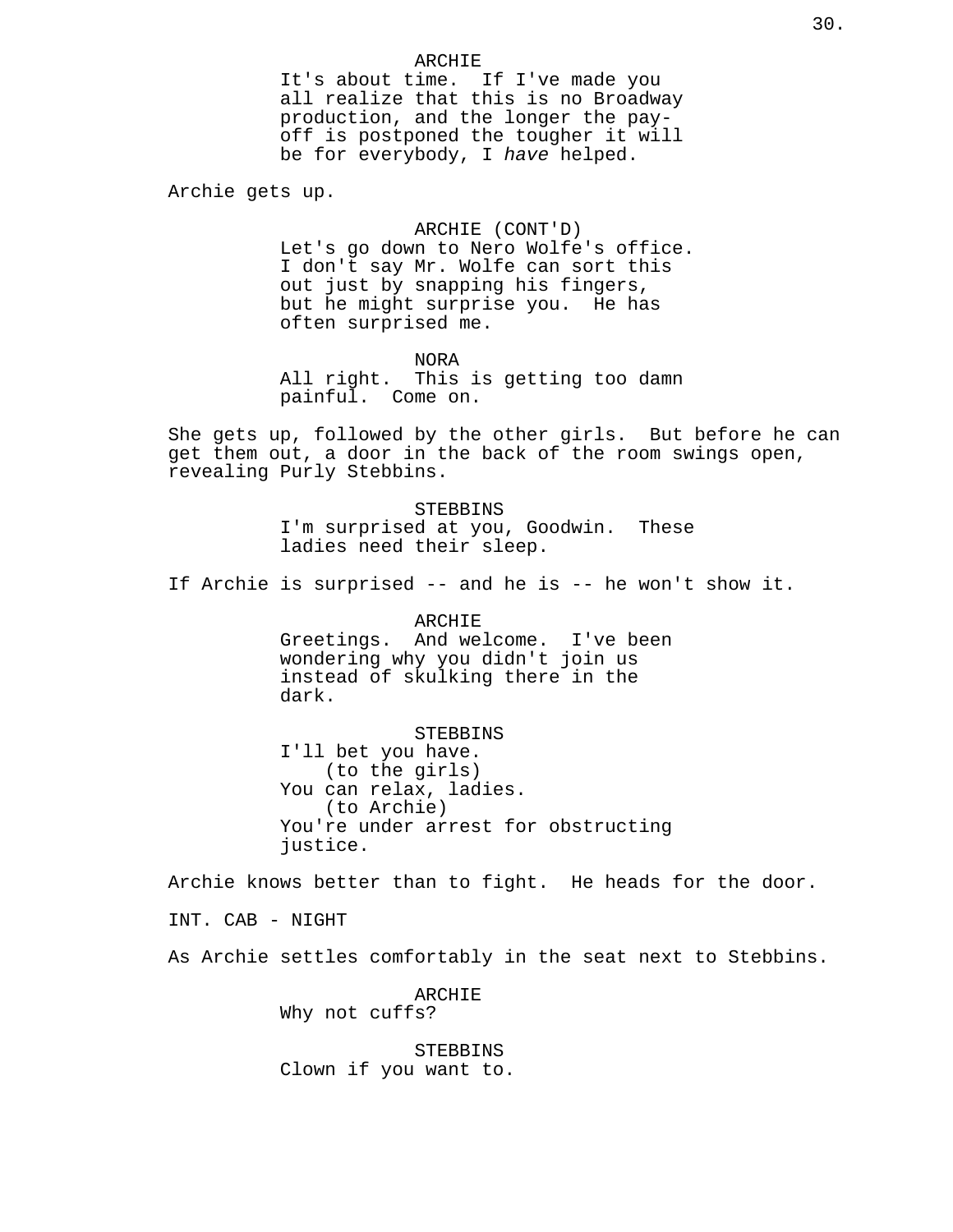### ARCHIE

I've been thinking about laws and liberties and so on. If a man is arrested for obstructing justice, and it turns out he didn't obstruct any justice, does that make the arrest false? I guess I'll have to ask a lawyer. Nathaniel Parker would know.

Stebbins knows that name -- and doesn't like it.

## STEBBINS

You tried to get them to tell you things instead of telling the police, and you were going to take them to Nero Wolfe so he could pry it out of them. And you haven't even got the excuse that Wolfe is representing a client. He hasn't got a client.

## ARCHIE

Wrong. He has. Fritz Brenner is seeing red because food cooked by him was poisoned and killed a man. It's convenient to have a client living right in the house. You admit that a licensed detective has a right to investigate on behalf of a client.

### STEBBINS

I admit nothing.

### ARCHIE

That's sensible. When you're on the stand, being sued for false arrest, it would be bad to have it thrown up to you, and it would be two against one, because the hackie could testify. (to the driver)

Can you hear us, driver?

### DRIVER

Sure I can hear you. It's very interesting.

## ARCHIE

(to Stebbins:) So watch your tongue. You could get hooked for a year's pay. Am I still under arrest?

### STEBBINS

You're damn right you are! (then, easing up:) No, you're not. But I have to bring you in, one way or another. Lt. Rowcliffe is expecting you. He sent me.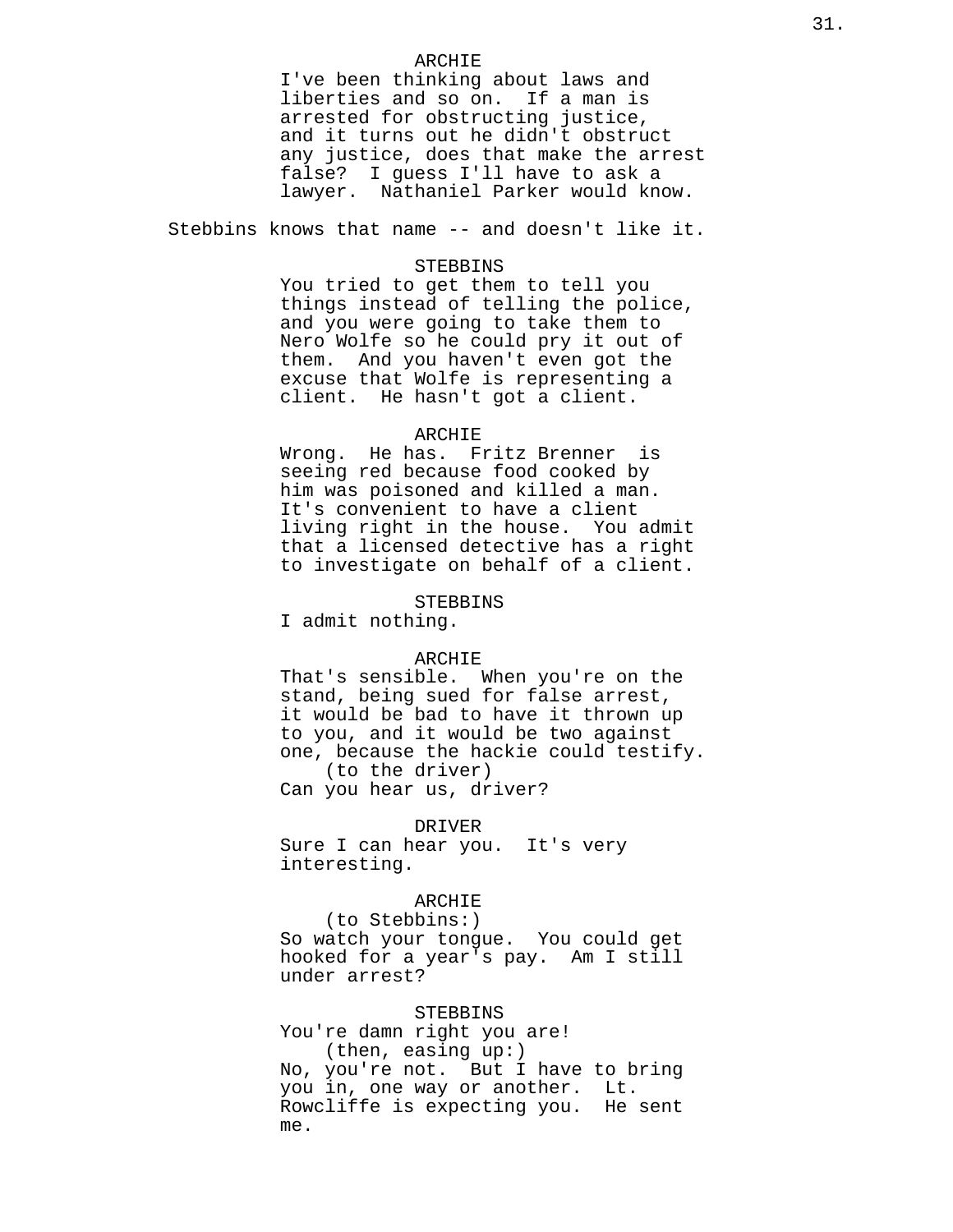Archie nods, understanding Purely's awkward situation.

ARCHIE One will get you five that I can make him start stuttering in ten minutes.

Stebbins stifles a smile and we WIPE TO:

INT. BROWNSTONE - DAY

Archie stifles yawns as he relates last night's occurences to Wolfe.

> ARCHIE'S VOICE-OVER It had taken me only eight minutes to get Rowcliffe stuttering, a personal best for me, but it was hardly worth losing another night's sleep for. When Wolfe came down after his morning session with the orchids, he wanted to hear my conversation with the girls verbatim, and also my impressions and conclusions.

## ARCHIE

My basic conclusion is that I came up with nothing. That's my impression, too.

## WOLFE

You are saying in effect it must be left to the police. I can expose her only by a stroke of luck.

ARCHIE

Right. Or genius. That's your department. I make no conclusions about genius.

### WOLFE

Then why the devil were you going to bring them to me at midnight? Don't answer. I know. To badger me.

That's when Fritz comes in, a grave look on his face.

WOLFE (CONT'D)

What is it?

#### FRITZ

I'm sorry to disturb you, sir, but it's something of a crisis. It seems that we've been delivered watercress that's at least a day old.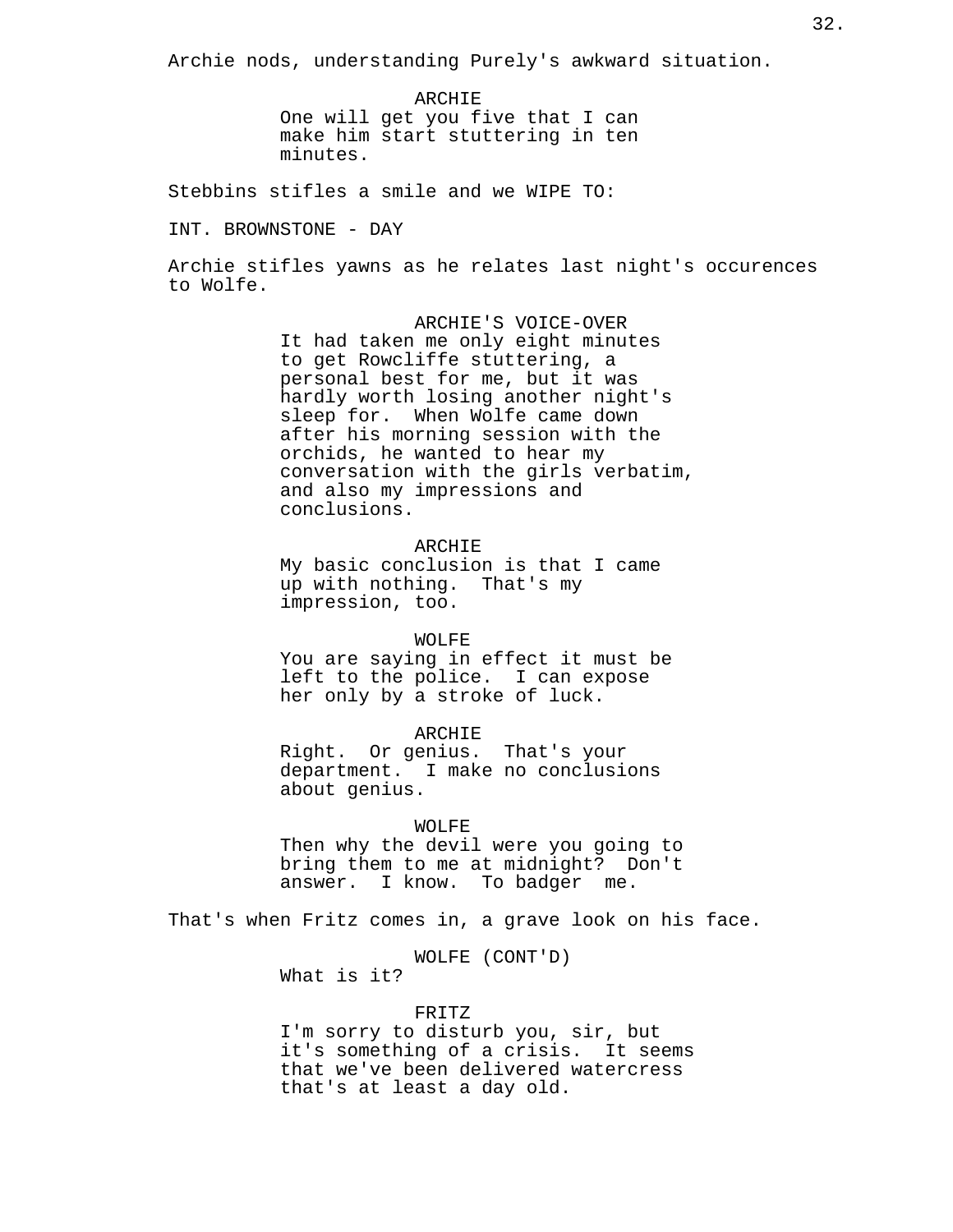WOLFE

Again?

FRITZ

Yes, sir.

Wolfe's eyes narrow in anger.

#### WOLFE

Bring it to me. I must see this abomination for myself.

#### FRITZ

Right away, sir. There's another matter, sir. Felix and Zoltan would like an appointment with you after lunch, and I would like to be present.

WOLFE

What is it? Something wrong with the restaurant?

FRITZ

No, sir. Concerning the misfortune of Tuesday evening.

WOLFE

What about it?

FRITZ It would be better for them to tell you. It is their concern.

Archie swivels for a view of Fritz's face. Wolfe studies Fritz for a long moment.

> WOLFE Would half-past two be convenient?

Fritz nods and leaves. The moment he's gone, Archie swivels back to look at Wolfe.

> ARCHIE You didn't press him.

> > WOLFE

No, I did not.

ARCHIE You think Felix and Zoltan have been holding out on us?

WOLFE I assume we will learn that at halfpast two.

Archie starts to get up.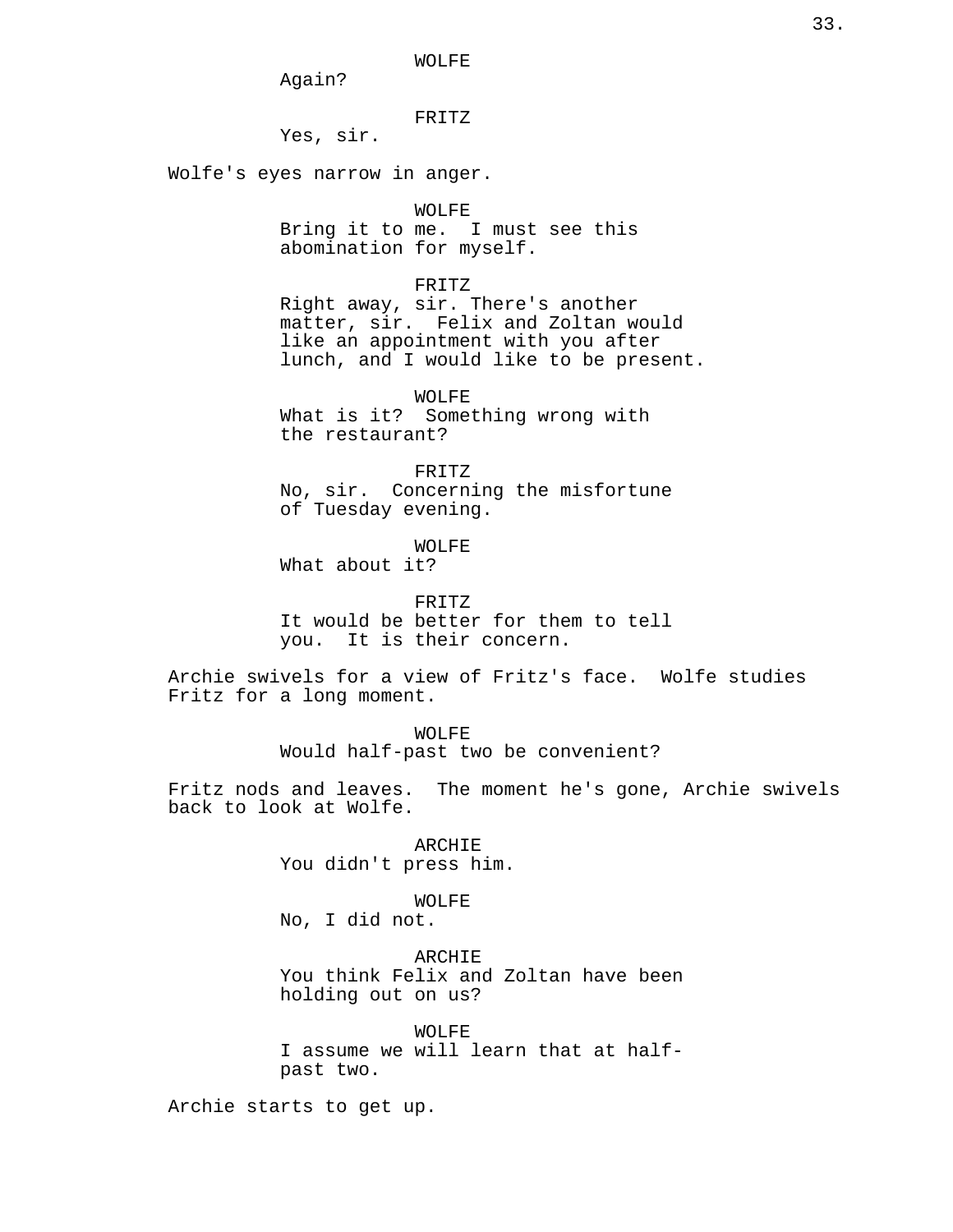I can go to the kitchen and pry it out of him.

## WOLFE

No. There is no one more obliging that Fritz, but also there is no one more immovable when he has taken a stand. We shall not press him.

Archie settles back into his seat with a sigh and we WIPE TO:

INT. BROWNSTONE - WOLFE'S OFFICE - LATER

Felix is in the red chair, Zoltan in one of the yellow ones, and Fritz, now in a jacket instead of his apron, stands. Archie and Wolfe are at their desks.

### FELIX

For the maitre d'hotel and one of our chefs to assist at a dinner where a guest is served poison, that is not pleasant. A few of our most desirable patrons make jokes, but most do not, and some of them do not come.

## WOLFE

Confound it, Felix. I have avowed my responsibility. I have apologized. Are you here for the gloomy pleasure of reproaching me?

#### FELIX

No, sir. Of course not. We wish to engage your professional services. We know it wouldn't be proper to pay you from restaurant funds, since you are the trustee, so we'll pay you with our own money. We appeal to you.

Zoltan stretches out a hand, arm's length.

ZOLTAN

We appeal to you.

WOLFE

Pfui.

ZOLTAN He said pfui.

FELIX I heard him. I have ears.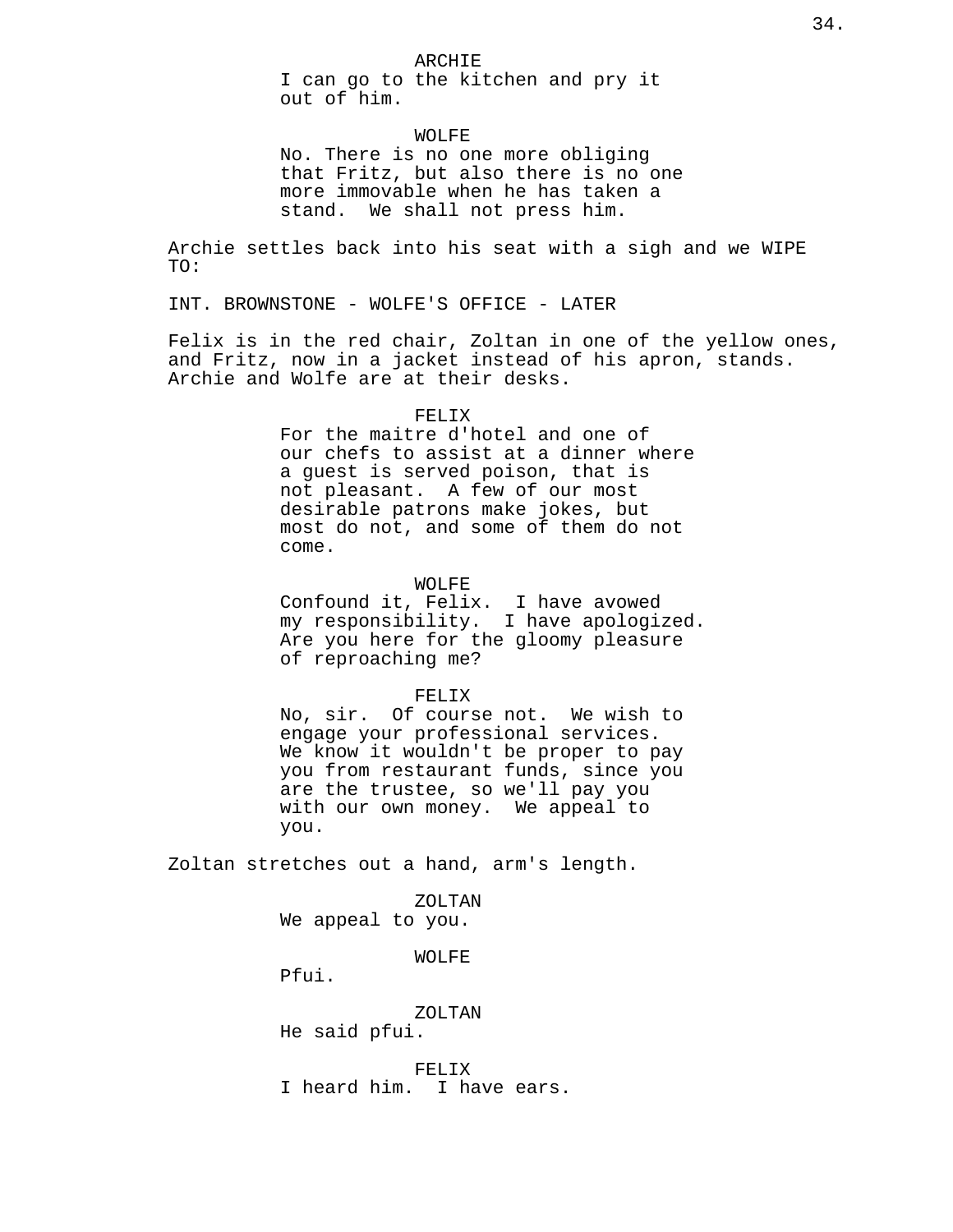### FRITZ

I wished to be present so I could add my appeal to theirs. I offered to contribute, but they said no.

#### WOLFE

This is preposterous. I said pfui not in disgust but astonishment. I am solely to blame for this mess, but you offer to pay me to clean it up. Preposterous! You should know that I have already bestirred myself. Archie?

#### ARCHIE

Yes, sir. At least you have bestirred me.

#### WOLFE

Your coming is opportune. Before lunch I was sitting here considering the situation, and I concluded that the only way to manage the affair with dispatch is to get the wretch to betray herself, and I conceived a plan. For it I need your cooperation. Yours, Zoltan. Will you give it? I appeal to you.

### ZOLTAN

But yes! But how?

### WOLFE

The plan requires that you telephone five of those women this afternoon. You will first call Miss Iacono and ask her to meet you at Rusterman's. You will say that you saw her return for a second plate, but that --

ZOLTAN But I didn't. I told --

### FELIX

Tais-tois!

#### WOLFE

-- but that before you tell the police, you wish to discuss it with her. You will say...

And we SMASH CUT TO:

INT. BROWNSTONE - WOLFE'S OFFICE - LATER Zoltan is on the phone at Archie's desk.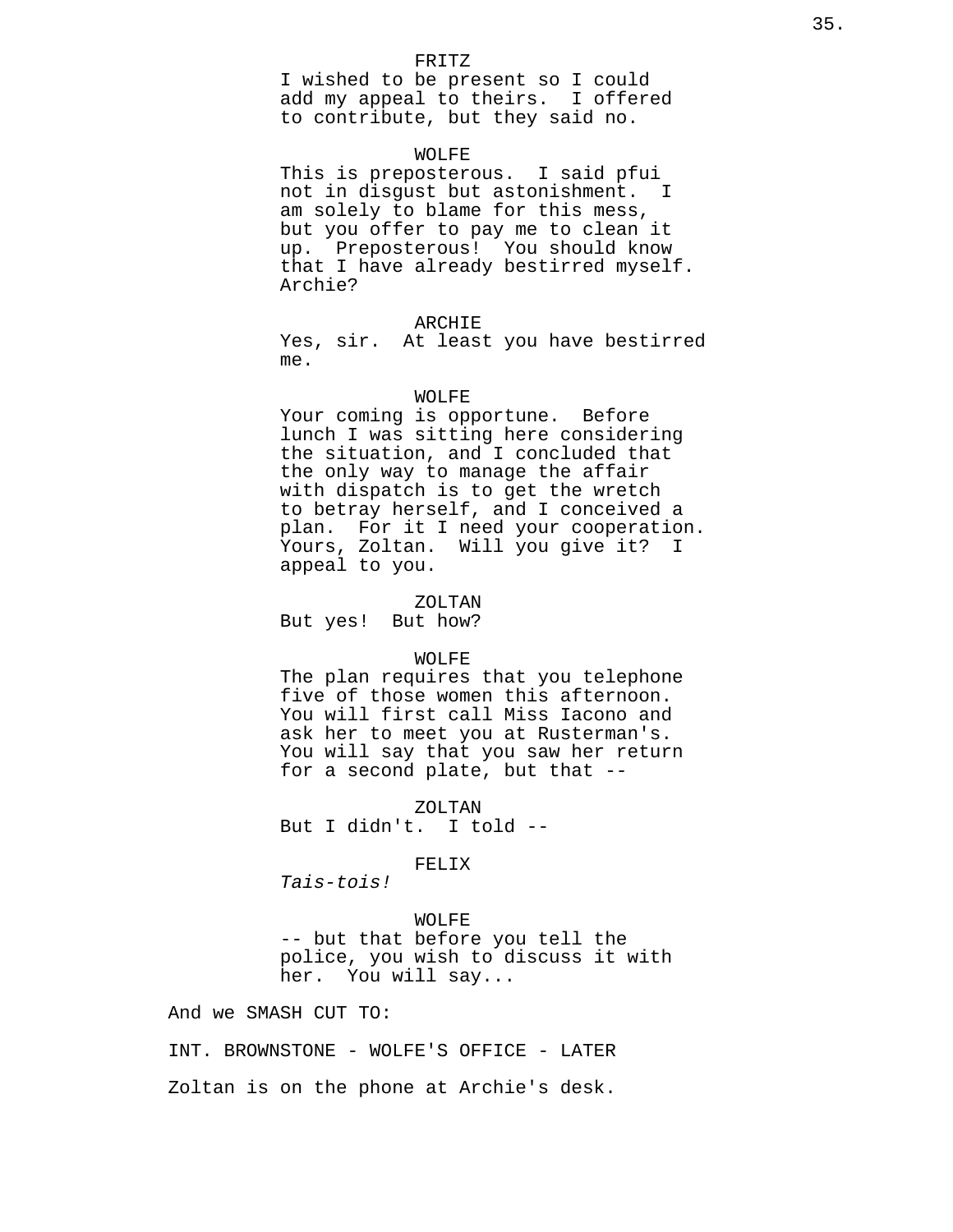## ZOLTAN

(into phone:) --I have stayed silent until now because I couldn't believe anyone as beautiful and charming as you could be guilty of such a crime. But now that the notoriety is hurting the restaurant, I may have to reveal what I saw. Of course, if we were to become friends, that would change everything.

We PULL BACK to REVEAL Wolfe on the extension at his desk. He hangs up.

## WOLFE

Exemplary.

#### ZOLTAN

Is that good?

Archie enters from outside.

## ARCHIE

Good? I've never rated above satisfactory. But you were only talking to me on the front room extension. Do you think you can pull it off again with a woman on the line?

Zoltan hesitates.

## ZOLTAN

Can we rehearse it one more time?

And on Archie, pivoting on his heels to return to the front room, we DISSOLVE TO:

INT. BROWNSTONE - WOLFE'S OFFICE - LATER

As Zoltan speaks nervously into the phone. Archie listens at Wolfe's desk and takes notes.

> ARCHIE'S VOICE-OVER Wolfe went up to the plant rooms and Zoltan called each girl while I listened in on the extension.

## ZOLTAN

(into phone:) --of course, if we were to become friends, that would change everything. I could never betray an intimate -- (then:) She hung up.

Archie scratches a name off a list.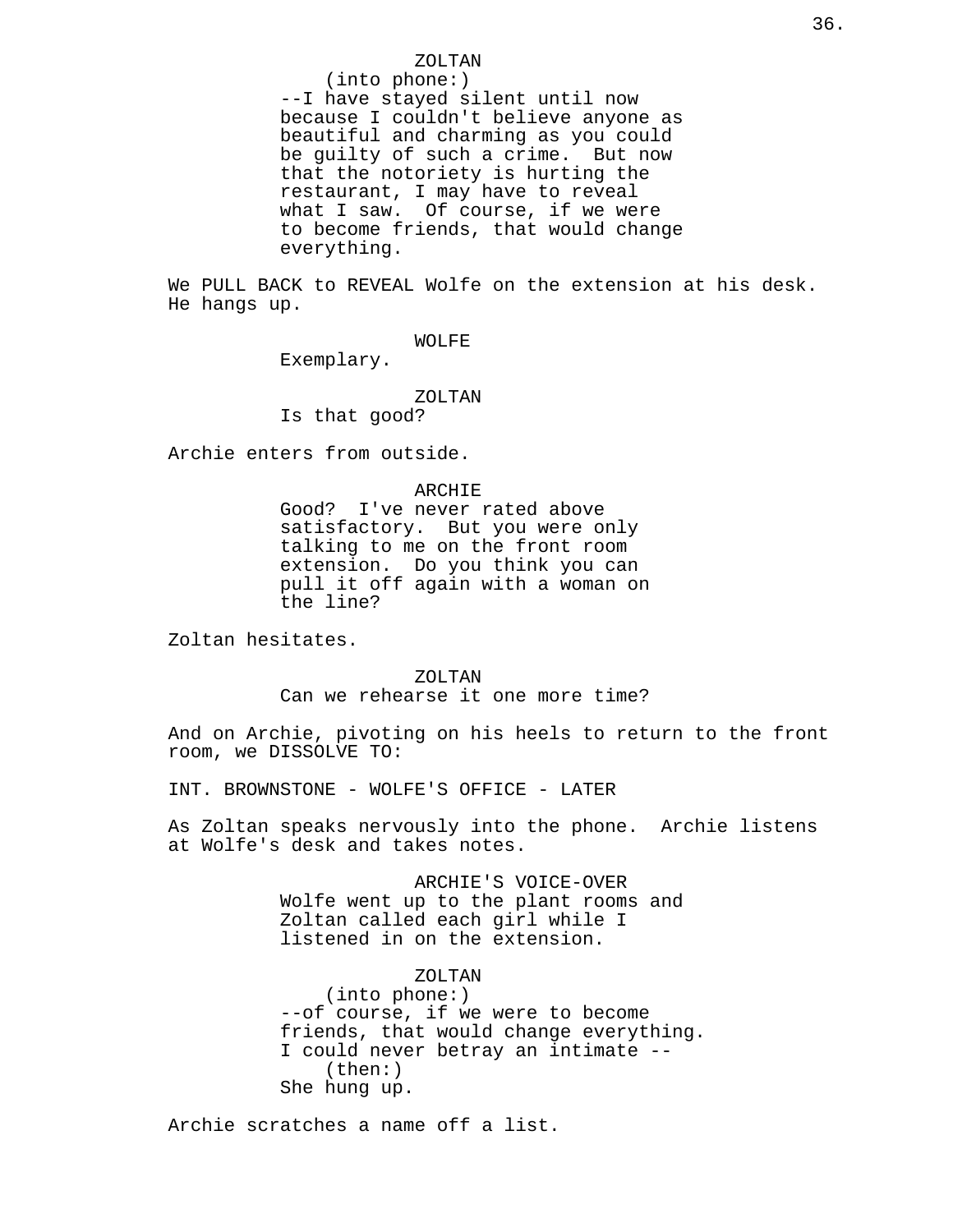ARCHIE Next up -- Peggy Choate.

And as a flustered Zoltan starts to dial, and OVER A MONTAGE of Zoltan making calls:

> ARCHIE'S VOICE-OVER We'd given the girls different appointment times, just in case one of the innocent ones agreed to meet Zoltan for some unimaginable reason. We also told Cramer about the scheme, which was a good thing, since Helen Iaccono hung up on us and immediately called the district attorney.

INT. RUSTERMAN'S RESTAURANT - KITCHEN - NIGHT

Archie sits with Cramer at a small table in the corner. There's a metal case between them, with cords extending to the earphones both men wear, and down into the wall. Wolfe, Stebbins, Fritz and Felix are also there. Cramer glances at the clock on the wall. It's nearly eight.

> CRAMER Peggy Choate isn't coming.

ARCHIE We have to hang on. You never can tell with a redhead.

Cramer glares at him, then draws a line in his notebook. Archie slides the book away from him and glances at it. A list of names and times: Helen Iacono 6:00 pm. Peggy Choate 7:30 pm. Carol Annis 9:00 pm. Lucy Morgan 10:30 pm. Nora Jaret 12:00 am. Helen and Peggy have been crossed out. Archie slides the notebook back to Cramer.

> ARCHIE (CONT'D) If I had to write it down, I would certainly have made do with one "pm," but policemen are trained to do things right.

WOLFE Preposterous!

CRAMER Who? Me or Goodwin?

Archie looks over to see Wolfe standing over a cutting board, staring down angrily.

> WOLFE They have the temerity to sell this horse fodder as watercress? Felix!

And as Fritz and Felix go over to him, we DISSOLVE TO: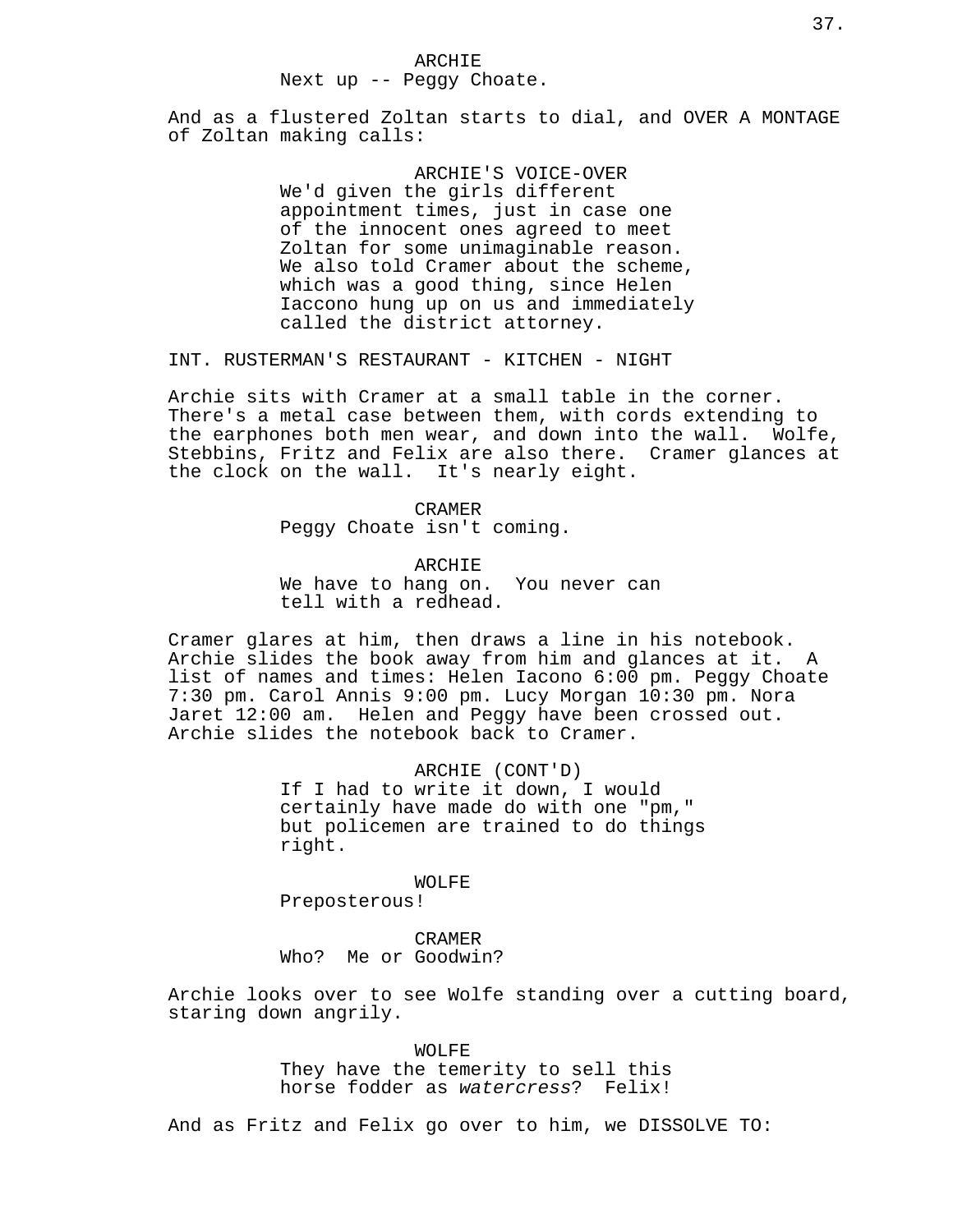INT. RUSTERMAN'S RESTAURANT - KITCHEN - LATER

The clock on the wall reads 8:30.

CRAMER Like I said. She's not coming.

ARCHIE I never thought she would. I said you never can tell with a redhead merely to make conversation.

Cramer glares at Archie, then signals Felix to bring them more coffee. DISSOLVE TO:

INT. RUSTERMAN'S RESTAURANT - KITCHEN - LATER

Now the clock reads 8:56.

ARCHIE Shall I do a countdown?

STEBBINS You'd clown in the hot seat.

That's when a SOUND comes from the EARPHONES. Wolfe sees Archie and Cramer react.

CRAMER

She's here.

INTERCUT WITH:

INT. RUSTERMAN'S RESTAURANT - DINING ROOM - NIGHT

Zoltan stands up as Carol Annis walks over to his table. She's wearing a veil.

## ZOLTAN

Good evening.

She sits, ignoring the LARGE FLOWER ARRANGEMENT on the table.

ZOLTAN (CONT'D) Will you have a drink?

CAROL I don't want anything.

ZOLTAN It is more friendly if we eat. The spaghetti with anchovy sauce is excellent. I had some.

CAROL

You had some?

Archie bites his lip, waiting to see if Zoltan can recover.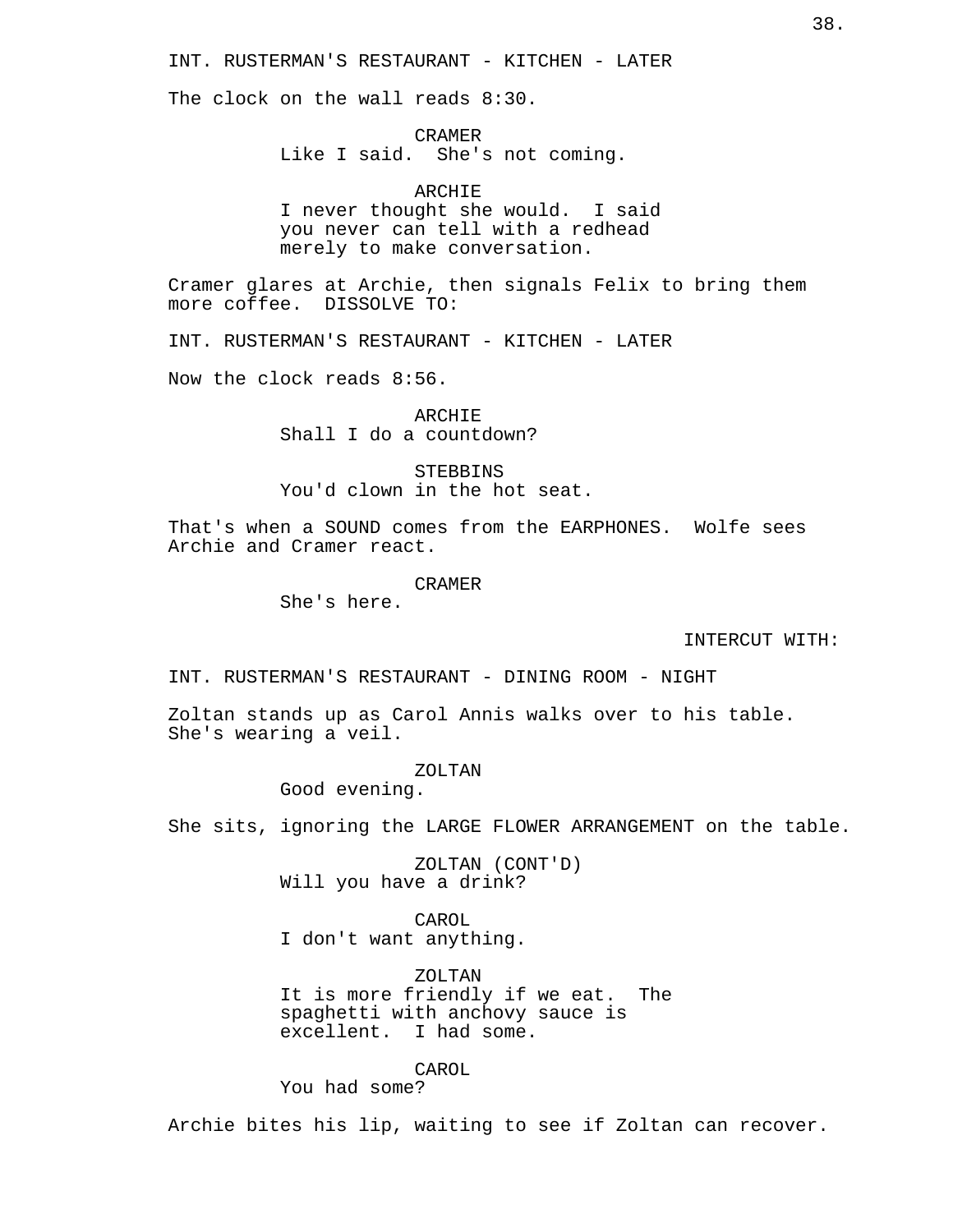ZOLTAN I've been here half an hour, I wanted so much to see you. I might even eat another portion.

CAROL You should know your own restaurant's food. All right.

Zoltan snaps his fingers and a WAITER scurries over.

# ZOLTAN

Hans, two spaghettis with anchovy sauce.

The waiter rushes into the kitchen, where Felix places two orders of SPAGHETTI on a tray, then adds a dish of FRESHLY-GRATED PARMESAN.

> CRAMER How is he going to trap her into admitting she's a killer?

> > ARCHIE

He'll find a way.

Cramer is skeptical, to say the least.

CRAMER

He's a cook. He's not you, Goodwin.

Hans heads back to the dining room, but before he reaches the door, Wolfe grabs the Parmesan off the tray. Felix shrugs and motions to the waiter to go.

#### ZOLTAN

If any of the others had come and taken another plate, I would have stopped her, but before you I was dumb.

CAROL I see. So you're sure.

ZOLTAN

I am, my dear. Very sure.

# CAROL

But you haven't told the police? Or Nero Wolfe or Archie Goodwin?

# ZOLTAN

Could I tell anyone that I know you killed a man? If you weren't wearing that veil, I could look into your beautiful eyes and I would see suffering and sorrow. (MORE)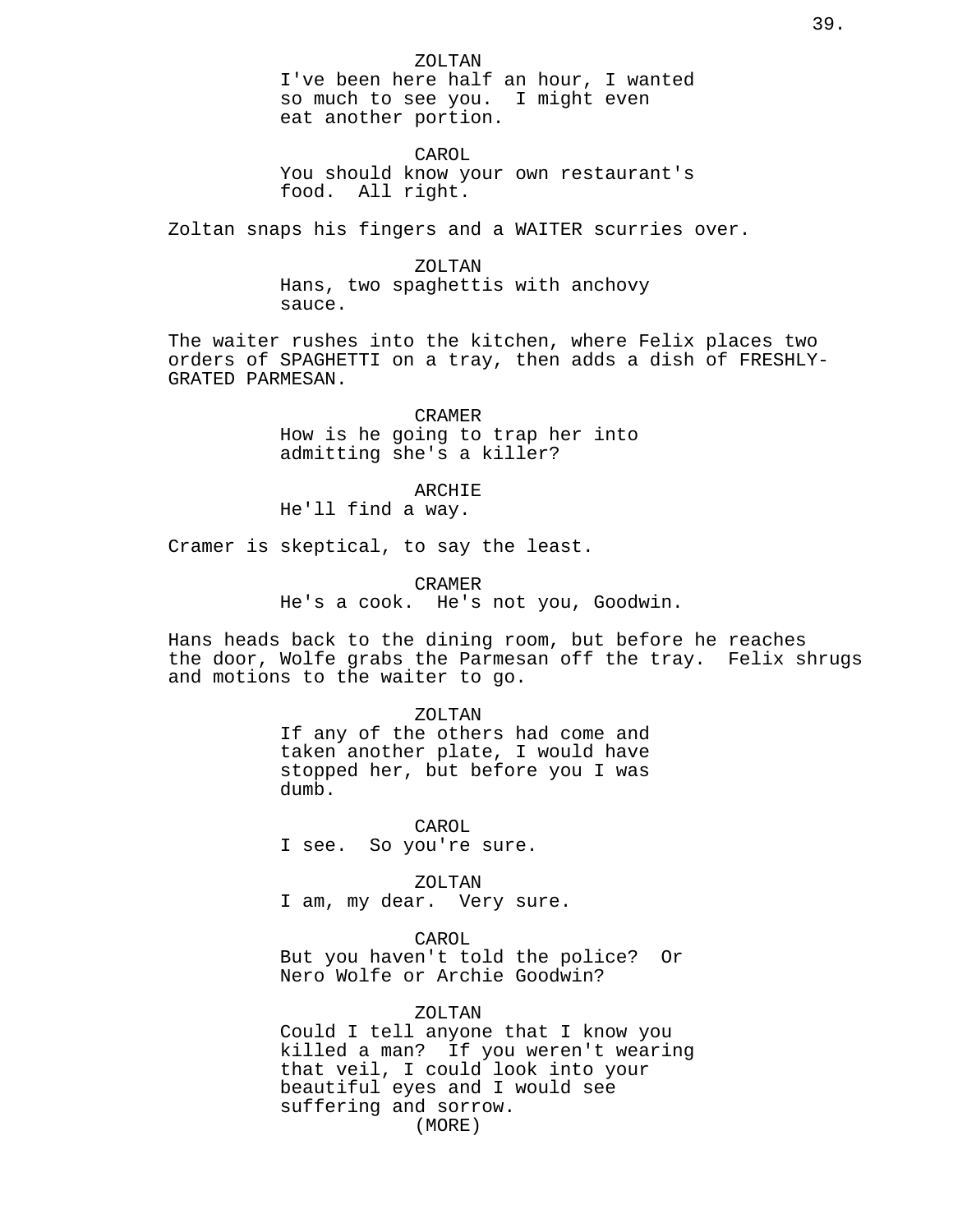ZOLTAN (CONT'D) I know he made you suffer. I know that's why you killed him.

CRAMER

He's overdoing it.

ARCHIE

No, he's perfect.

Carol doesn't even look up as the waiter puts the food on the table.

> CAROL That's why I'm wearing the veil, Mr. Zoltan, because I know it's in my eyes. He did make me suffer. He ruined my life.

ZOLTAN No, my dear, your life is not ruined. No matter what he did.

CAROL He promised to marry me. I'm only 22 years old, Zoltan. I'm glad you know I killed him because it will be better now that somebody knows. I had to kill him, had to, or I would have had to kill myself.

Archie nods. They've got her. But:

ZOLTAN Wait! Don't eat that! (then:) The spaghetti with anchovy sauce is not complete without cheese. Wait until I return, and we can talk about our future.

Zoltan gets up and goes into the kitchen. Carol looks around to make sure no one's watching, then slips a CONE OF PAPER out of her dress and sprinkles the contents on Zoltan's plate. She's about to put it away when she looks up to find Zoltan has returned... with Wolfe, Archie, Cramer, Fritz, Felix and Stebbins in tow. Stebbins takes the paper spill out of her hand.

> STEBBINS I'll take that.

Archie opens the flowers to reveal to Carol the HIDDEN MICROPHONE.

> CAROL You tricked me.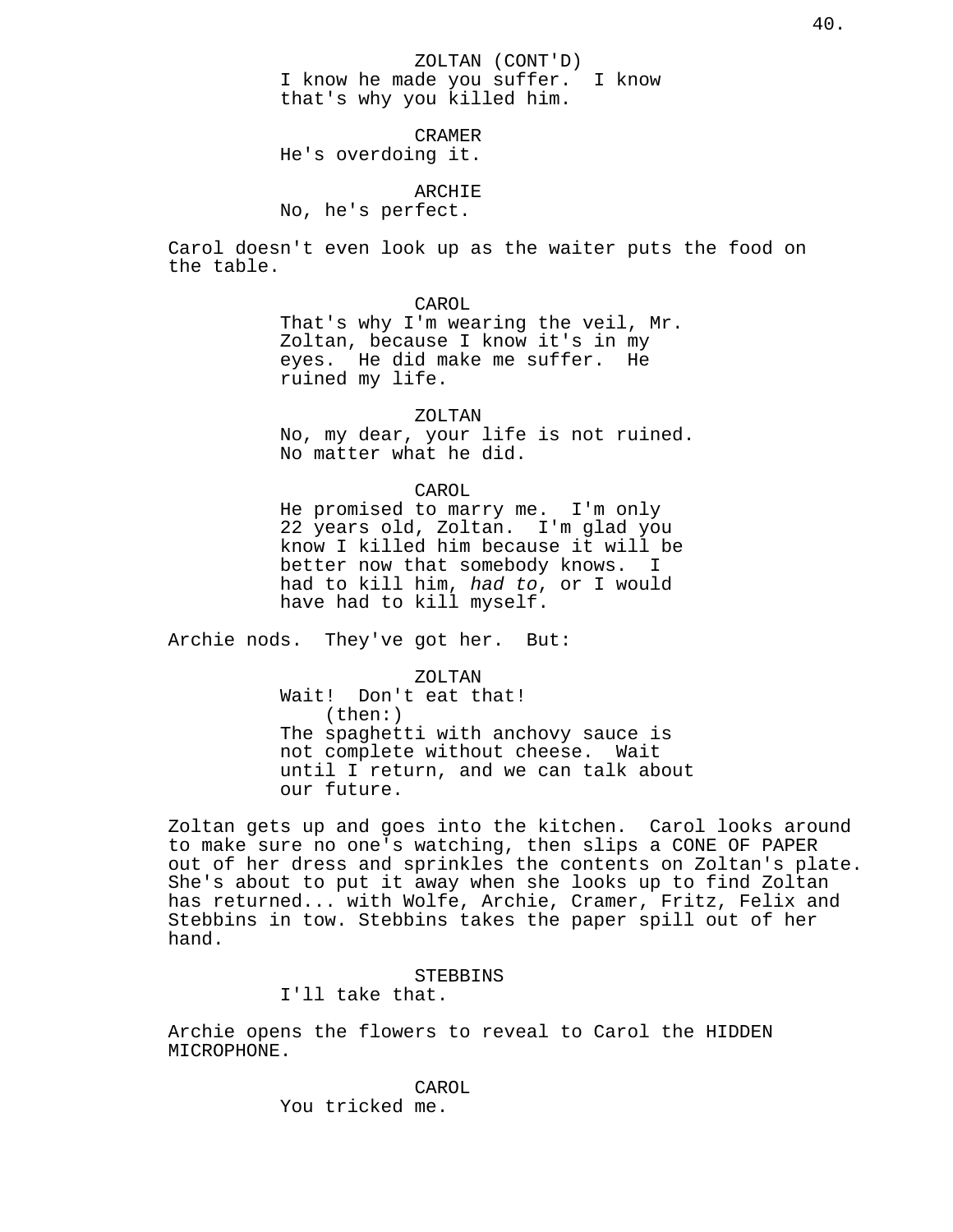## WOLFE

You had injured and humiliated one of my most valued friends, Fritz Brenner, and two other men whom I esteem, and I wished them to witness your own humiliation, contrived by me, in my presence.

#### CAROL

Then you're no better than Pyle.

# WOLFE

A better reason was that I wished to ask you a few questions. You took such prodigious risks that it is hard to believe in your sanity, and it would give me no satisfaction to work vengeance on a madwoman. Are you a lunatic?

She doesn't answer. Wolfe turns to Archie.

WOLFE (CONT'D) Is she deranged, Archie?

# ARCHIE

No comment.

# WOLFE

If you are mad, you are also ruthless and malevolent. You may have been intolerably provoked by Mr. Pyle, but--

#### CRAMER

(interrupts:) That's enough. I didn't agree to let you preach at her all night. Bring her along, Sergeant.

Stebbins starts to lead her out, but Fritz goes up to her.

#### FRITZ

Mr. Wolfe said you injured me, and that is true. It is also true I wanted him to find you. I can't speak for Felix and you tried to kill Zoltan and I can't speak for him, but I can speak for myself. I forgive you.

# CAROL

You lie.

So much for pathos. Stebbins leads her out. And on Wolfe and Archie sharing a look, we DISSOLVE TO: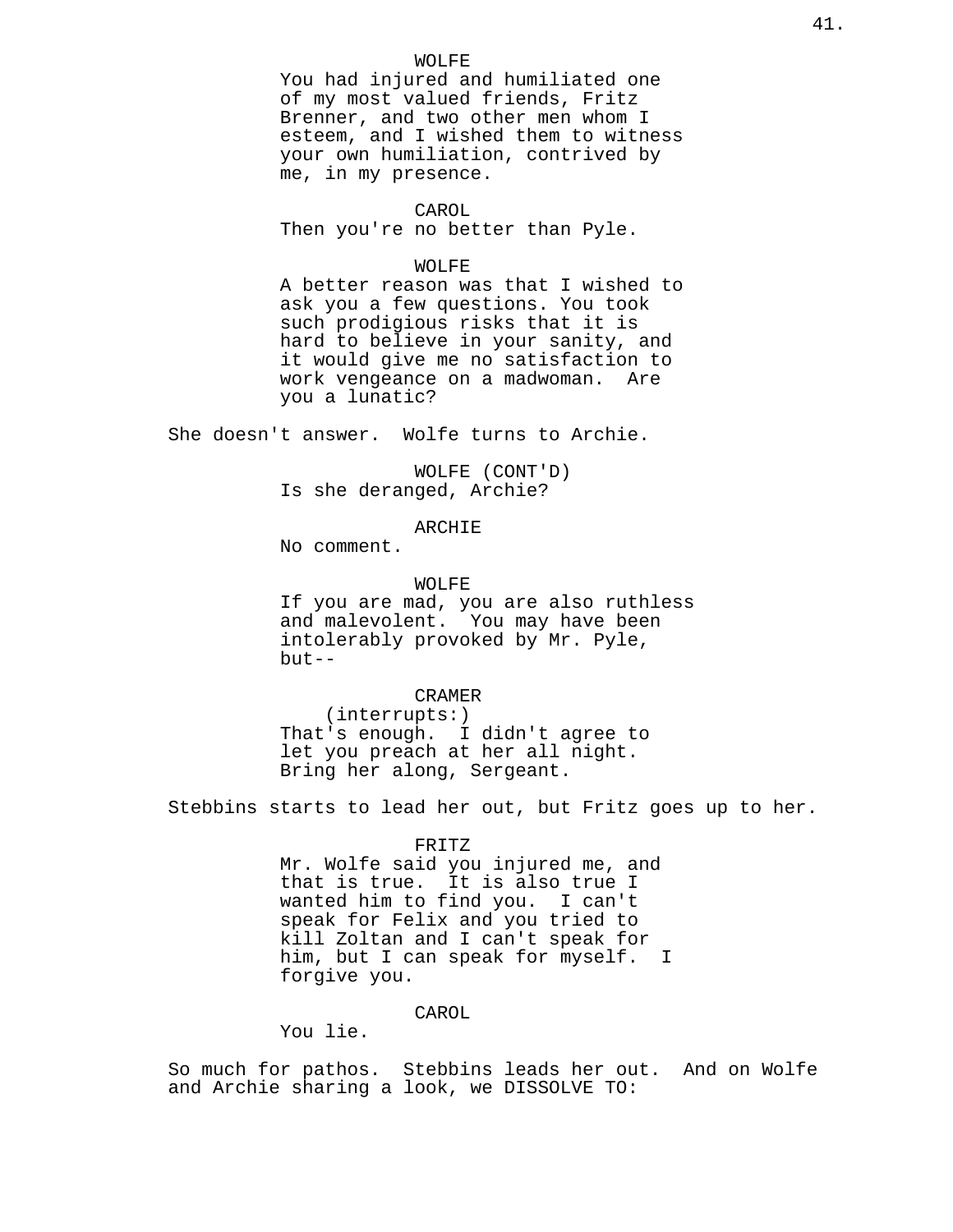INT. BROWNSTONE - WOLFE'S OFFICE - NIGHT

Archie is doing the book-keeping. Wolfe paces anxiously, staring up at the clock, then looking away, scowling.

WOLFE

Time?

# ARCHIE

I'm good at my job, but I'm not afraid to say when another's more qualified. In this case, I take second position to the clock you just glared at.

WOLFE

What is the time?

Archie sighs, glances at his watch.

ARCHIE Six twenty-nine.

# WOLFE

One minute.

He resumes his pacing. The clock lets out a small CHIME, indicating it's half past the hour.

> ARCHIE Of course, I could be a couple seconds slow.

Wolfe stops pacing. He sinks into his chair, stricken.

WOLFE

Too late.

ARCHIE Or maybe the clock is fast.

Somehow, Archie doesn't seem to share Wolfe's gloom. But Fritz does, as he comes in looking like everyone he cares about has just died.

> FRITZ Mr. Wolfe, I'm so sorry.

Wolfe waves him away, his despair beyond words. Fritz

proffers two EGGPLANTS.

FRITZ (CONT'D) I could... I could stuff them.

Wolfe gazes at him dolefully, then nods. Fritz goes. And the doorbell RINGS. As Archie gets up:

WOLFE

Send it away.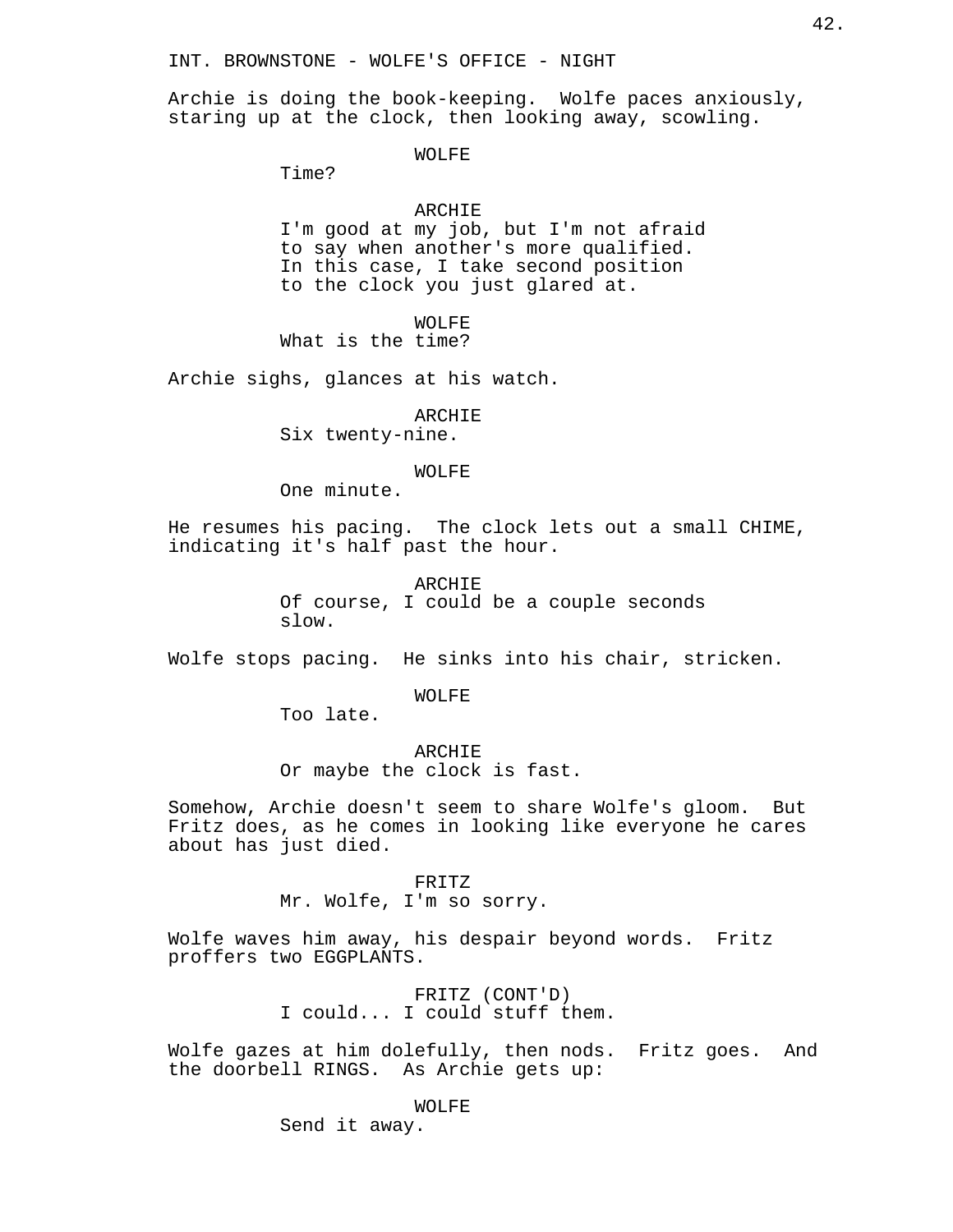Archie opens the door and is surprised to see Inspector Cramer on the stoop, holding a carton marked NERO WOLFE.

> ARCHIE Thanks for the corn, but we're going with the eggplants.

Cramer hands Archie his hat and tramps down the hall to the office.

INT. BROWNSTONE - WOLFE'S OFFICE - NIGHT

Cramer drops the box on Wolfe's desk, takes out his knife, and cuts the cord as Wolfe and Archie come to the desk. Cramer opens the flap, takes out an ear of corner, and holds it up.

> CRAMER If you were going to have this for dinner, I guess it's too late.

WOLFE Where did you get it?

of Rusterman's restaurant.

CRAMER If you don't know, maybe Goodwin does. Four hours ago, the dead body of a man was found in the alley back

Cramer shoots a glance at Archie, goes to the red leather chair, and sits down.

EXT. ALLEY - DAY (FLASHBACK)

A DEAD BODY lies on the ground, an IRON PIPE next to the victim's head.

> CRAMER'S VOICE He had been hit in the back of the head with a piece of iron pipe.

A POLICE PHOTOGRAPHER FLASHES the body, then turns to an open STATION WAGON, the back filled with CARTONS.

> CRAMER'S VOICE (CONT'D) The station wagon he had come in was alongside the receiving platform of the restaurant, and in the station wagon were nine cartons of corn. That's one of them, with your name on it.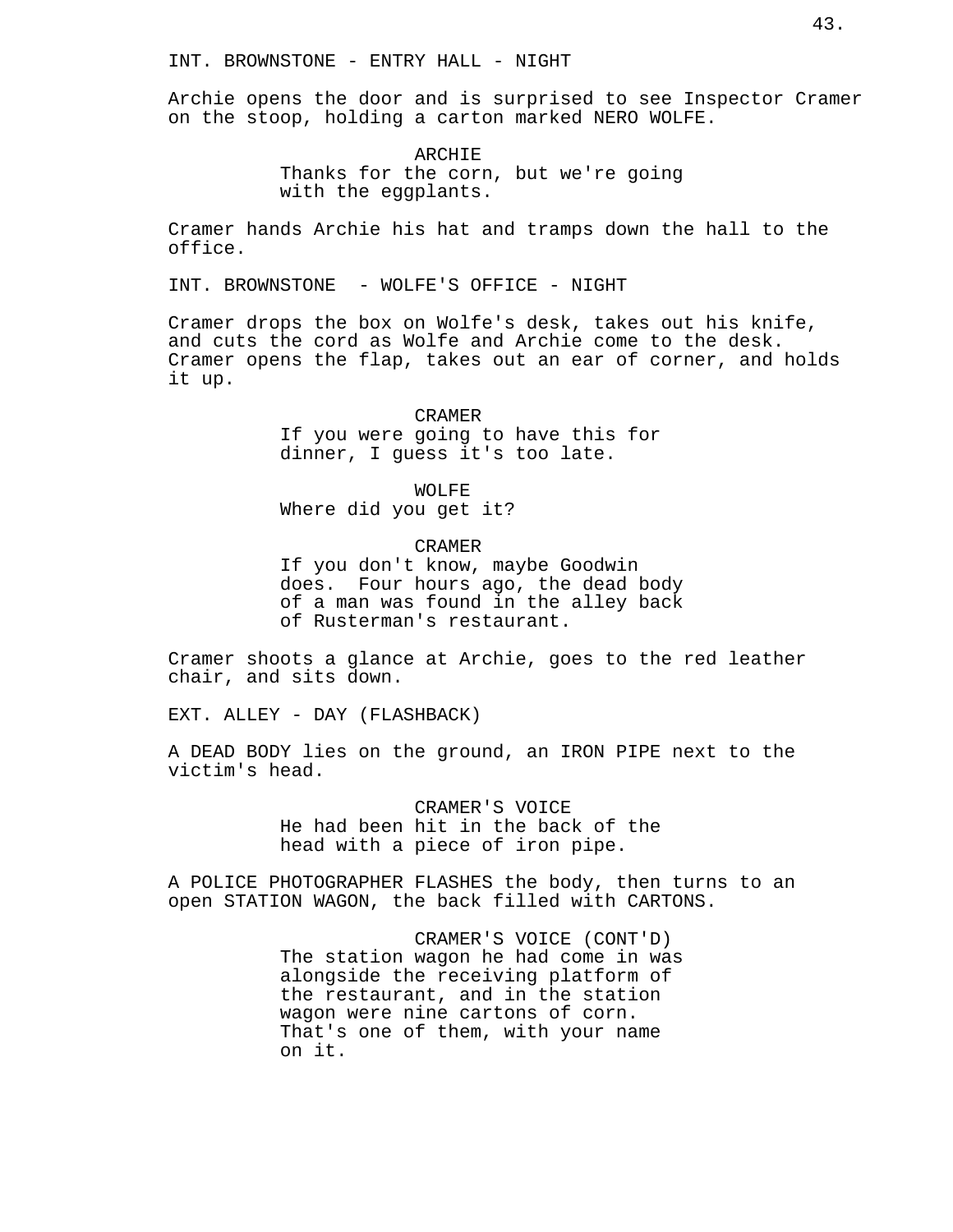WOLFE

Has the body been identified?

## CRAMER

Kenneth Barker, 28-years-old. His driver's license and eighty-some dollars in cash were in his wallet. He had been delivering corn at the restaurant the past five weeks and then he had been coming here with yours, right?

WOLFE

I don't know.

CRAMER

The hell you don't.

Cramer drops the ear of corn on the desk.

CRAMER (CONT'D) If you're going to start that kind--

ARCHIE

(cutting in:) Hold it, stay in the buggy. As you know, Mr. Wolfe is up in the plant rooms from four to six every day except Sunday. The corn usually comes before six, and either Fritz or I receive it, so Mr. Wolfe doesn't know, but I do. Kenneth Barker has been bringing it the past five weeks, if you want--

Archie stops because he sees Wolfe moving. Wolfe picks up the ear of corn, feels it, grips it from the middle, and then starts shucking it. Wolfe frowns at it.

# WOLFE

I thought so.

Wolfe puts it down, reaches for the carton, and grabs another ear.

> WOLFE (CONT'D) You will help, Archie.

Archie takes an ear and starts shucking it. And as Cramer watches, clearly wondering what is going on, we WIPE TO:

INT. BROWNSTONE - WOLFE'S OFFICE - NIGHT

There are now THREE PILES of corn on Wolfe's desk. Two ears are too young, six are too old, and eight are just right. Wolfe sits in his chair and looks at Cramer.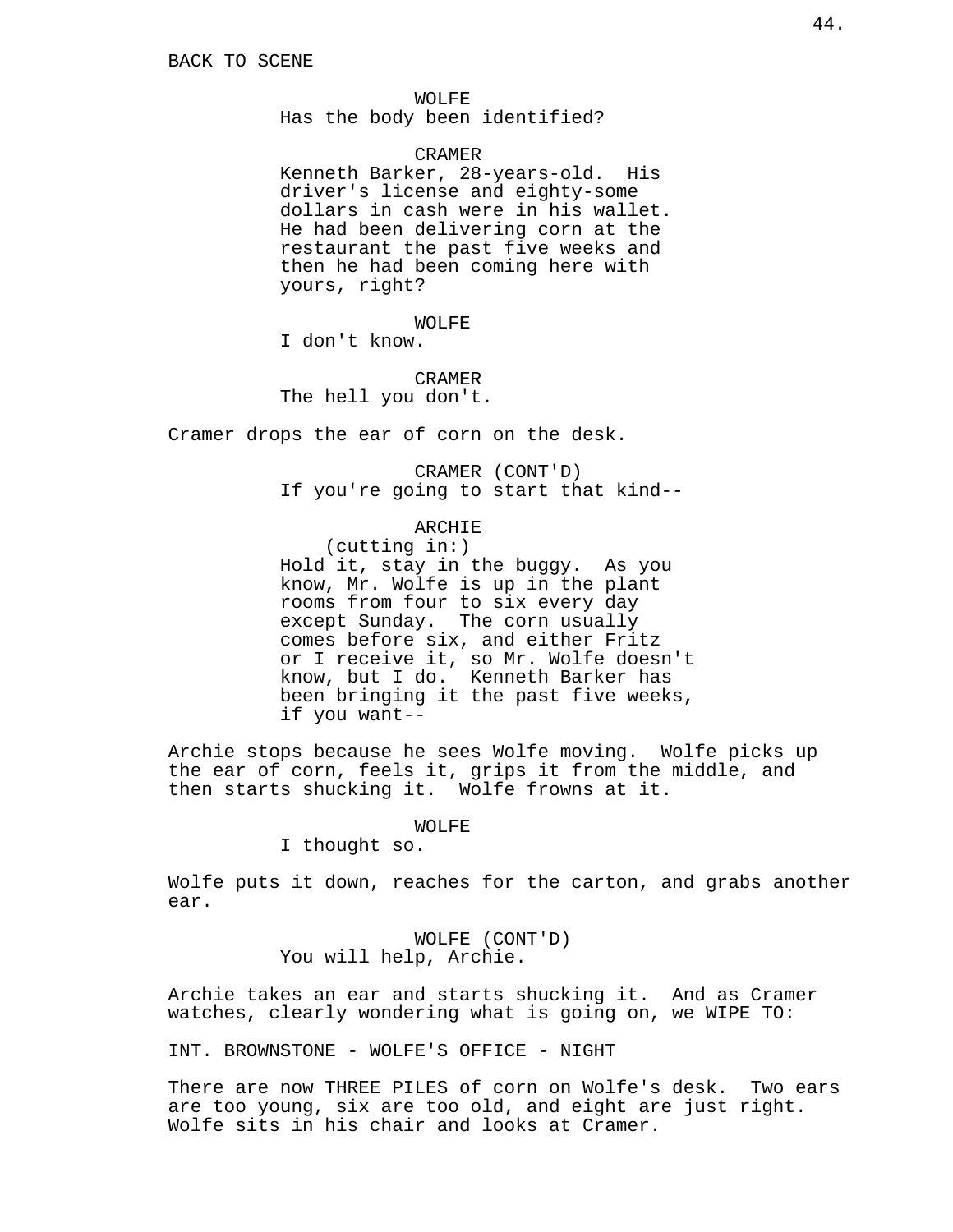WOLFE This is preposterous.

CRAMER You're stalling.

WOLFE No. Shall I expound it?

CRAMER Yeah. Go ahead.

## WOLFE

Since you have questioned men at the restaurant, you know that the corn comes from a man named Duncan McLeod, who grows it on a farm some sixty miles north of here. He has been supplying it for four years, and he knows precisely what I require. It must be nearly mature--

# ARCHIE

But not quite.

# WOLFE

And it must be picked not more than three hours before it reaches me. Do you eat sweet corn?

CRAMER Yes. You're stalling.

## WOLFE

No. Who cooks it?

CRAMER

My wife. I haven't got a Fritz.

WOLFE

Does she cook it in water?

### CRAMER

Sure. Is yours cooked in beer?

#### WOLFE

No. Millions of American women, and some men, commit that outrage every summer day. They are turning a superb treat into mere provender.

# CRAMER

Is that so.

# WOLFE

Shucked and boiled in water, sweet corn is edible and nutritious; roasted (MORE)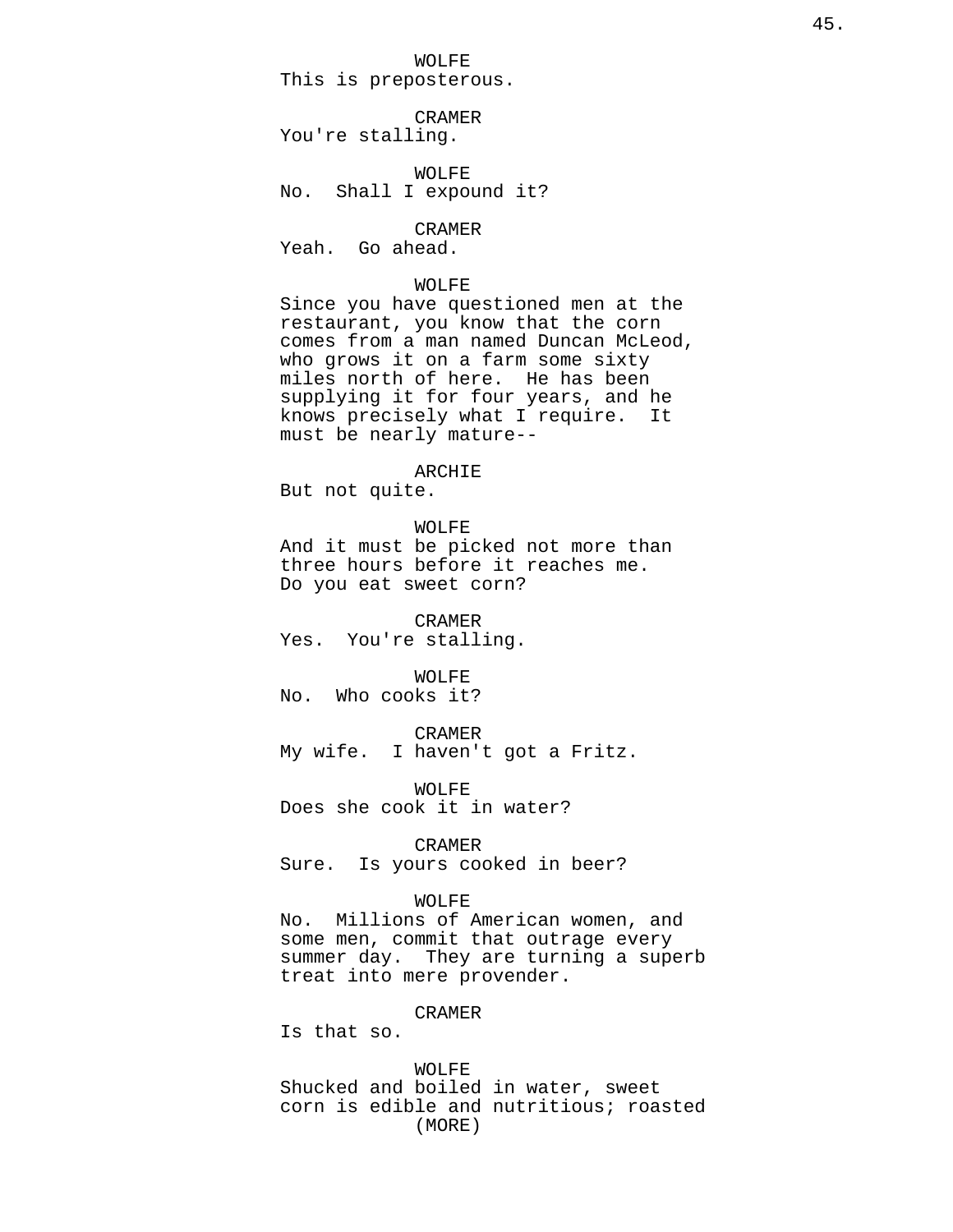# WOLFE (CONT'D)

in the husk in the hottest possible oven for forty minutes, shucked at the table, and buttered and salted, nothing else, it is ambrosia. No chef's ingenuity and imagination ever created a finer dish. American women should themselves be boiled in water--

### CRAMER

How much longer are you going to stall?

# WOLFE

This is preposterous. Mr. McLeod knows what I require and he knows how to choose it without opening the husk. He is supposed to be equally meticulous with the supply for the restaurant, but I doubt if he is.

# CRAMER

(to Archie) Where were you at 5:15 this afternoon?

# ARCHIE

In the Heron sedan which Mr. Wolfe owns and I drive. 5:15? Grand Concourse, headed for the east river drive.

CRAMER Where had you been?

#### ARCHIE

Ball game. Yankee Stadium.

### CRAMER

What happened in the ninth inning? (waves him off:) To hell with it. You'd know all right, you'd see to that. How well do you know Max Maslow?

## ARCHIE

Connect it, please.

# CRAMER

One item in Kenneth Barker's pockets was a notebook. One page had the names of four men written in pencil. Three of the names had checkmarks in front of them. The last one, no check mark, was Archie Goodwin. The first one was Max Maslow. Will that do?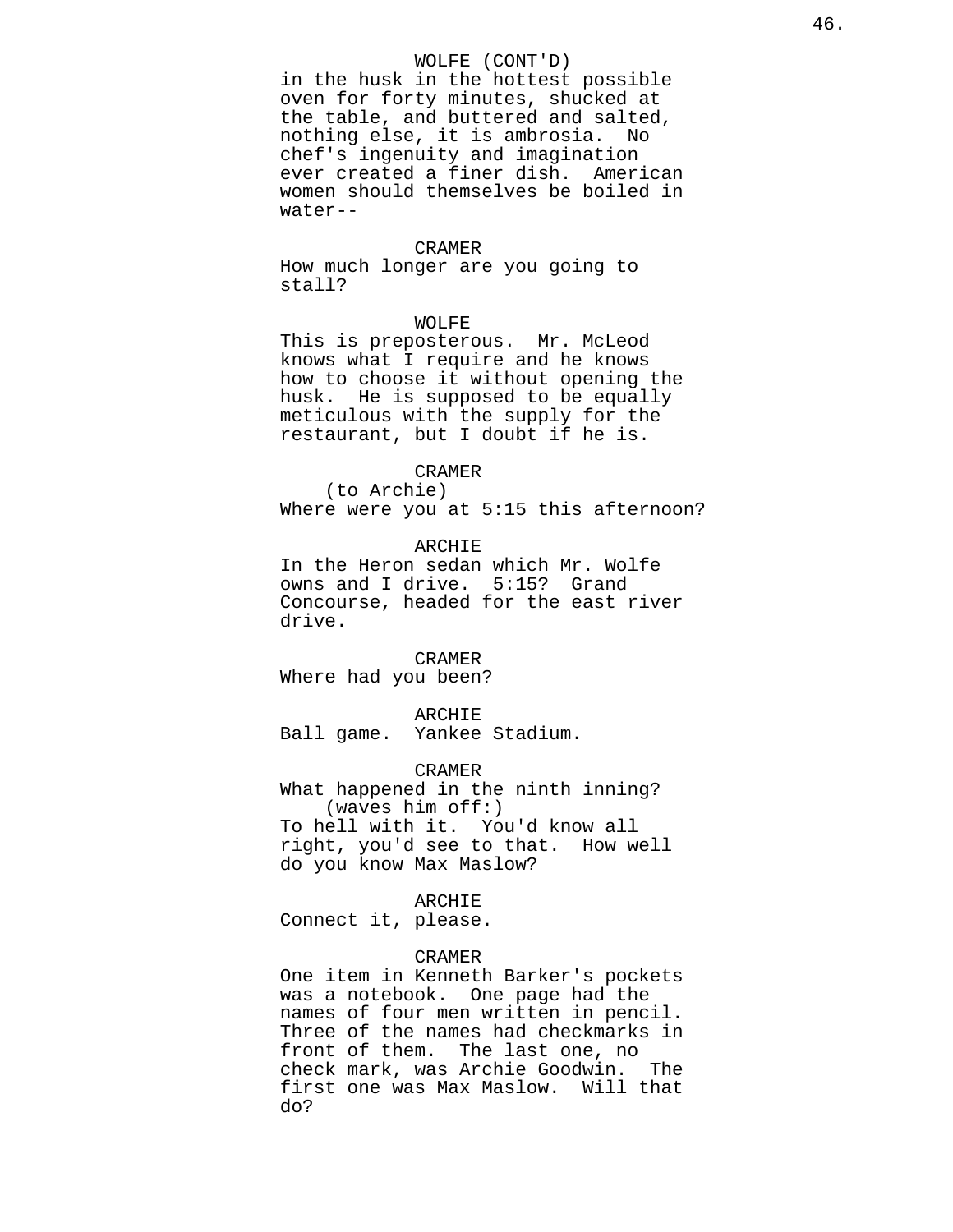# ARCHIE

I don't know him.

# CRAMER

How about Peter Jay and Carl Heydt?

# ARCHIE

Don't know Jay, Heydt makes clothes for women, including a friend of mine, Lily Rowan. I have gone with her a few times to his place to help her decide.

## CRAMER

Do you want me to connect Susan McLeod before I ask you about her?

### ARCHIE

No thanks, I'll do the connecting. The first time Barker came with the corn, he told me Susan got her father to give him the job on the farm.

#### CRAMER

How long have you been intimate with her?

# ARCHIE

Well. There are several definitions for intimate. Which one?

## CRAMER

You know damn well which one.

### ARCHIE

If you won't say, I'll have to guess. If you mean the worst, or the very best, depending on how you look at it, nothing doing. I have known her for three years, having met her when she brought the corn one day. I helped her get her first modelling job.

### CRAMER

And?

# ARCHIE

And she's a model and she has points. But she's a lousy dancer and after a show or prize fight or ball game I want an hour or two with a band and a partner.

#### CRAMER

When and how did you find out that Kenneth Barker had shoved you out and taken Sue over?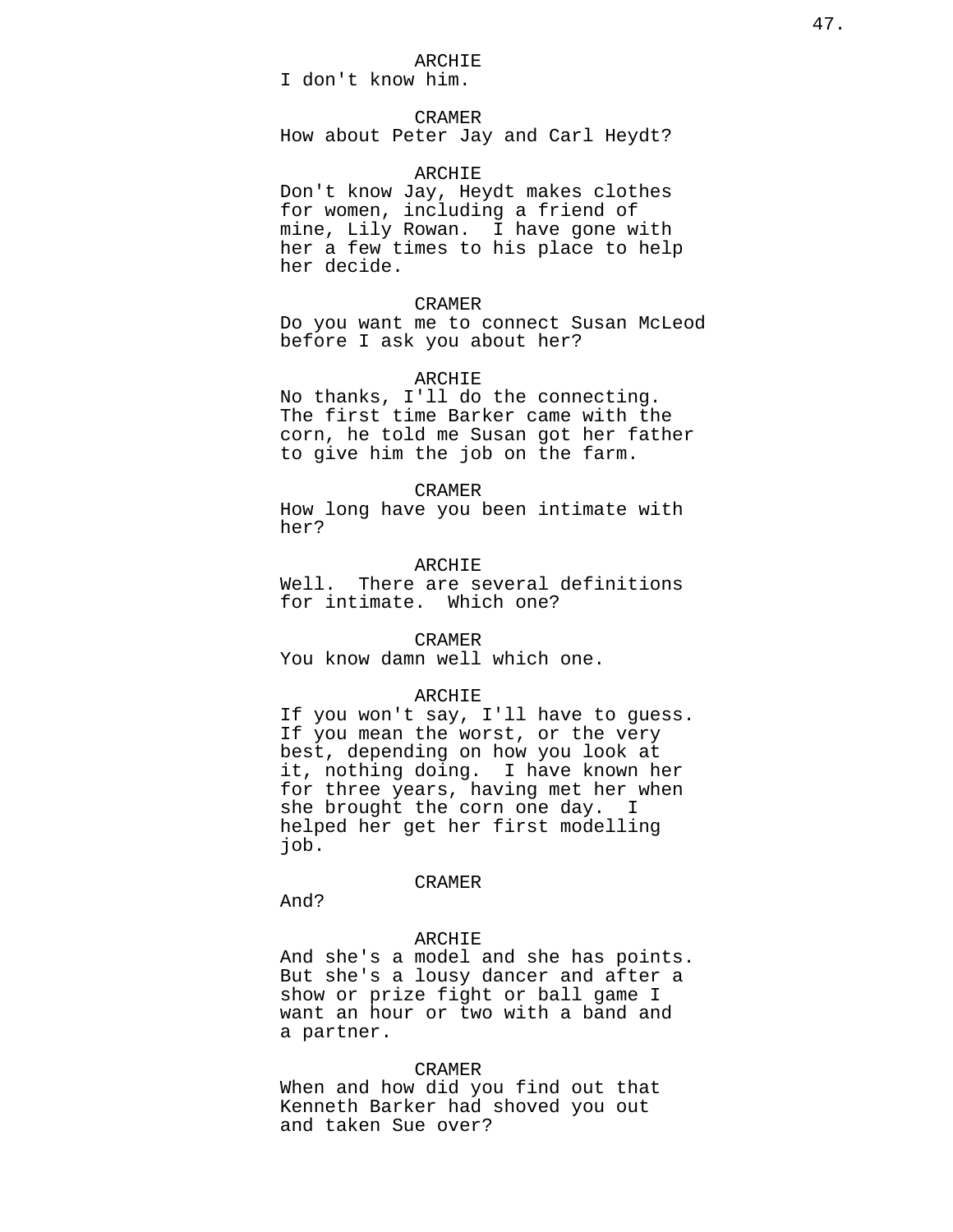Nuts.

(turns to Wolfe:) Your honor, I object to the question on the grounds that it is insulting, impertinent and digusticulous. It assumes not only that I am shovable, but also that I can be shoved out of a place I have never been.

### WOLFE

Objection sustained. You will rephrase the question, Mr. Cramer.

# CRAMER

The hell I will. You might as well open up, Goodwin. We have a signed statement from her. What passed between you and Barker when he was here a week ago today?

ARCHIE The corn. It passed from him to me.

CRAMER Okay. You don't wear a hat. You have one minute to get a toothbrush.

Cramer gets up. So does Archie.

#### ARCHIE

Now listen, I can throw sliders in a pinch and do, but this is no pinch. It's close to bedtime.

#### CRAMER

The minute's up. You're under arrest as a material witness. Move!

Cramer leads him out to:

INT. BROWNSTONE - ENTRY HALL - NIGHT

Cramer lets Archie get his jacket. Wolfe follows them into the hall.

# ARCHIE

If you want me back in the morning, you might give Mr. Parker a ring.

## WOLFE

I shall. Mr. Cramer. Knowing your considerable talents as I do, I am sometimes dumbfounded by your fatuity. You were so bent on baiting Mr. Goodwin that you completely ignored the point I was at pains to make.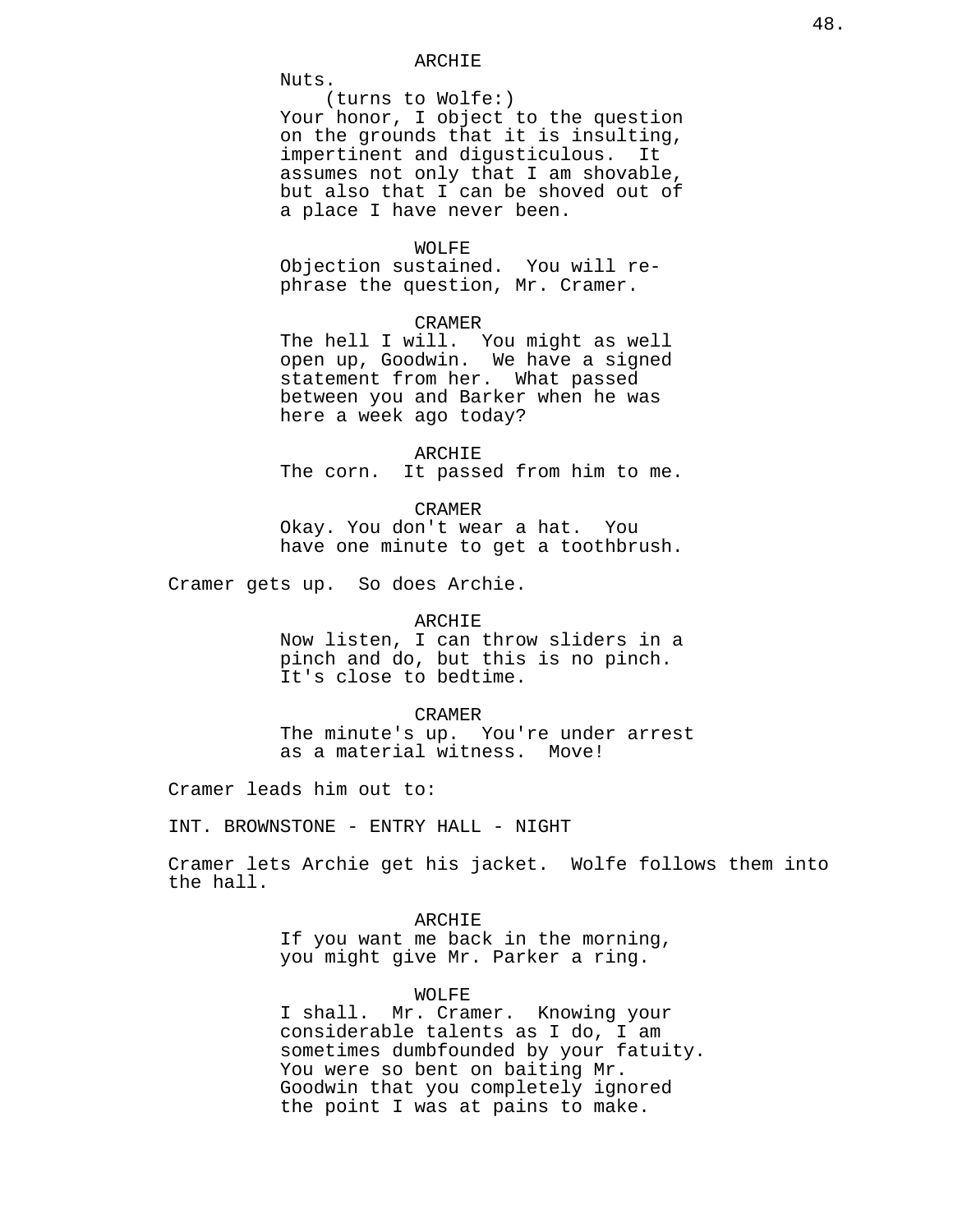Wolfe holds up an ear of corn and waves it at him.

WOLFE (CONT'D) Who picked the corn?

CRAMER That's your point. Mine is who killed Kenneth Barker. Move, Goodwin.

And out the door they go.

WOLFE

Pfui!

And on Wolfe's frustration, we:

INT. POLICE STATION - INTERROGATION ROOM - DAY

Archie stares down at a thoroughly unappetizing plate of bacon and eggs -- essentially congealed grease in a variety of decorator colors. Frankly, after a night of interrogation, it's hard to say which looks worse, the eggs or Archie.

> ARCHIE'S VOICE-OVER Cramer took me to his place, and after spending half an hour with me, turned me over to Lieutenant Rowcliff for nearly an hour. I had him stuttering in 14 minutes -- far from my record -- and he turned me over to the DA's office, where they made a night of it.

Archie looks up at NATHANIEL PARKER.

#### PARKER

This is serious, Archie. They actually think you may have killed that man. Bail is set at twenty thousand dollars.

#### ARCHIE

In a way that's a compliment. Last time it was a measly five hundred.

# PARKER

I told the judge this amount could only be justified only if they had enough evidence to charge you with murder.

ARCHIE

I guess the judge didn't buy that.

PARKER Unfortunately, he did. (MORE)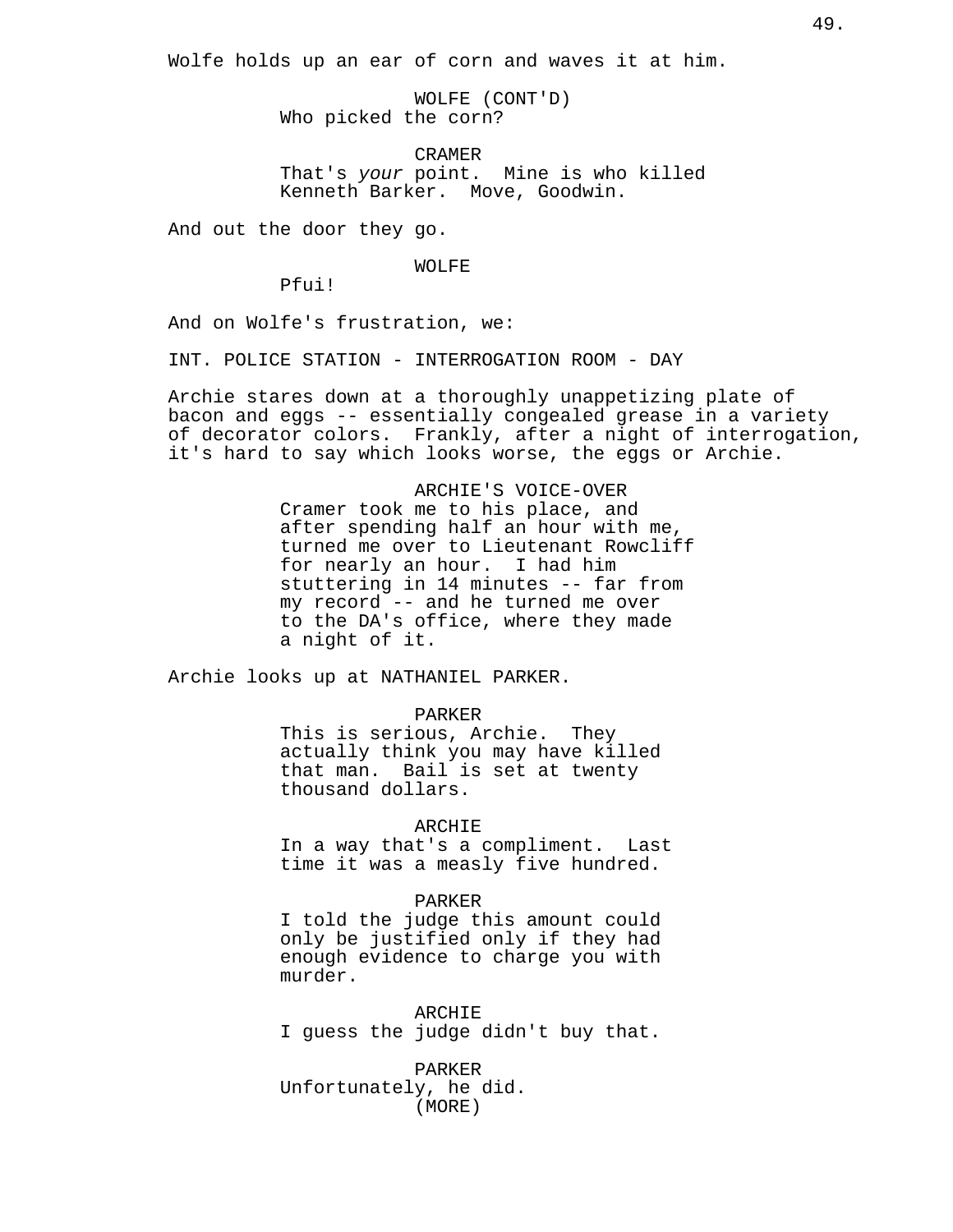PARKER (CONT'D) As your counsel, I must advise you to be prepared for such a charge at any moment.

ARCHIE Consider me prepared.

Parker opens the door and leads Archie into:

INT. POLICE STATION - HALLWAY - DAY

There's one more thing. This is the hard part.

PARKER By the way, Wolfe said this is your affair, not his. He told me to send my bill to you, not him. I'll make it moderate.

# ARCHIE

Thanks.

That's when Archie spots DUNCAN MACLEOD, dressed for town, with a necktie, coming down the hall.

> ARCHIE (CONT'D) Good morning, Mr. McLeod.

MCLEOD It's not a good morning, it's a bad one, a day lost and no one to leave to see to things.

And he's gone down the hall.

INT. BROWNSTONE - ENTRY HALL - DAY

Archie opens the door...but the chain bolt is on. Archie pushes the buzzer. Fritz opens the door for him.

> ARCHIE Good morning, what's up?

FRITZ Archie, you look terrible.

ARCHIE I feel worse. Now what?

FRITZ A woman to see you. Miss Susan McLeod. She's in the office.

ARCHIE Has he talked with her?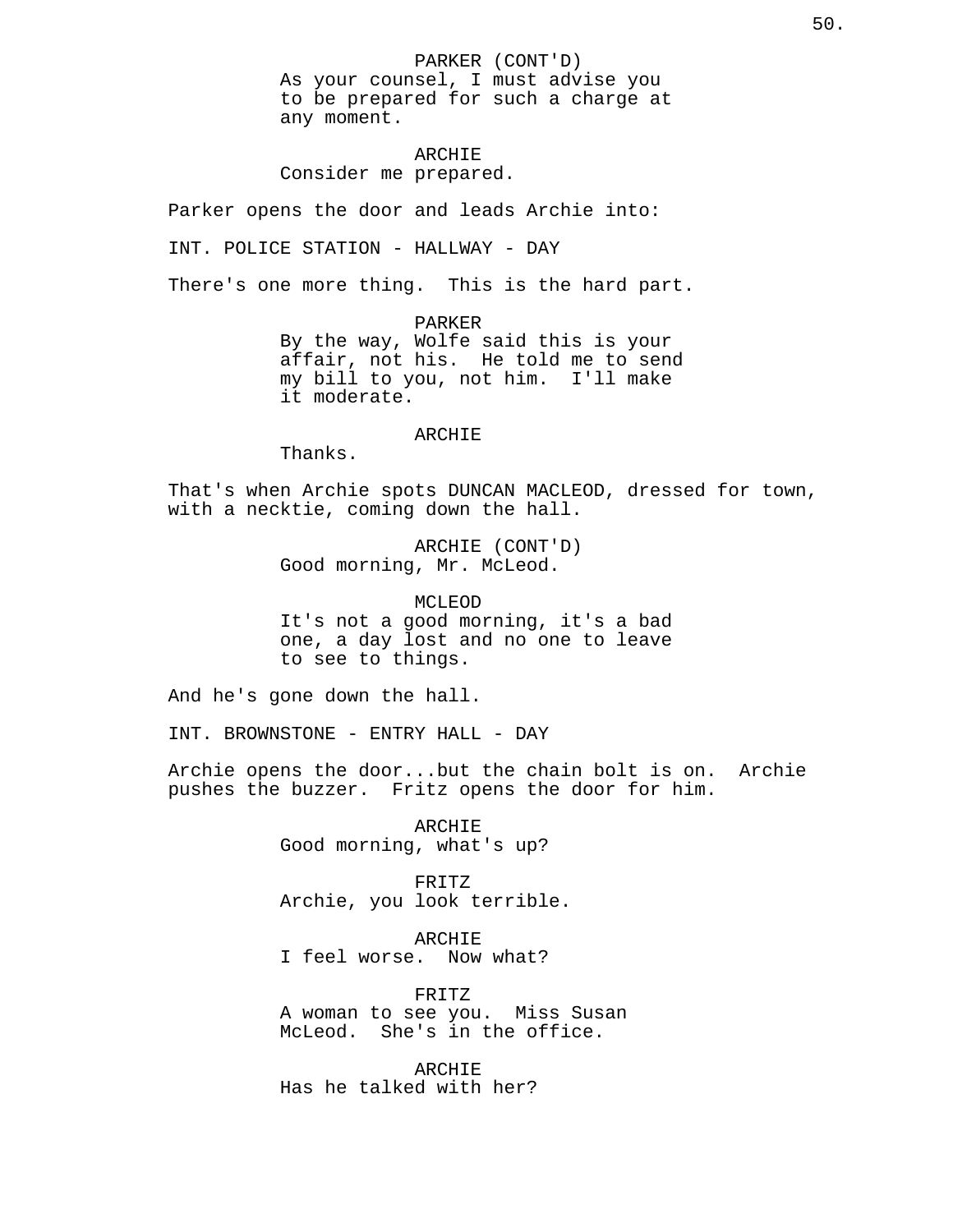No.

Archie heads for the kitchen.

INT. BROWNSTONE - KITCHEN - DAY

Wolfe is at the center table with a glass of beer in his hand, as Archie enters.

> WOLFE So, have you slept?

> > ARCHIE

No.

WOLFE Have you eaten?

Archie gets a glass from the cupboard, goes to the refrigerator, gets some milk, and takes a sip as:

# ARCHIE

If you could see the bacon and eggs they brought in for me and I paid two bucks for, let alone taste it, you'd never be the same. They think maybe I killed Barker. For your information, I didn't.

He sets the glass down.

ARCHIE (CONT'D)

This will hold me until lunch. I understand I have a caller. As you told Parker, this is my affair and you are not concerned, even though this all started with your corn. May I take her to the front room? I'm not intimate enough with her to take her up to my room.

WOLFE

Confound it. How much of what you told Mr. Cramer is flummery?

## ARCHIE

None. All straight. But he's on me and so is the DA and I've got to find out why.

WOLFE

You will see Miss McLeod in the office.

ARCHIE The front room will do. It may be an hour. Two hours.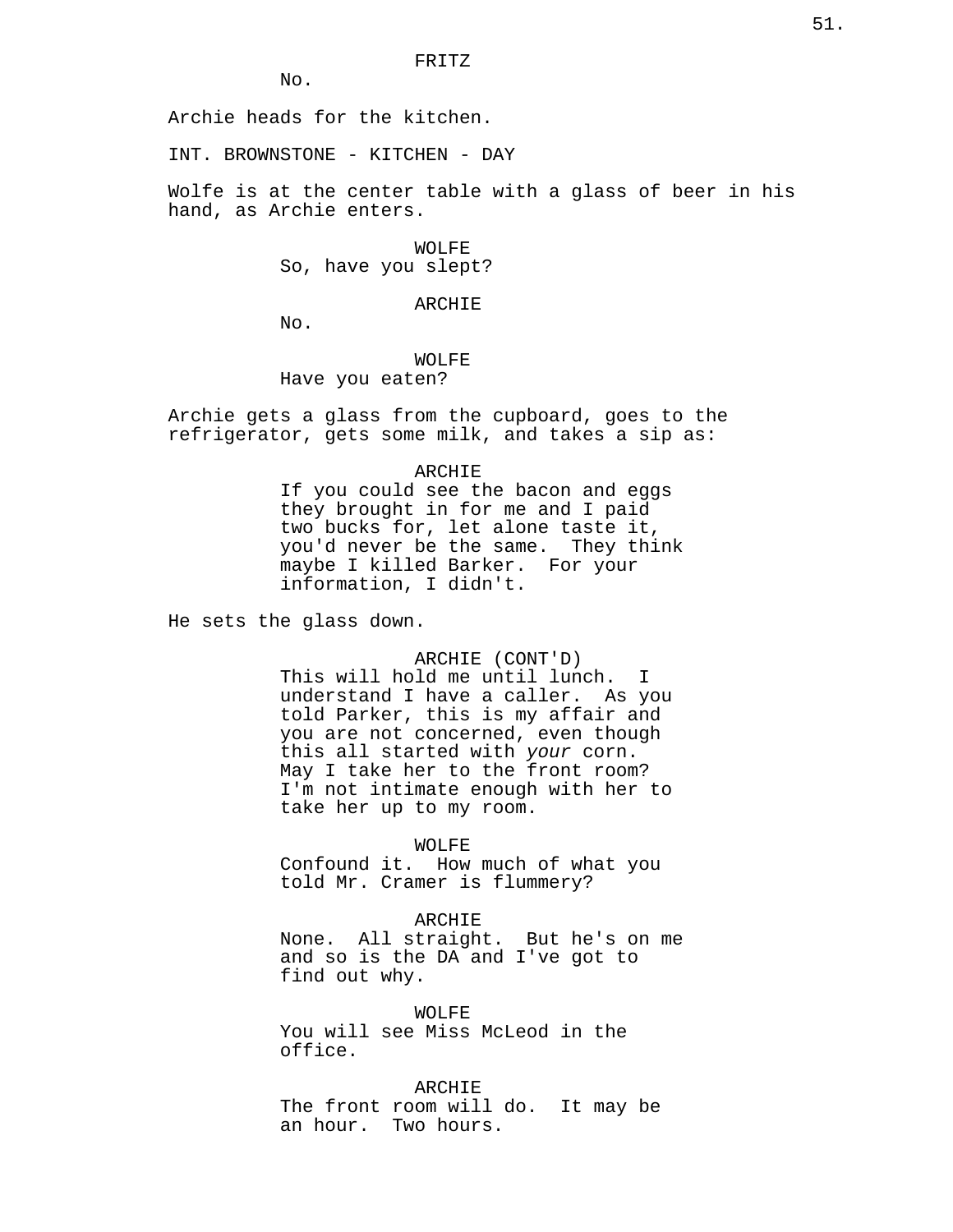WOLFE You may need the telephone. The office.

Archie takes another sip and we WIPE TO:

INT. BROWNSTONE - WOLFE'S OFFICE - DAY

As Archie enters, still holding his half-empty glass of milk, Susan McLeod goes to him, tilting her head up to him. Archie kisses her... a nice long kiss.

> ARCHIE'S VOICE-OVER If it hadn't been for the milk I would have used my arms for one of their basic functions, since that's a sensible way to start a good, frank talk with a girl. That being impractical, I kissed her. Not just a peck. She not only took it, she helped. It wouldn't have been polite for me to quit, so I left it to her.

She steps back.

SUSAN

(sits down:) Archie, I don't know what you're going to do to me.

Archie crosses to his desk, sips his milk, and sits down.

ARCHIE Neither do I. Why, have you done something to me?

SUSAN

It came out. You remember you explained it for me one night.

ARCHIE

I said with ordinary people like me, when words start on their way out they have to go through a checking station for an okay. You may have a perfectly good checking station, but for some reason, maybe a loose connection, it often gets bypassed.

SUSAN

But the trouble is, if I haven't got a checking station, I'm just plain dumb. If I do have one, it certainly got bypassed when the words came out about my going to meet you there yesterday.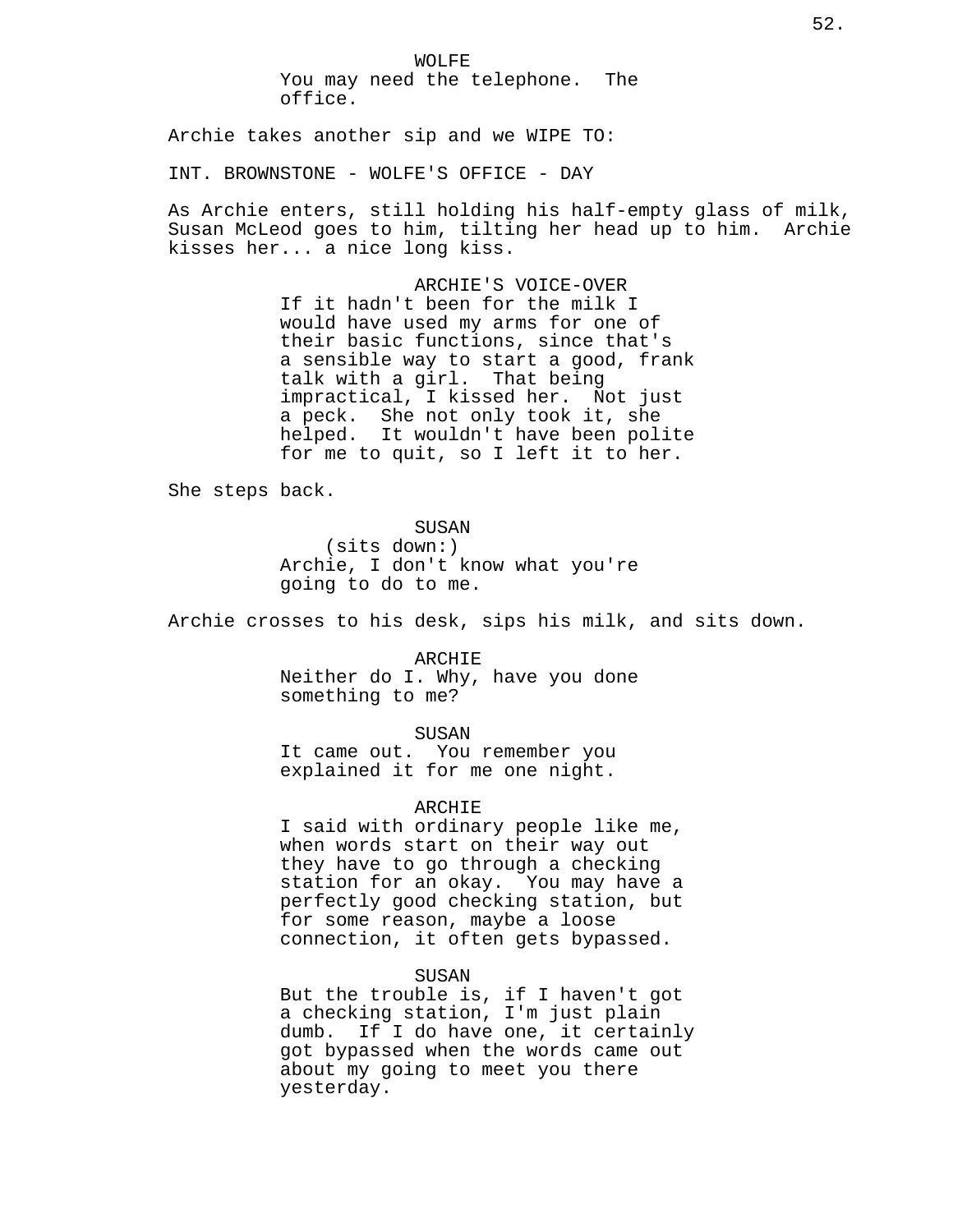Meet me where?

SUSAN At the entrance to the alley where I used to deliver corn to Rusterman's.

EXT. ALLEY - DAY (FLASHBACK)

As Susan, checking her watch, enters the mouth of the alley, out of breath from running.

> SUSAN'S VOICE I said I was going to meet you there at five o'clock and we were going to wait there until Ken came because we wanted to have a talk with him.

BACK TO SCENE

SUSAN But I was late, I didn't get there until a quarter past five, and you weren't there, so I left.

EXT. ALLEY - DAY (FLASHBACK)

Susan doesn't leave. She stops cold, staring at something in the alley.

BACK TO SCENE

ARCHIE You said that to whom?

SUSAN

To several people. And it was in the statement they had me sign.

ARCHIE

It's just possible that you are dumb. Didn't you realize they would come to me?

#### SUSAN

Why, of course. And you would deny it, and you could probably prove you were some where else, so it wouldn't matter.

# ARCHIE

Okay, you're not dumb. If you went there to see Ken and got there at a quarter past five, you did see him. Didn't you?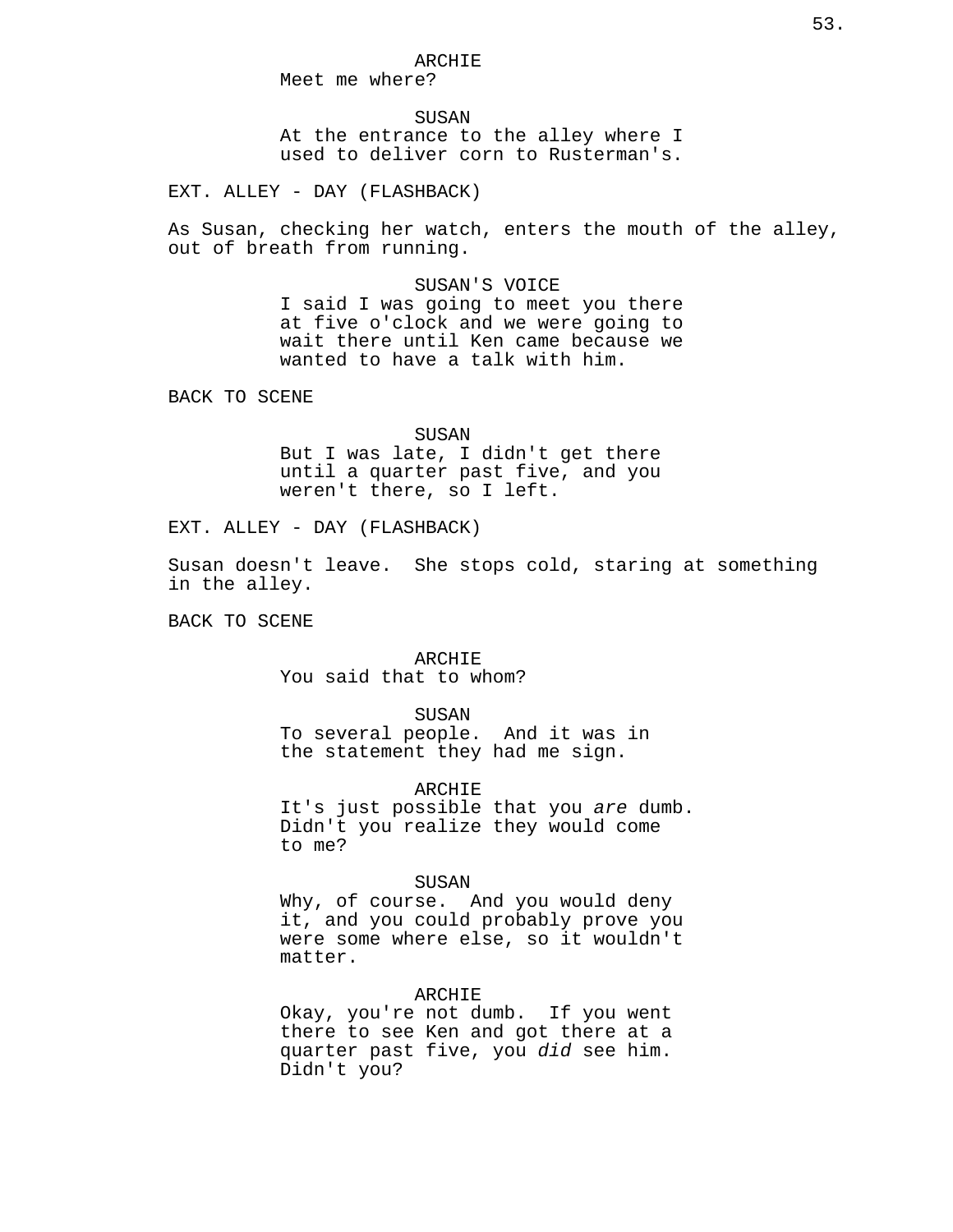Susan sees Barker's dead body lying on the ground.

SUSAN'S VOICE I was scared, because I told him just two days ago that I would like to kill him. So I left. I didn't stop to think until I was several blocks away how dumb that was.

BACK TO SCENE

# ARCHIE

Why was it dumb?

### SUSAN

Because Felix and the doorman had seen me when I arrived, so I couldn't say I hadn't been there. When I got to the apartment, I thought it over, decided what to say about going there to meet you, and when a man came and started asking questions, I told him about it before he asked.

# ARCHIE

I'm sure they asked what we wanted to talk with Ken about. Had you thought about that?

#### SUSAN

Oh, I didn't have to. It was about what he had told you, that I thought I was pregnant and he was responsible.

Archie goggles at her.

ARCHIE He had told me that? When?

#### SUSAN

You know when. Last Tuesday when he brought the corn. He told me about it Saturday -- no, Sunday. At the farm.

# ARCHIE

Ken Barker told you on Sunday that he had told me on Tuesday that you thought you were pregnant and he was responsible. Was that it?

#### SUSAN

Yes. He told Carl, too -- you know, Carl Heydt.

(MORE)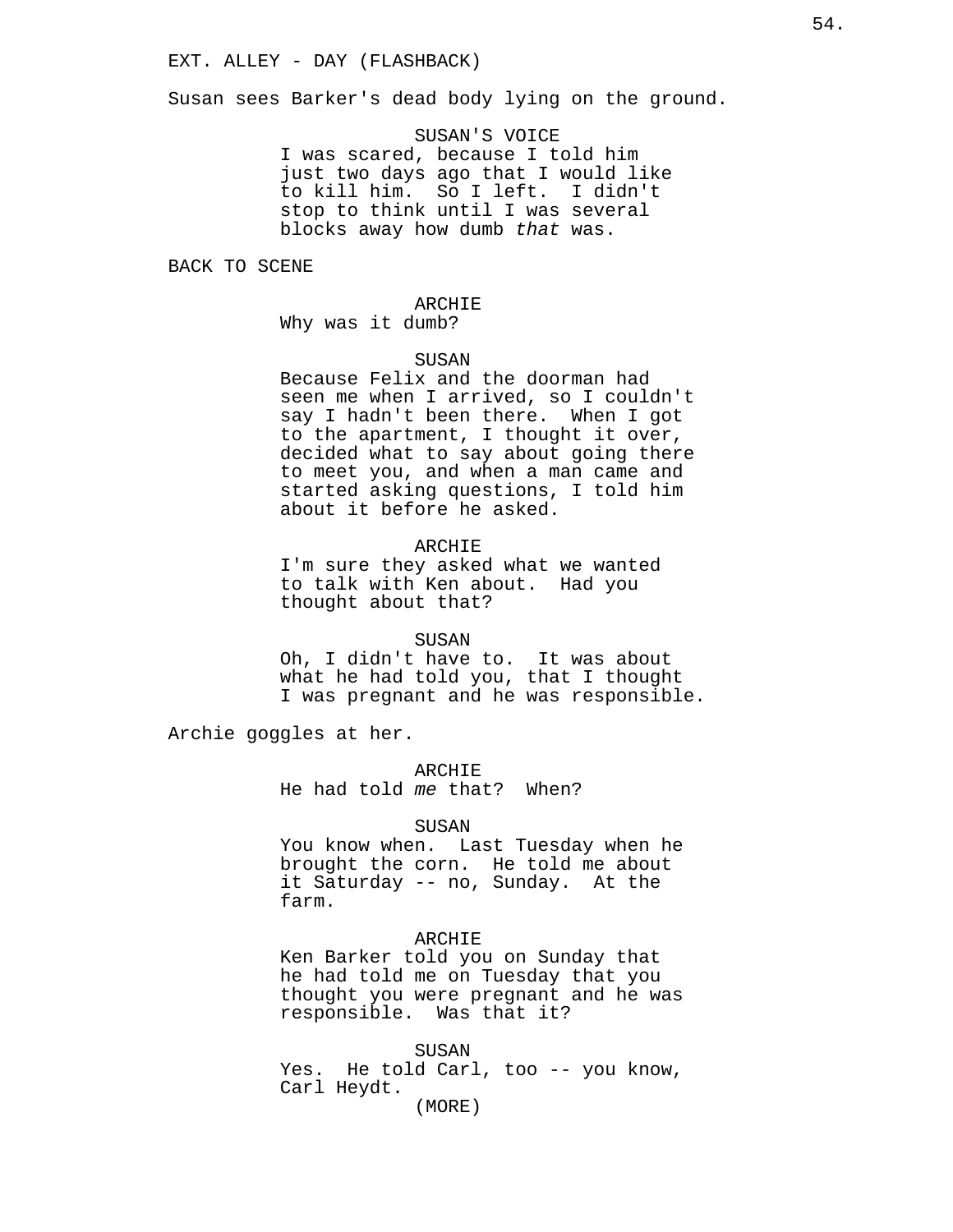### SUSAN (CONT'D)

I think he told two other men too -- Peter Jay and Max Maslow. That was when I told him I would like to kill him.

### ARCHIE

And that's what you told the cops we wanted to talk with him about?

# SUSAN

Yes.

# ARCHIE

For a frame, it's close to perfect, but I'm willing to doubt if you meant it. But whether you meant it or not, what are you here for? Why bother to come and tell me about it?

#### SUSAN

Don't you see? It's my word against yours. They told me last night that you denied that we had arranged to meet there.

# ARCHIE

Because we hadn't.

### SUSAN

I thought you might change that. The way it is now, they think either I'm lying or you're lying, but if you tell them--

### ARCHIE

(interrupts:) Shut up!

She gawks at him, then all of a sudden she breaks into tears, dropping her head and covering her face with her hands. Archie gets up, goes over to Wolfe's desk, gets the vase of orchids, removes the flowers, and goes back to her... gently lifts her head up by the chin, and... DUMPS THE WATER OVER HER HEAD. And on her SQUEAL, we

WIPE TO:

INT. BROWNSTONE - WOLFE'S OFFICE - LATER

Susan is drying her face with a towel. Archie is sitting at his desk, watching her.

> SUSAN You didn't have to do that.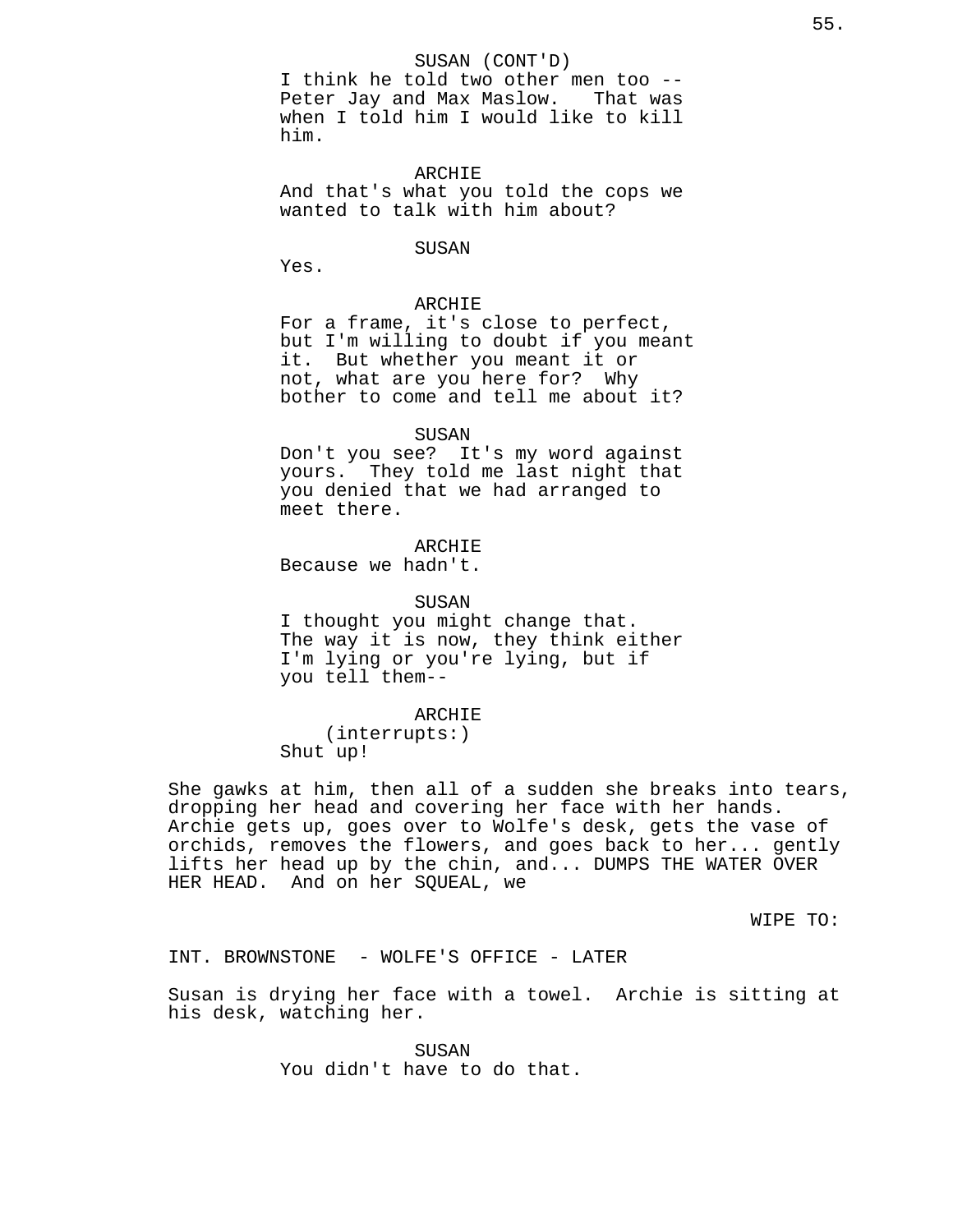The hell I didn't. It might help if someone did it to me. Now listen. Whether you meant it or not, I am out on a very rickety limb.

SUSAN

But Archie, you--

Archie stands up and goes to her.

# ARCHIE

Look at me.

Archie extends his hands at waist level, open, palms up.

ARCHIE (CONT'D) Put yours hands on mine, palm down. (she does, and:) No, don't press, relax, just let them rest there. Damn it, relax! Look at me. Did you kill Ken?

SUSAN

No, Archie!

Archie turns and goes back to his chair. She sits down in hers.

#### ARCHIE

That's my private lie detector. Not patented. Either I wriggle off by selling them on you, which is not my style, or I do a job that is my style. First I see Mr. Wolfe and tell him I'm taking a leave of absence, I hope a short --

That's when the door opens and Nero Wolfe enters. Wolfe looks at Susan, indicates the red chair with a nod, and goes to his seat behind the desk.

> WOLFE Will you please move to this chair, Miss McLeod? (to Archie:) "A job that is your style?"

Archie shrugs.

WOLFE (CONT'D) Miss McLeod, I eavesdropped, without Mr. Goodwin's knowledge, through a hidden panel. I heard all that was said and I saw. Do you wish to complain?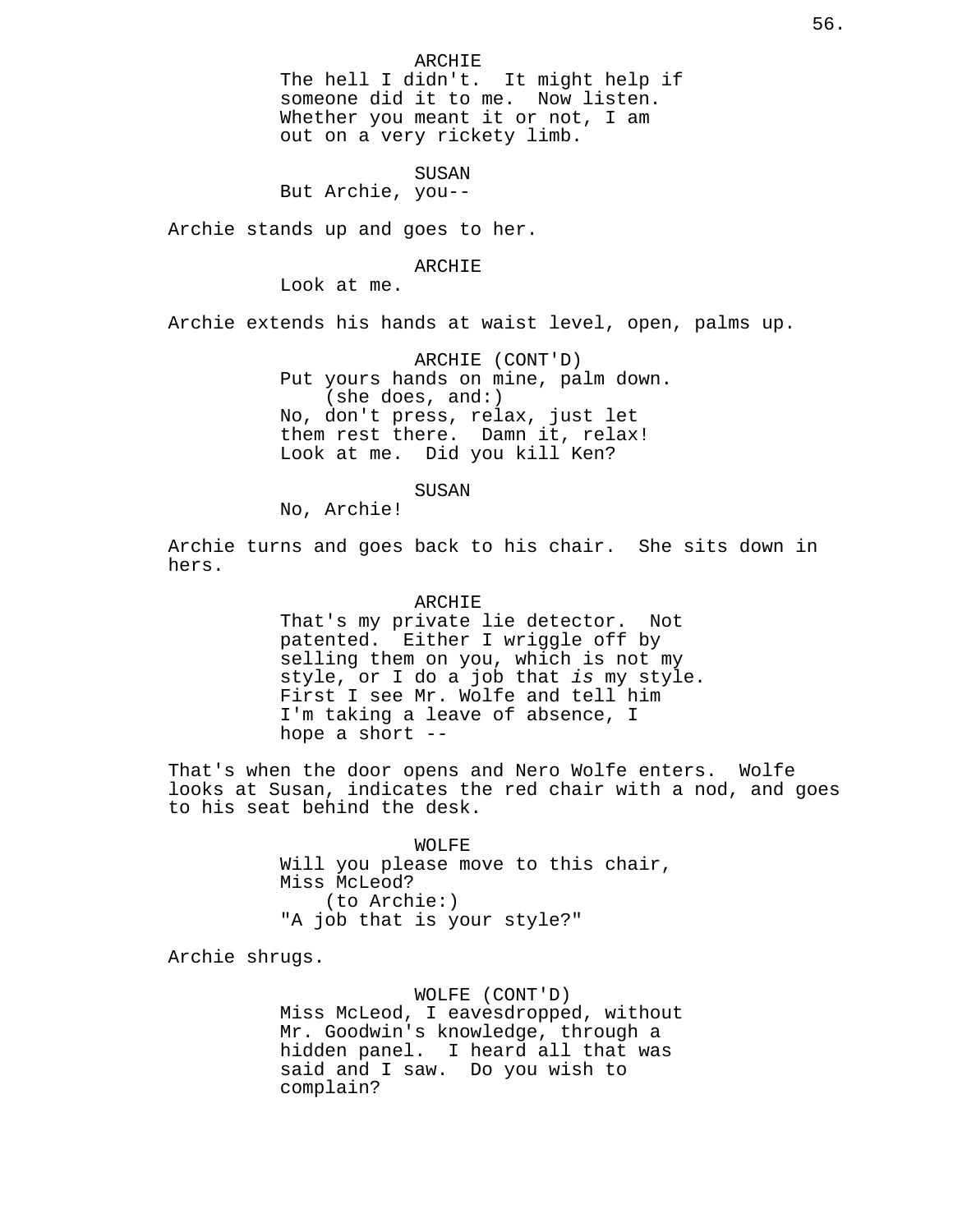Why?

# WOLFE

Why did I listen? To learn how much of a pickle Mr Goodwin was in. And I learned. I have intruded because the situation is intolerable. You are either a cockatrice or a witling. Whether by design or stupidity, you have brought Mr. Goodwin to a desperate pass. That is--

### ARCHIE

(breaking in:) It's my affair. You said so.

# WOLFE

(ignoring him:) That is his affair, but now it threatens me. I depend on him. I can't function properly, let alone comfortably, without him. I won't have it. Thanks to you, he is in grave jeopardy. (to Archie:) Archie. This is now our joint affair. By your leave.

ARCHIE Retroactive? Parker and my bail?

Wolfe makes a face.

WOLFE

Very well. Intimate or not, you have known Miss McLeod for three years. Did she kill that man?

#### ARCHIE

No and yes.

#### WOLFE

That doesn't help.

## ARCHIE

I know it doesn't. The 'no' because of a lot of assorted items, including the lie detector test I just gave her, which of course you would hoot at if you hooted. The 'yes,' chiefly because she came here to ask me to change my story and back hers up.

SUSAN

I didn't kill him.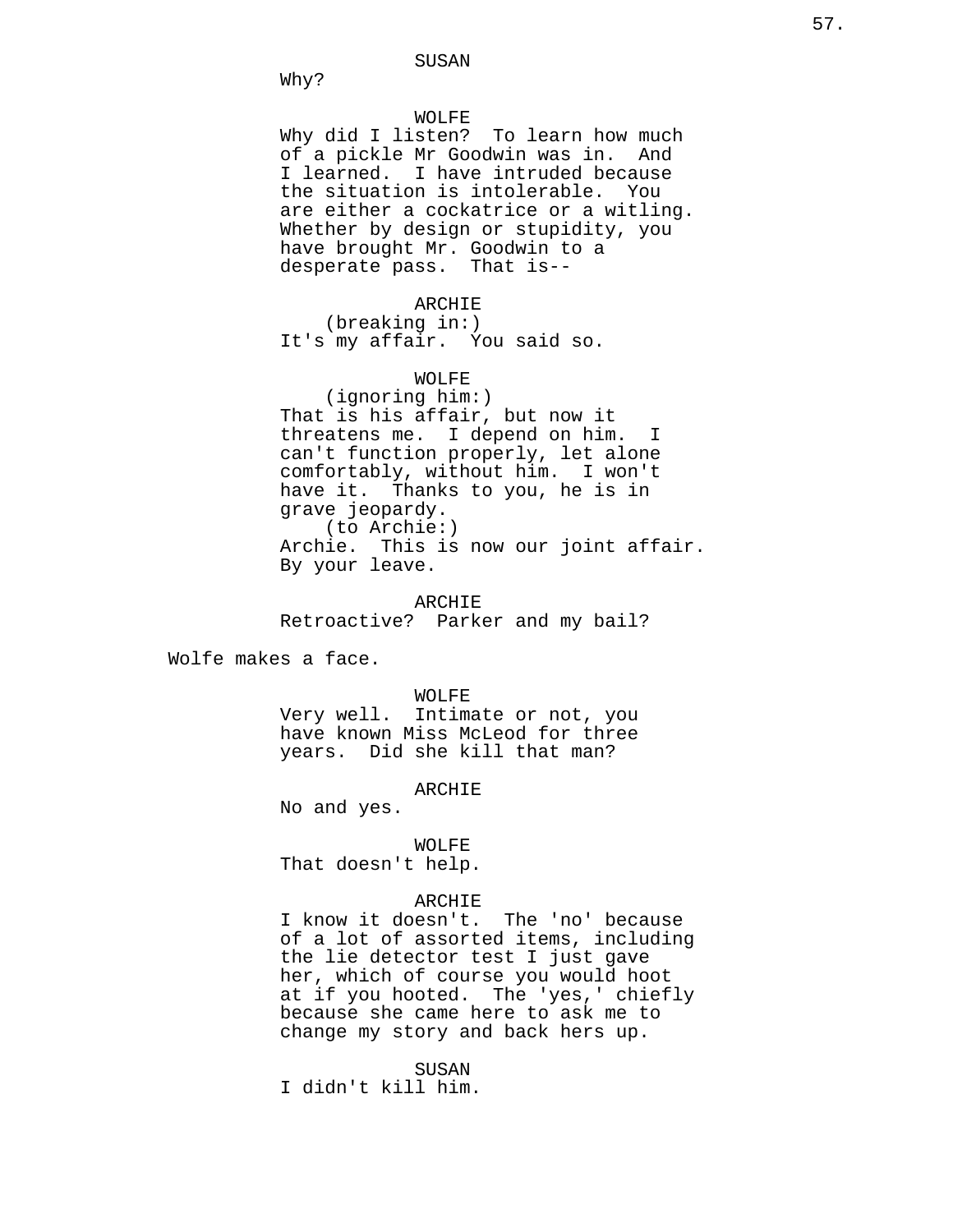One item for 'no,' when a man gets a girl pregnant, her normal reaction is to make him marry her, and quick. What she wants most and has got to have is a father for the baby, not a dead father.

#### SUSAN

ARCHIE

That's silly. I'm not pregnant. There's only one way a girl can get pregnant and it couldn't have been that with me because it's never happened.

Wolfe looks at Archie.

WOLFE

Get your notebook.

And on Wolfe, turning his gaze on Susan again, we WIPE TO:

INT. BROWNSTONE - WOLFE'S OFFICE - MONTAGE

Various shots, alternating between:

ARCHIE FILLING PAGE AFTER PAGE OF HIS NOTEBOOK...

WOLFE POURING, AND FINISHING, SEVERAL GLASSES OF BEER...

AND OF SUSAN TALKING... AND TALKING... AND TALKING.

ARCHIE'S VOICE-OVER Four men had asked to marry her at one time or another -- Carl Heydt, Max Maslow, Peter Jay and Ken Barker. She didn't exactly say no to any of them. She told Ken she might marry him, say in two or three years, when she was ready to give up modeling and he could support a family. He asked her to get him a job on her father's farm, knowing that she went out there every weekend in the summer...

SUSAN ...on the very first weekend it was easy to see what his idea was.

INT. BARN - DAY (FLASHBACK)

As Barker puts his hands on Susan. All over Susan.

ARCHIE'S VOICE And when you wouldn't do what he wanted?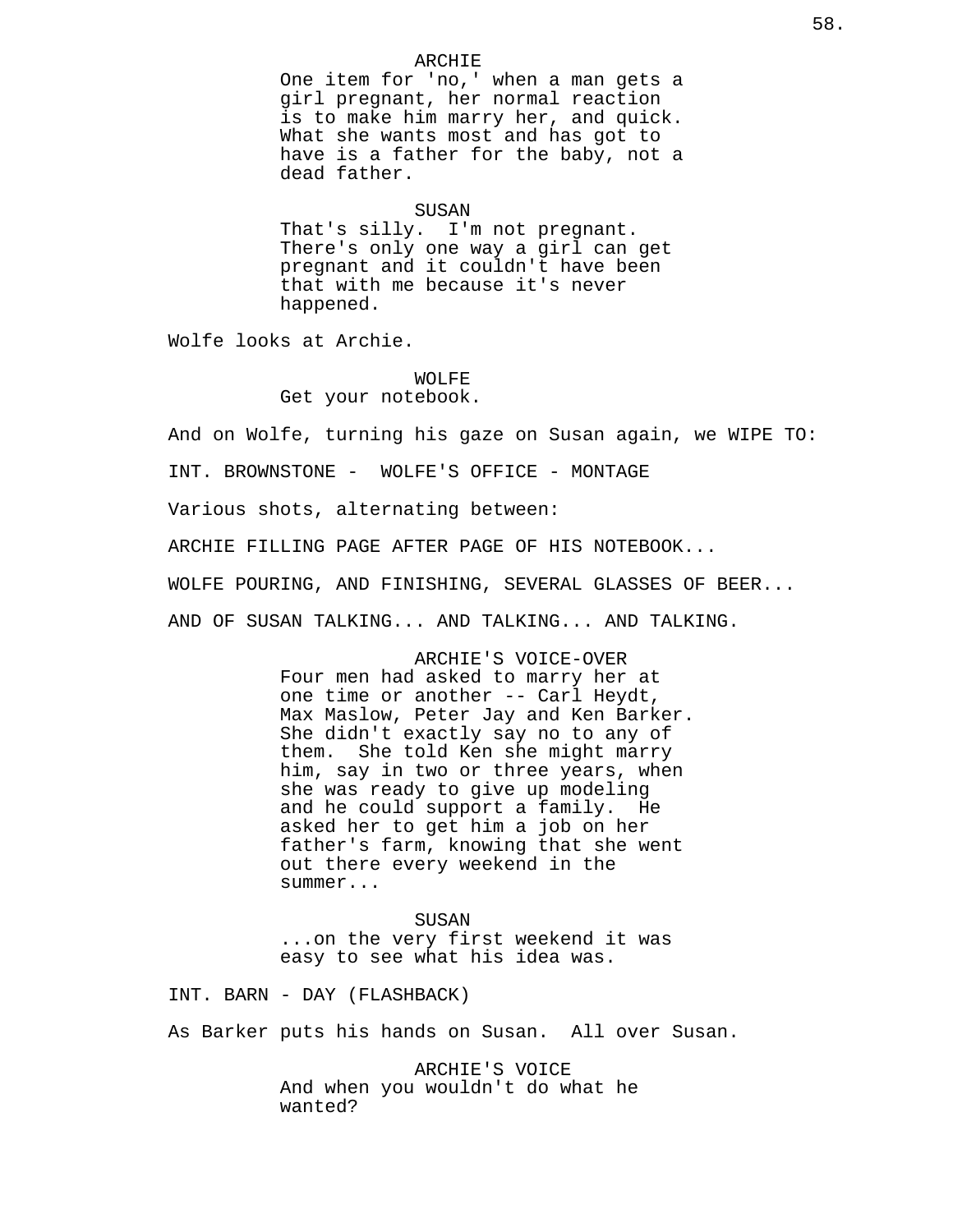BACK TO SCENE

# SUSAN

He accused me of letting other men do what I wouldn't let him do. Then he told me he told you I was pregnant and he was responsible, and that of course, you'd pass it on and if I denied it, no one would believe me, and the only thing to do was get married right away.

## ARCHIE

Then he told you about telling Peter Jay, Carl Heydt and Max Maslow the same thing.

She nods.

# WOLFE

(to Susan:) You know these men quite well. If one of them, enraged beyond endurance by Mr. Barker's conduct, went there and killed him, which one?

SUSAN

They didn't.

WOLFE Not 'they,' one of them. Which?

SUSAN

None of them.

Wolfe wriggles a finger at her.

# WOLFE

That's twaddle, Miss McLeod. By your foolish subterfuge, you have made it impossible to satisfy the police that neither you nor Mr. Goodwin killed that man except by one procedure: demonstrate that someone else killed him, and identify him. I must see those three men, and since I never leave my house on business, they must come to me. Will you get them here? At nine o'clock this evening?

And on her look: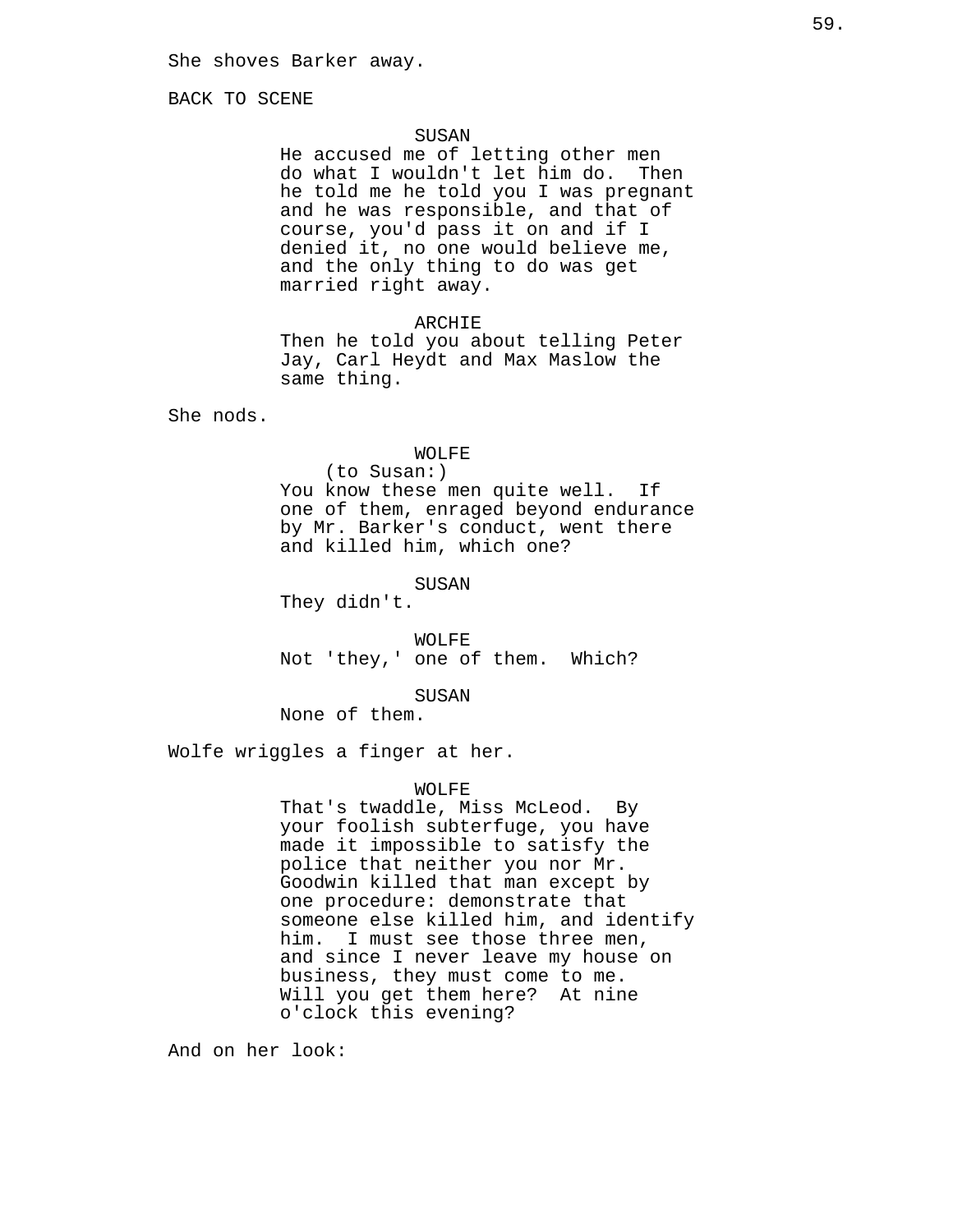INT. BROWNSTONE - KITCHEN - DAY

Archie is reading the paper and finishing a breakfast of corn fritters.

> ARCHIE'S VOICE-OVER For breakfast the next morning, Fritz made corn fritters. There had been eight perfectly good ears and Fritz hates to throw good food away. I had finished the eighth fritter and was deciding whether to take on another one when:

We HEAR the doorbell ring, Archie rises and we CUT TO:

INT. BROWNSTONE - WOLFE'S OFFICE - DAY

Wolfe glares up as Archie sticks his head in the door.

ARCHIE Duncan McLeod is here.

Wolfe GROWLS. Archie steps aside to let in McLeod, who marches in to the room.

> WOLFE Good afternoon, sir.

Wolfe motions to the red leather chair.

MCLEOD No need to sit. I've been told about the corn, and I've come to apologize. I didn't pick it; Kenneth Barker did.

### WOLFE

(grunts) Wasn't that heedless? You know what I require.

# MCLEOD

A man was coming with a bulldozer to work on a lot I'm clearing, and I had to dynamite a lot of stumps and rocks before he came. I had to leave the corn to that young man. I thought he knew. Of course I'm not expecting you to pay for it.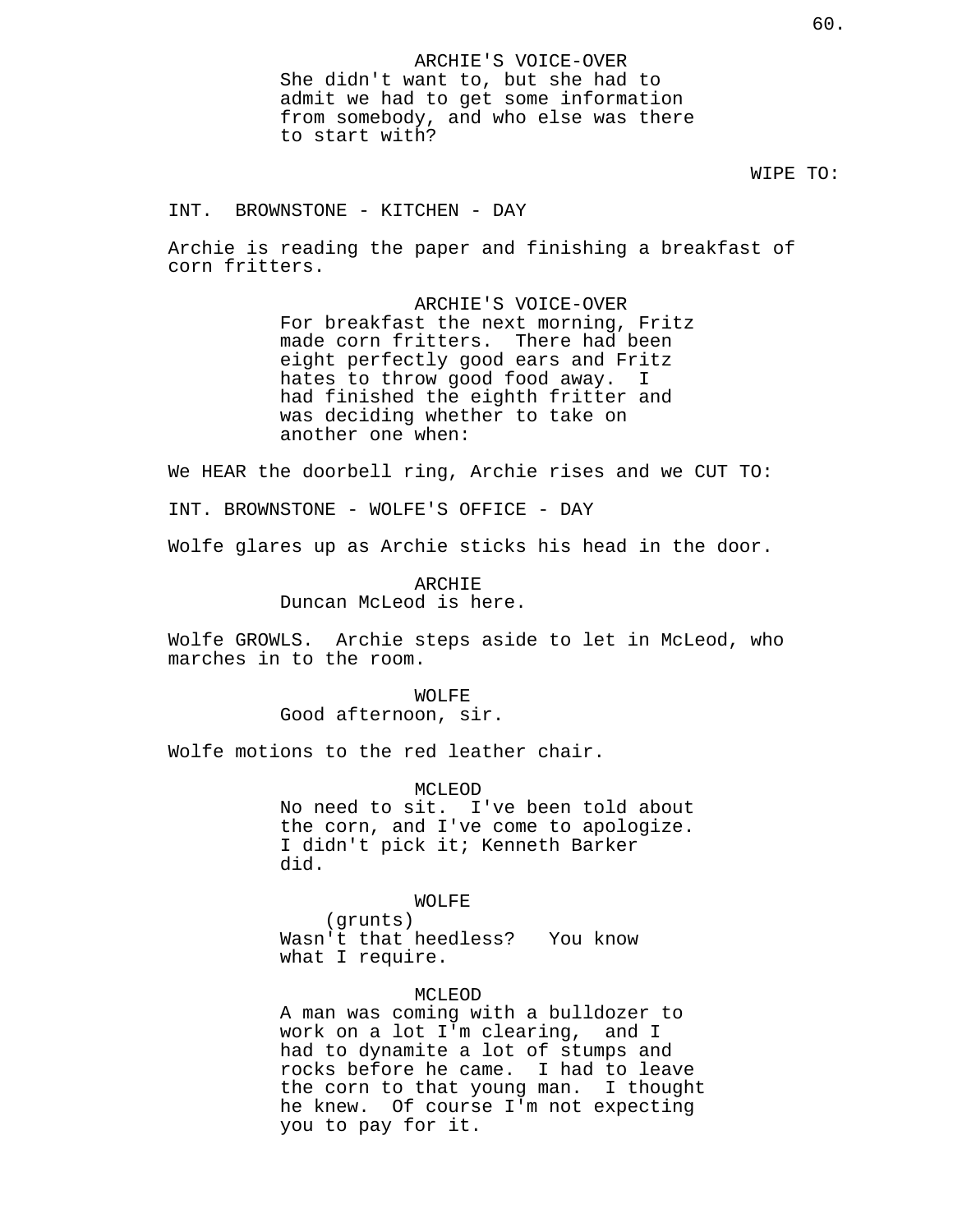# WOLFE I'll pay for the eight ears we used.

MCLEOD (to Archie) What did that young man tell you about my daughter?

ARCHIE

Where did you get the idea he told me anything about her?

MCLEOD

From her. This morning. What he told her he told you. So I'm asking you, to get it straight.

WOLFE

She has told you what he said he said. She has also told Mr. Goodwin and me. She came shortly after eleven this morning and stayed for two hours.

Now McLeod sits in the red chair.

MCLEOD

My daughter Susan? Came here? What did she come for?

WOLFE

You have it wrong side up. That tone is for us, not you. We may or may not oblige you later, that will depend.

MCLEOD

My daughter --

## WOLFE

The young man you permitted to pick my corn has been murdered, and because of false statements made by your daughter to the police Mr. Goodwin may be charged with murder. The danger is great and imminent.

## MCLEOD

You can't say my daughter made false statements and --

Wolfe slaps the desk.

#### WOLFE

Confound it, after sending me inedible corn you presume to come and make demands on me? Go!

McLeod gets up.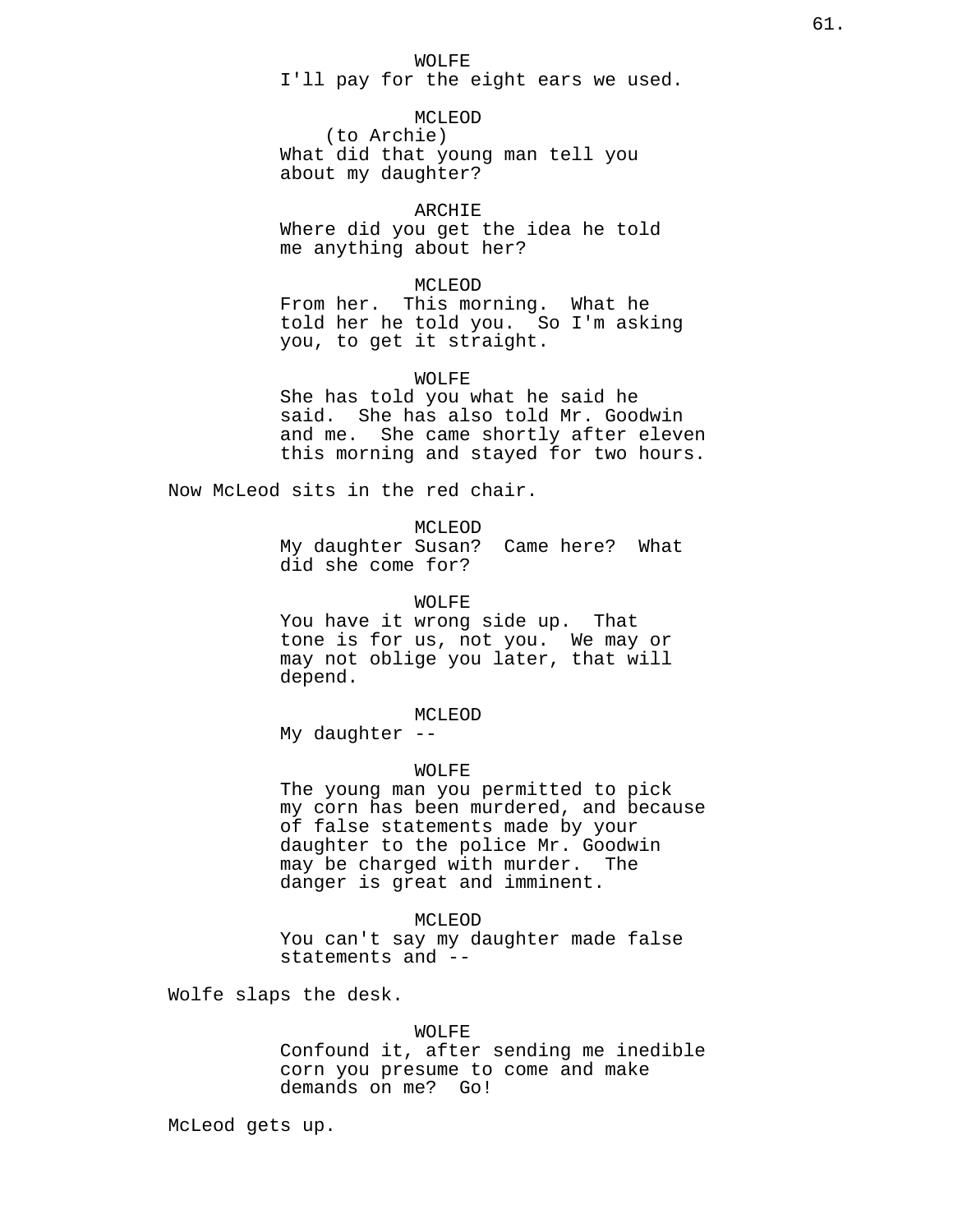MCLEOD I don't think it's fair. I don't think it's right. McLeod turns to go, then turns back. MCLEOD (CONT'D) Of course, you won't be wanting any more corn. WOLFE Why not? It's only the middle of September. MCLEOD I mean not from me. WOLFE Then from whom? Mr. Goodwin can't go scouring the countryside with this imbroglio on our hands. I want corn this week. Tomorrow? MCLEOD I might. Yes, I guess so. The restaurant, too? WOLFE I'll tell them to expect it. INT. BROWNSTONE - ENTRY HALL - DAY Archie ushers McLeod out the door, then goes into: INT. BROWNSTONE - WOLFE'S OFFICE - DAY To find Wolfe leaning back, frowning at the ceiling. ARCHIE That was a big help. Now we know about the corn. What's more important to you -- the corn or me ending up in the jug with no way out? Wolfe straightens up. WOLFE

Pfui. Call Felix and tell him to expect a delivery on Friday.

ARCHIE Yes, sir. Good. Then everything's jake.

WOLFE There is good slang and bad slang. That's bad slang. (MORE)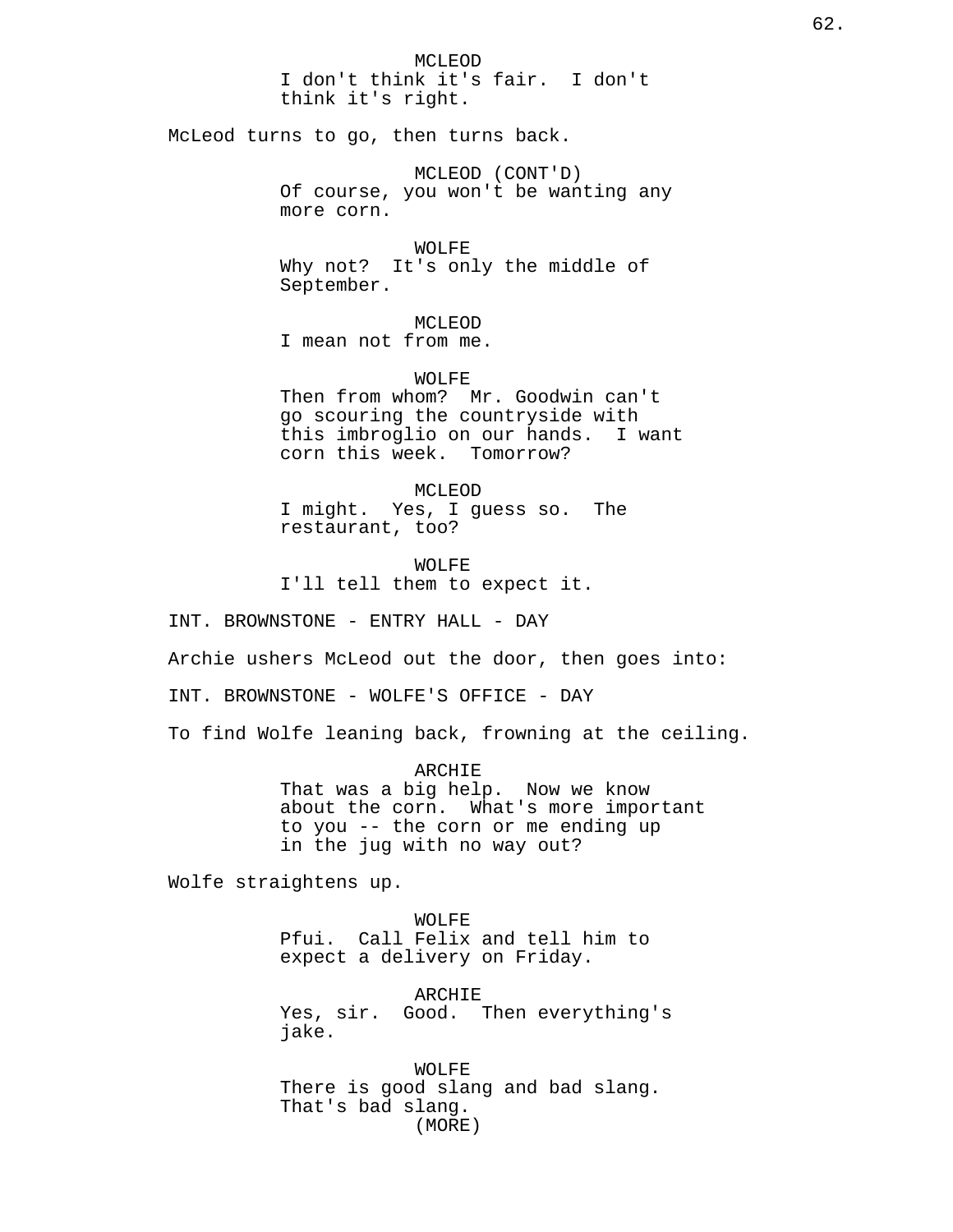### WOLFE (CONT'D)

How long will it take you to type a full report of our conversation with Miss McLeod, yours and mine, from the beginning?

#### ARCHIE

Altogether, say four hours. Do you want it to remember me by?

## WOLFE

No. Two carbons.

## ARCHIE

Your memory is as good as mine - nearly. Are you actually telling me to type all that crap just to keep me off your neck until nine o'clock?

WOLFE No. It may be useful.

# ARCHIE

Useful how? As your employee I'm supposed to do what I'm told, and I often do, but this is different. This is our joint affair, you said so, trying to save you from the calamity of losing me. Useful how?

#### WOLFE

I don't know! I say it may be useful, if I decide to use it. Can you suggest something that may be more useful?

### ARCHIE

Offhand, no.

WOLFE Then if you type it, two carbons.

And as Wolfe returns his gaze to the ceiling:

INT. BROWNSTONE - WOLFE'S OFFICE - NIGHT

Archie's at his desk. CARL HEYDT, medium and round with quick eyes that keep on the move, is in the red chair. PETER JAY, the something big in advertising who looks like he has the regulation ulcer, and MAX MASLOW, with a trick haircut and dangling string tie, sit in the yellow chairs.

> ARCHIE'S VOICE-OVER At five past nine that evening the three men whose names had checkmarks in Kenneth Barker's little notebook were in the office, waiting for Wolfe to show.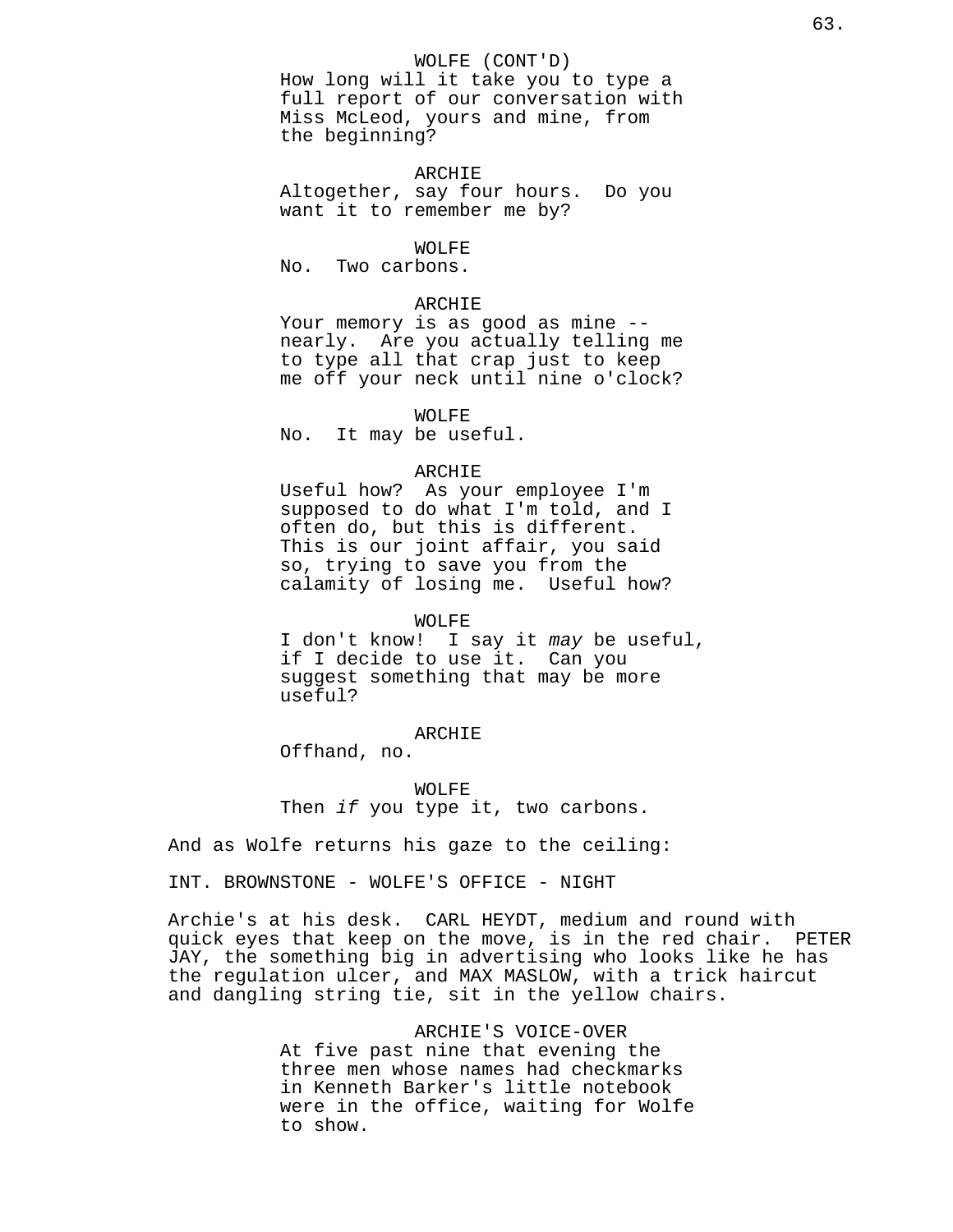Archie buzzes on the house phone, and after a moment, the door slides open and Wolfe comes in.

> ARCHIE'S VOICE-OVER (CONT'D) When there is to be a gathering, Wolfe doesn't enter, he makes an entrance.

A straight line from the door to Wolfe's desk would require him to circle around Heydt's feet and pass between Heydt and the other two. Instead, Wolfe detours to the right between the chair and the wall to his side of the desk, then shoots Archie a glance.

> ARCHIE (indicating which is which) Carl Heydt. Peter Jay. Max Maslow.

Wolfe gives them a nod, sits, then moves his eyes from left to right and back again before speaking.

> WOLFE This can be fairly brief or it can go on for hours. I think, gentlemen, you would prefer brevity, and so would I.

The three men nod. Max Maslow gives Wolfe his twisted smile.

WOLFE (CONT'D) Since you came here to oblige Miss McLeod, you should know our position regarding her. She is not our client; we are acting solely in our own interest. But as it stands right now, we are satisfied that she didn't kill Kenneth Barker.

MASLOW That's damn nice of you. So am I.

JAY Your own interest? What's your interest?

### WOLFE

Because of statements made by Miss McLeod, Mr. Goodwin is under heavy suspicion, and because she knew the suspicion was unfounded she agreed to ask you gentlemen to come see me.

### MASLOW

Goodwin rescued Miss McLeod from the sticks and started her on the path of glory. He's her hero. Now you say she's set the police on him.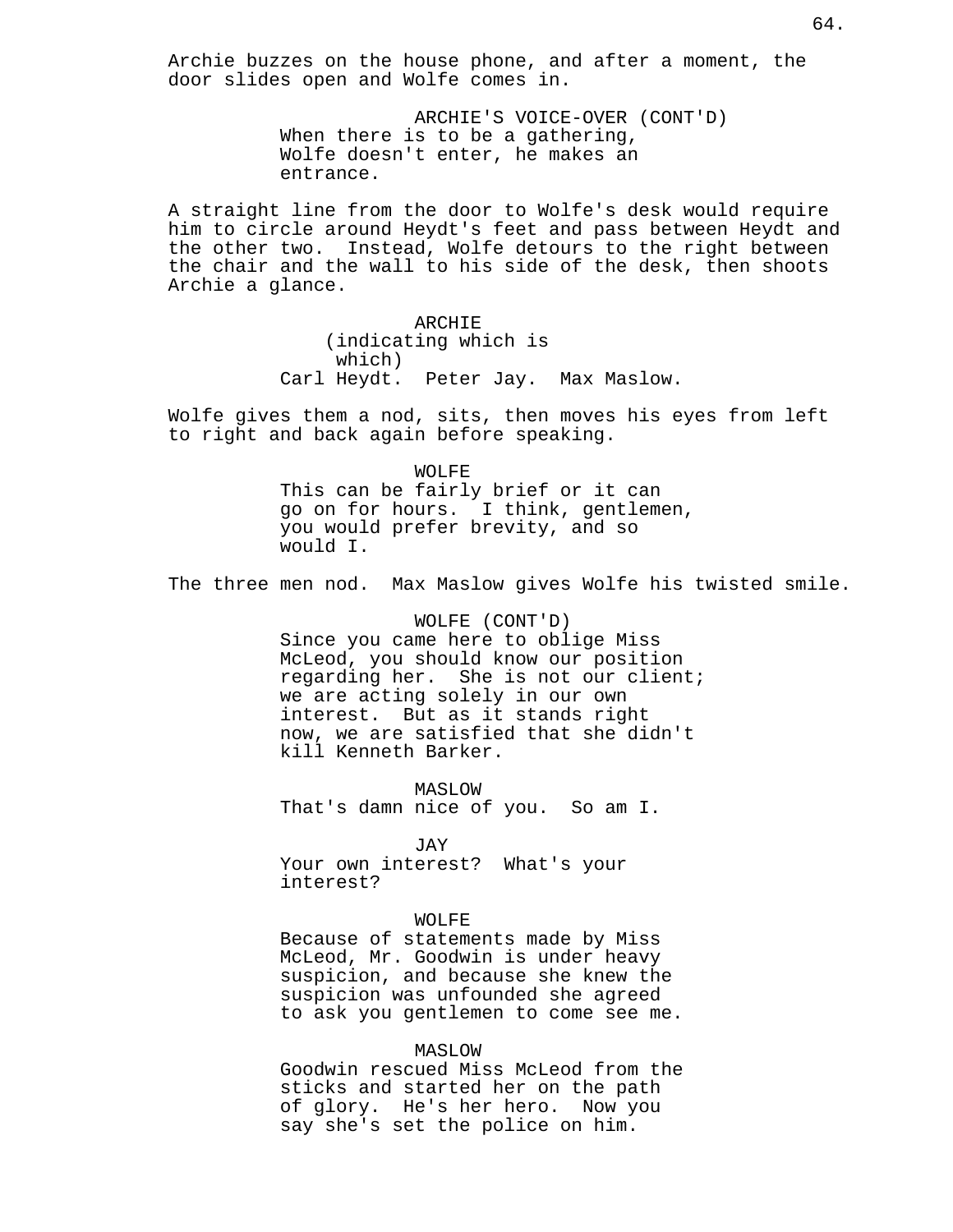WOLFE Certainly. To lift the suspicion from Mr. Goodwin, we must find out where it belongs.

HEYDT My God, I don't know where it belongs.

The three men regard each other suspiciously.

WOLFE

All of you had an adequate motive - adequate, at least, for the one it moved: Mr. Barker had either debased or grossly slandered the woman you wanted to marry.

# MASLOW

Who fed you that? I admit I want to marry Miss McLeod, and as far as I know Carl Heydt does, but not my pal Pete. He's the pay-as-you-go type. I couldn't exactly call him a Casanova --

Peter Jay jumps out of his chair, fists raised, glaring down at Maslow.

JAY

Stand up.

MASLOW I wouldn't, Pete. I was merely --

JAY Stand up or I'll slap you out of the chair.

Archie could stop it if he wanted, but he's curious, and watches as Maslow gets up, sidestepping. Jay has to turn to aim a fist at Maslow's jaw, and Maslow ducks and lands a punch on Jay's kidneys, then another. Jay crumbles, as Archie rushes over to help steer him back to his chair. Maslow sits down and gives Wolfe his twisted smile.

> MASLOW I hope you didn't misunderstand me. I wasn't suggesting that I think he killed Barker. Even if he did I wouldn't want him to get it. On that point we're pals. You all right, Pete?

Jay nods and lets out a belch.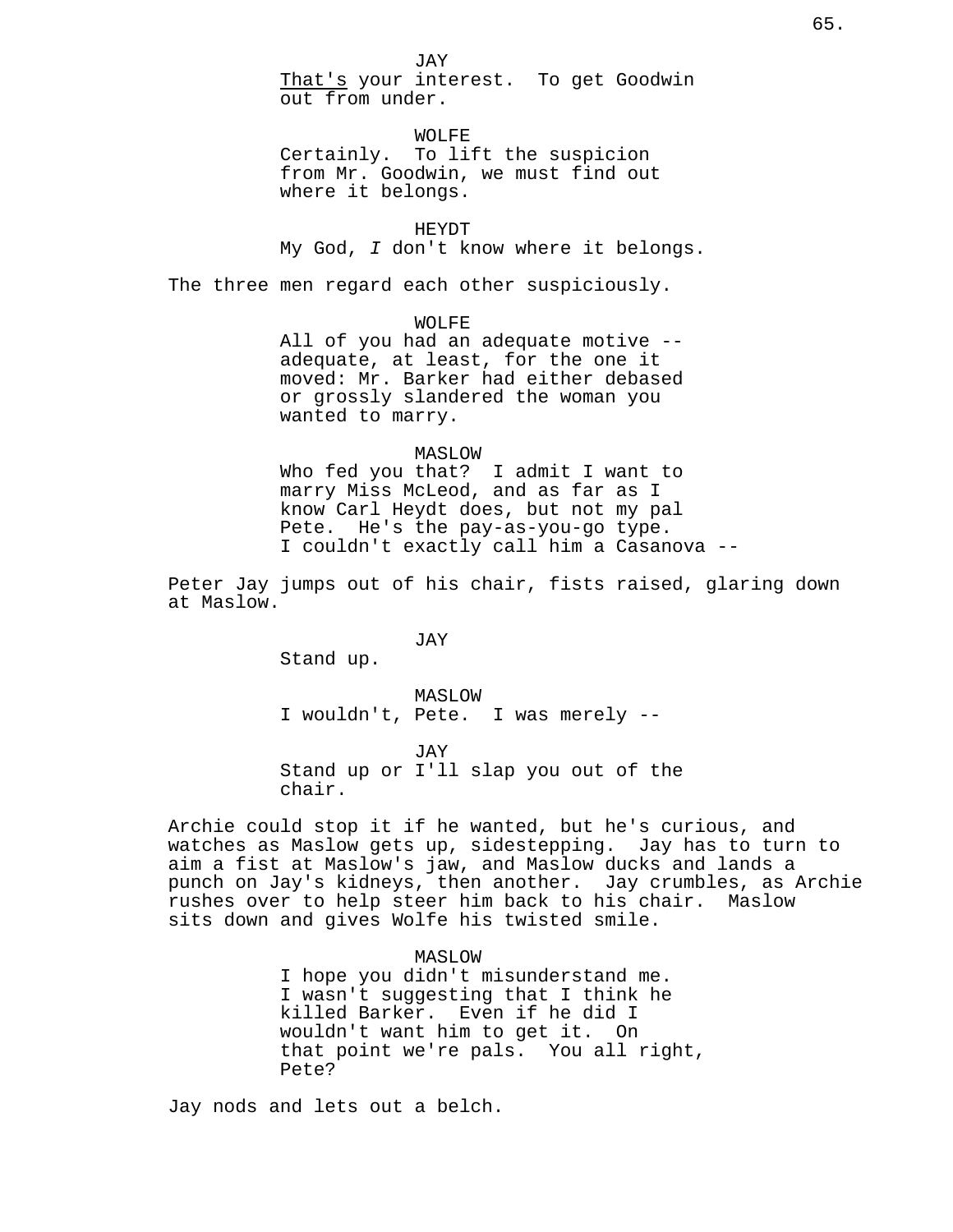Will you have a brandy, Mr. Jay? Whisky? Coffee?

Jay shakes his head.

# WOLFE (CONT'D)

Very well. I said that to lift the suspicion from Mr. Goodwin, we must find out where it belongs, but that isn't vital. We can merely shift the suspicion to Miss McLeod.

HEYDT

You don't mean it.

WOLFE

I doubt she'd be convicted; the police are not blockheads. It will be an ordeal for her, but it will also be a lesson; her implication of Mr. Goodwin may not have been willful, but it was inexcusable.

MASLOW You're bluffing. I call.

He gets up and goes to the door. Archie follows him.

INT. BROWNSTONE - ENTRY HALL - NIGHT

Archie lets Maslow and Jay out the door. Heydt hovers behind as Archie gets his hat.

> HEYDT Look, Archie, you've got to do something.

ARCHIE Check. What, for instance?

HEYDT

I don't know. But about Sue -- he doesn't mean it, does he?

### ARCHIE

It isn't just a question of what he means, it's also what I mean. Damn it, I'm short on sleep, and I may soon be short on life, liberty, and the pursuit of happiness. Pleasant dreams.

He ushers Heydt out and bolts the door. INT. BROWNSTONE - WOLFE'S OFFICE - NIGHT Archie comes in and sits at his desk.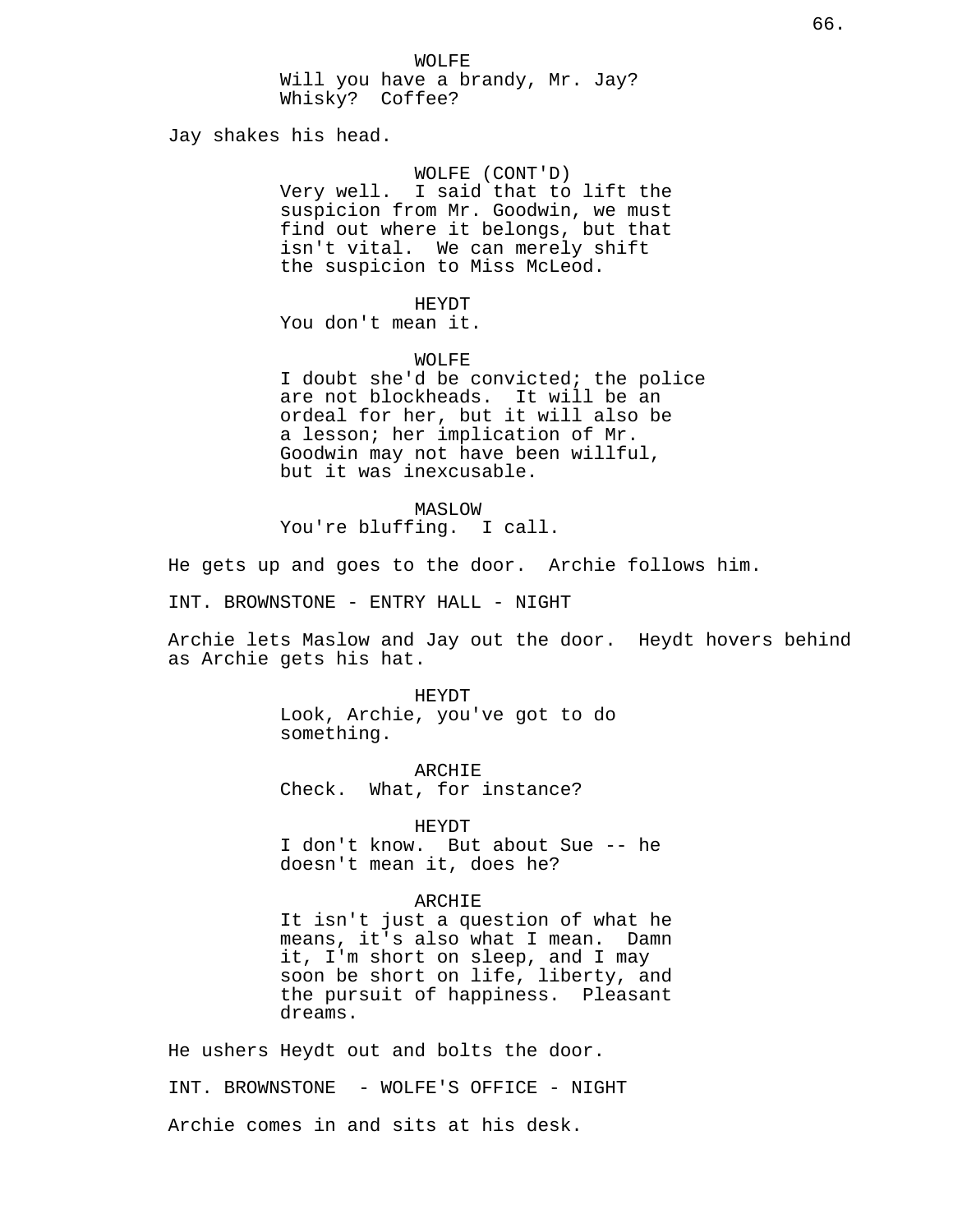ARCHIE So you thought it might be useful.

# WOLFE

May I see it?

Archie opens a drawer and hands Wolfe a sheaf of pages. He leafs through it.

> WOLFE (CONT'D) Your notebook, please.

Archie gets his notebook and pen ready.

WOLFE (CONT'D) There will be two, one for you and one for me. First mine. Heading in caps, affidavit by Nero Wolfe. I hereby depose that the twelve foregoing pages are a full and accurate etcetera. Add a space for my signature and, below, the conventional formula for notarizing and--

# ARCHIE

All right, it wasn't just to keep me off your neck. But before I sign that affidavit I would need to know that you won't chuck the joint affair as soon as the heat is off me.

Wolfe growls.

#### ARCHIE (CONT'D)

I agree. It's a goddamn nuisance. If a girl pushes a man in a hole he has a right to wiggle out, but you must remember I am now her hero. Heroes don't wiggle. Will you say it will be our joint affair to make sure that she doesn't go to trial?

WOLFE

I wouldn't say that I will make sure of anything whatever.

ARCHIE Correction. That you will be

concerned?

Wolfe takes in air through his nose and lets it out through his mouth.

> WOLFE Very well. I'll be concerned. (MORE)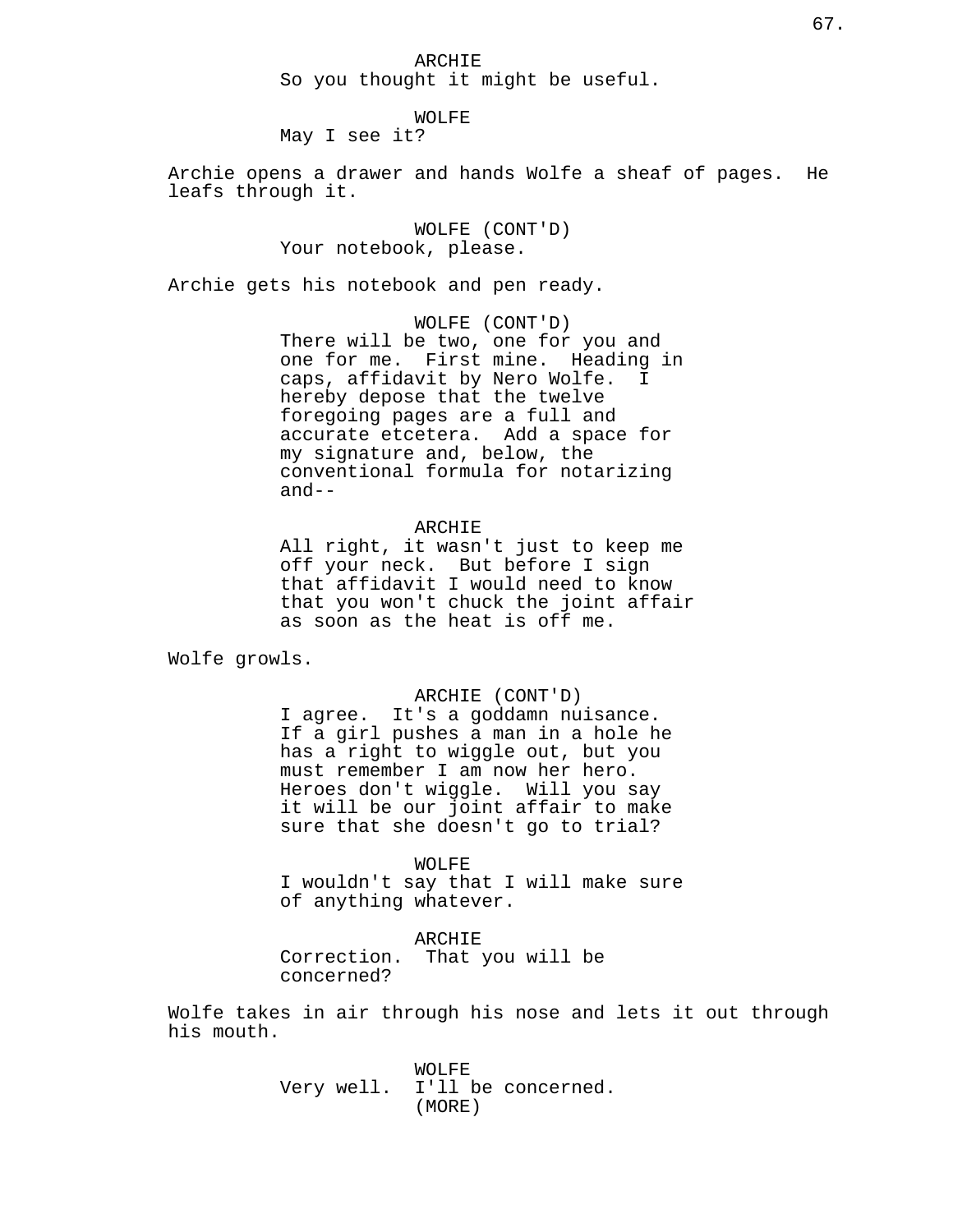# WOLFE (CONT'D)

Will you bring the notary, Miss Pinelli, to my room at five minutes to nine in the morning?

ARCHIE

No. She doesn't get to her office until nine-thirty.

WOLFE

Then bring her to the plant rooms at nine-forty with the affidavit. You can type it in the morning.

Archie is stunned. He studies Wolfe.

ARCHIE You want me to bring her to the plant rooms.

WOLFE Do you have a problem with that?

ARCHIE I don't, but you usually do.

WOLFE Archie, you've had no sleep for forty hours. Go to bed.

WIPE TO:

INT. BROWNSTONE - ENTRY HALL - DAY

Archie opens the door to let Cramer in.

ARCHIE

Good morning.

Cramer comes in and hands Archie a folded paper. Archie unfolds it.

> ARCHIE (CONT'D) At least my name's spelled right.

CRAMER You'd clown in the chair. I want to see Wolfe.

He marches down the hall into the office.

INT. BROWNSTONE - WOLFE'S OFFICE - DAY

Archie comes in as Cramer is lowering himself onto the red chair.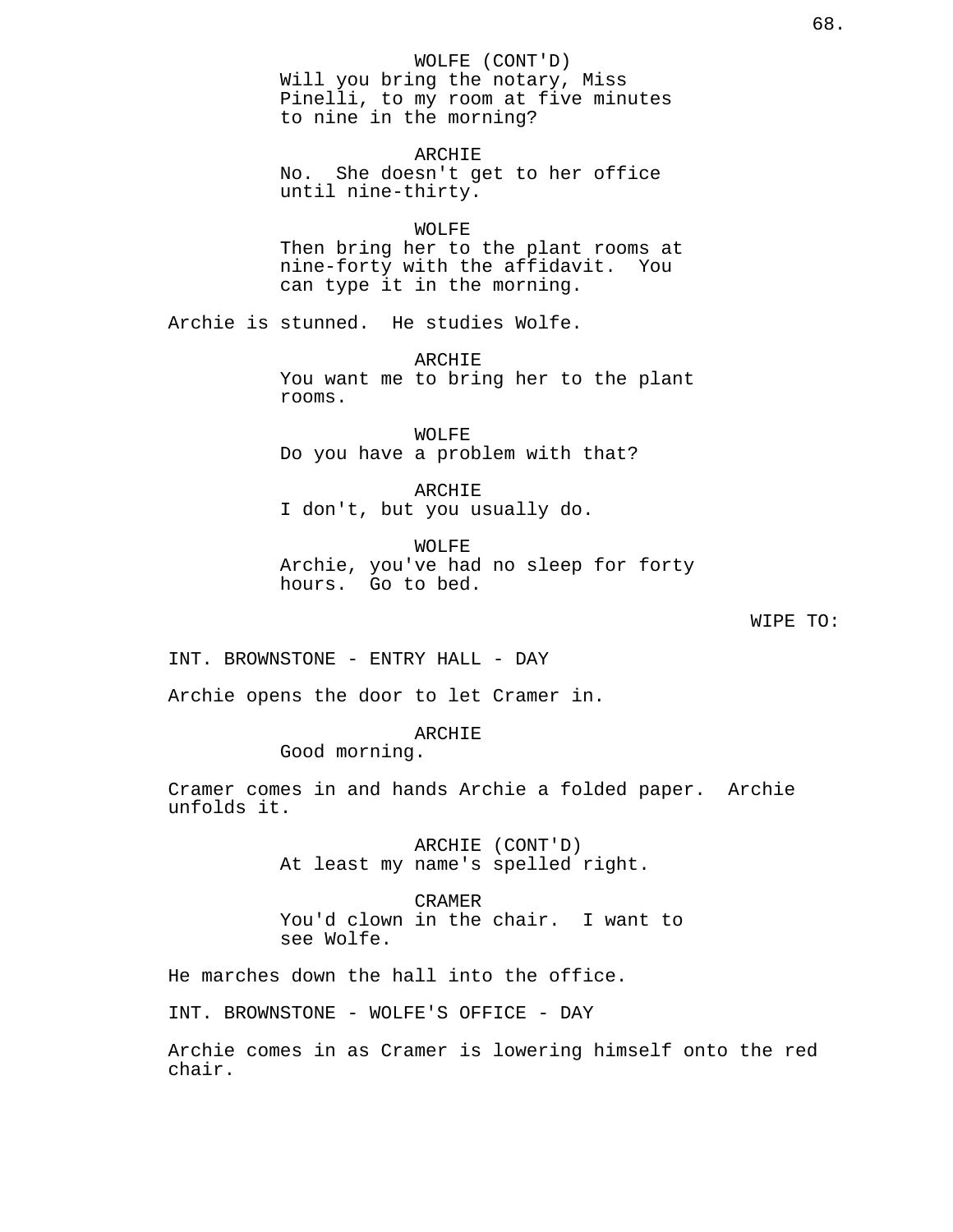I have just handed Goodwin a warrant for his arrest, and this time he'll stay.

# ARCHIE

It's an honor. Anyone can be banged by a bull or a dick. It takes me to be pinched by an inspector, and twice in one week.

Cramer doesn't take his eyes off Wolfe.

# CRAMER

I came myself because I want to tell you how it stands. I know damn well what Goodwin will do, he'll clam up and a crowbar wouldn't pry him open. Give me that warrant, Goodwin.

ARCHIE It's mine. You served it.

CRAMER I have not. I just showed it to you.

He stretches an arm and takes the warrant, then turns back to Wolfe.

> CRAMER (CONT'D) When I was here Tuesday night, you were dumfounded by my fatuity. All you cared about was who picked your corn. I came myself to see how you feel now. Goodwin will talk if you tell him to.

Wolfe pushes his chair back and rises, going straight for the safe.

> CRAMER (CONT'D) Do you want me to wait in the front room while you discuss it? Not all day, say ten minutes.

Archie reaches the safe before Wolfe can open it.

ARCHIE'S VOICE-OVER I never did actually make up my mind about passing the buck to Sue. If he'd told me to get the affidavits, I could have stalled while I thought about it.

Wolfe pays no attention to Archie's presence; Archie would have to physically stop him from taking the affidavit.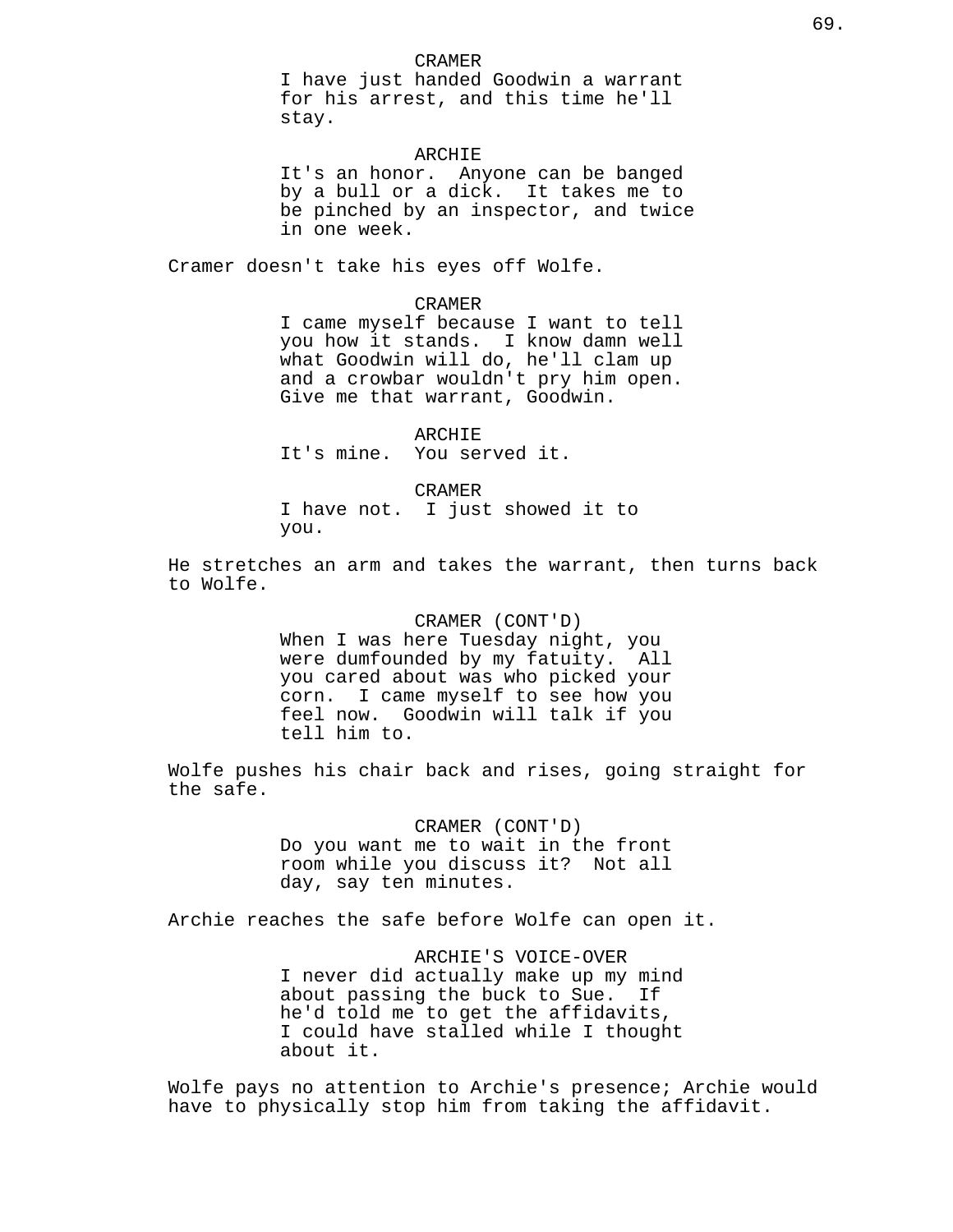ARCHIE'S VOICE-OVER (CONT'D) She made the soup herself, and I wouldn't be much help in the joint if affair if I was salted down. owed Susan McLeod nothing.

Archie goes back to his desk and sits. Wolfe gets the papers and hands them to Cramer.

> WOLFE I suggest that you look at the affidavits first. The last two sheets.

Cramer does, then turns to the rest of the document.

ARCHIE'S VOICE-OVER Lieutenant Rowcliff or Sergeant Purley Stebbins would have kept at us for an hour. Cramer didn't ask a question, or even look up.

Cramer folds the document and sticks it in his inside breast pocket, then picks up the phone on Archie's desk.

CRAMER

(into phone) Purley? Get Susan McLeod. Don't call her, get her. Go yourself, take a man along. If she balks, wrap her up and carry her.

Cramer gives Wolfe and Archie a long straight hard look, then grabs his hat off the stand and marches out.

INT. BROWNSTONE - ENTRY HALL - NIGHT

The DOORBELL RINGS. Archie opens the door. Carl Heydt, Max Maslow, and Peter Jay stand in the doorway.

> ARCHIE I'll tell him you're here.

He closes the door and heads to the office.

ARCHIE'S VOICE-OVER In the nine and a half hours that had passed since Cramer used my phone, I had let it lie. I couldn't expect Wolfe to start any fur flying until there was a reaction, or there wasn't, say by tomorrow noon, to what had happened to Sue.

INT. BROWNSTONE - WOLFE'S OFFICE - NIGHT Wolfe glares up from his book at Archie.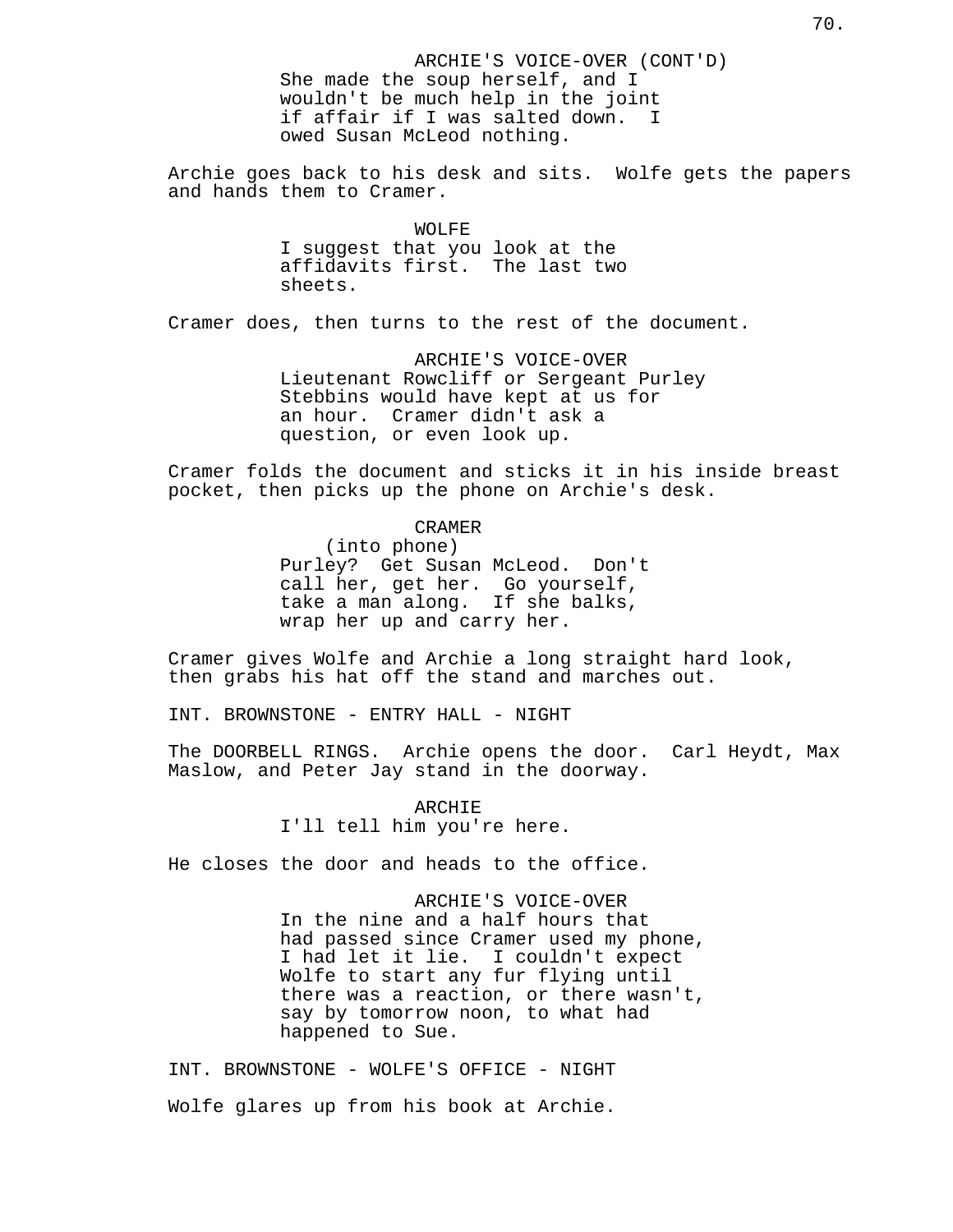ARCHIE'S VOICE-OVER But when the reaction came, Wolfe told me not to let it in.

ARCHIE You said you'd be concerned.

WOLFE

I am concerned.

# ARCHIE

Then here they are. You tossed her to the wolves to open her up, and here --

# WOLFE

No. I did that to keep you out of jail. I am considering how to deal with the problem, and until I decide there is no point in seeing them.

ARCHIE Then I'll see them. In the front room.

WOLFE No. Not in my house.

Wolfe goes back to his book.

ARCHIE

In my room, then. Technically it's part of your house, but --

### WOLFE

Confound it!

Archie glares at him, but Wolfe turns back to his book.

\S1EXT. BROWNSTONE - STOOP - NIGHT

As Archie opens the door enough for him to slip through and does so, bumping into Carl Heydt, then pulls the door shut behind him.

> ARCHIE Mr. Wolfe is busy on an important matter and can't be disturbed. Do you want to disturb me instead?

MASLOW You let us in, we'll handle the disturbing.

ARCHIE You don't seem to realize that you're up against a genius. (MORE)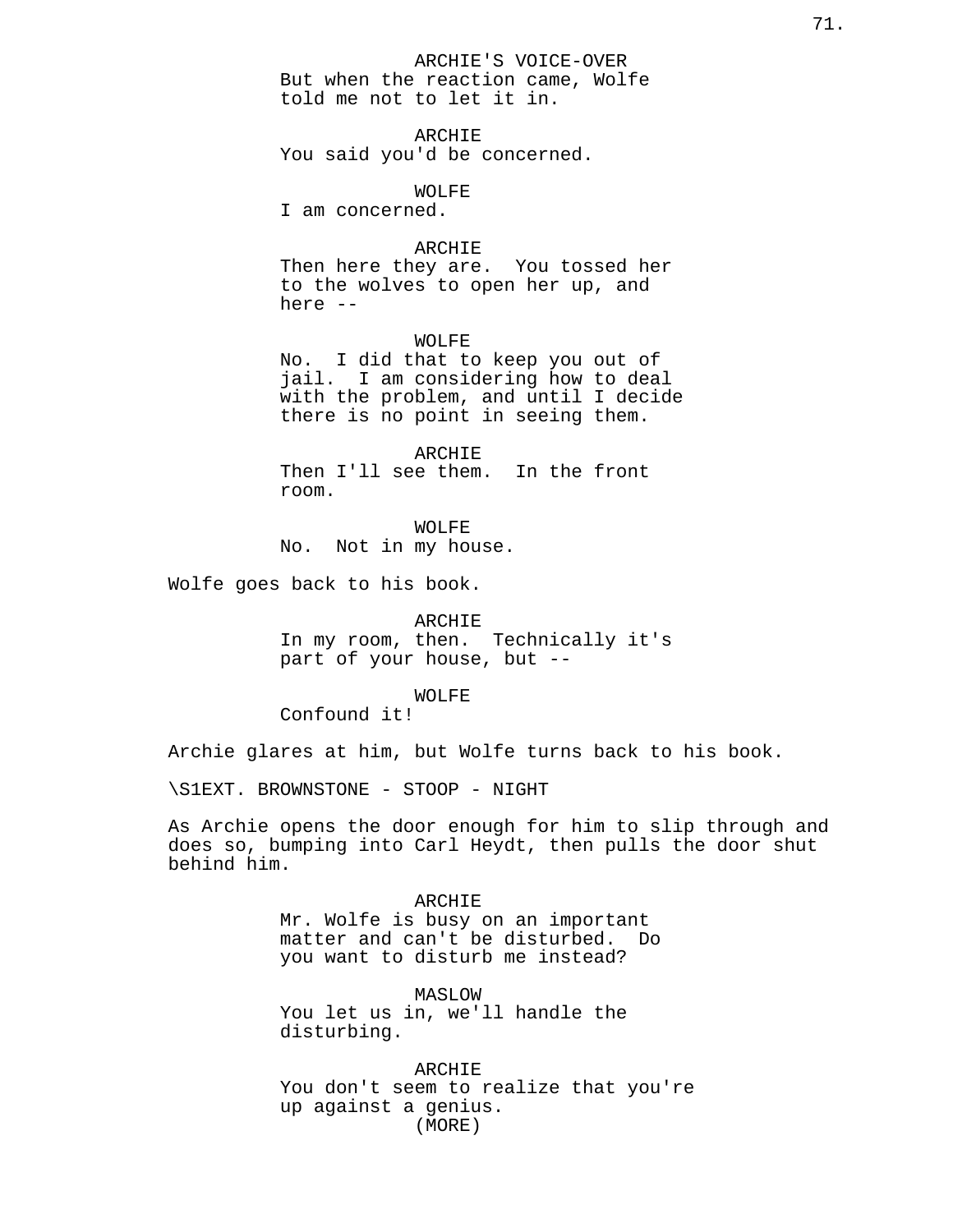# ARCHIE (CONT'D)

So am I, only I'm used to it. You were damn fools to think he was bluffing.

#### HEYDT

I can't believe you'd do a thing like this -- to Sue -- when you said she didn't --

## ARCHIE

This is Mr. Wolfe's house, and he doesn't want you in it, but I'm a licensed detective too and I could spare a couple of hours. We can sit here on the steps or we can go somewhere.

The three men cast suspicious looks at each other.

JAY We can go to my place.

And as Archie goes to hail a cab, we WIPE TO:

INT. PETER JAY'S APARTMENT - NIGHT

On the 15th floor, the bachelor pad is high, wide, and handsome, with chairs and carpet of matching green. Heydt and Jay glare at Archie. Maslow just gives him that twisted smile.

### MASLOW

All right, ask your questions.

#### ARCHIE

I think Sue's lie about me was part truth. I think she had arranged with someone to meet her outside the restaurant at five o'clock. If Sue decided to jump on Barker for the lies he was spreading around and ask one of you to help, which one would she pick?

(to Heydt) What about it, Carl? Just a plain answer to a plain question. Which one would it be? Jay?

#### HEYDT

My God, no. She must know that nobody can depend on him for anything.

Jay jumps up and heads for Heydt. Archie blocks him, and Jay swings at him. Archie grabs his arm, whirls him, and shoves. Jay stumbles, but stays on his feet.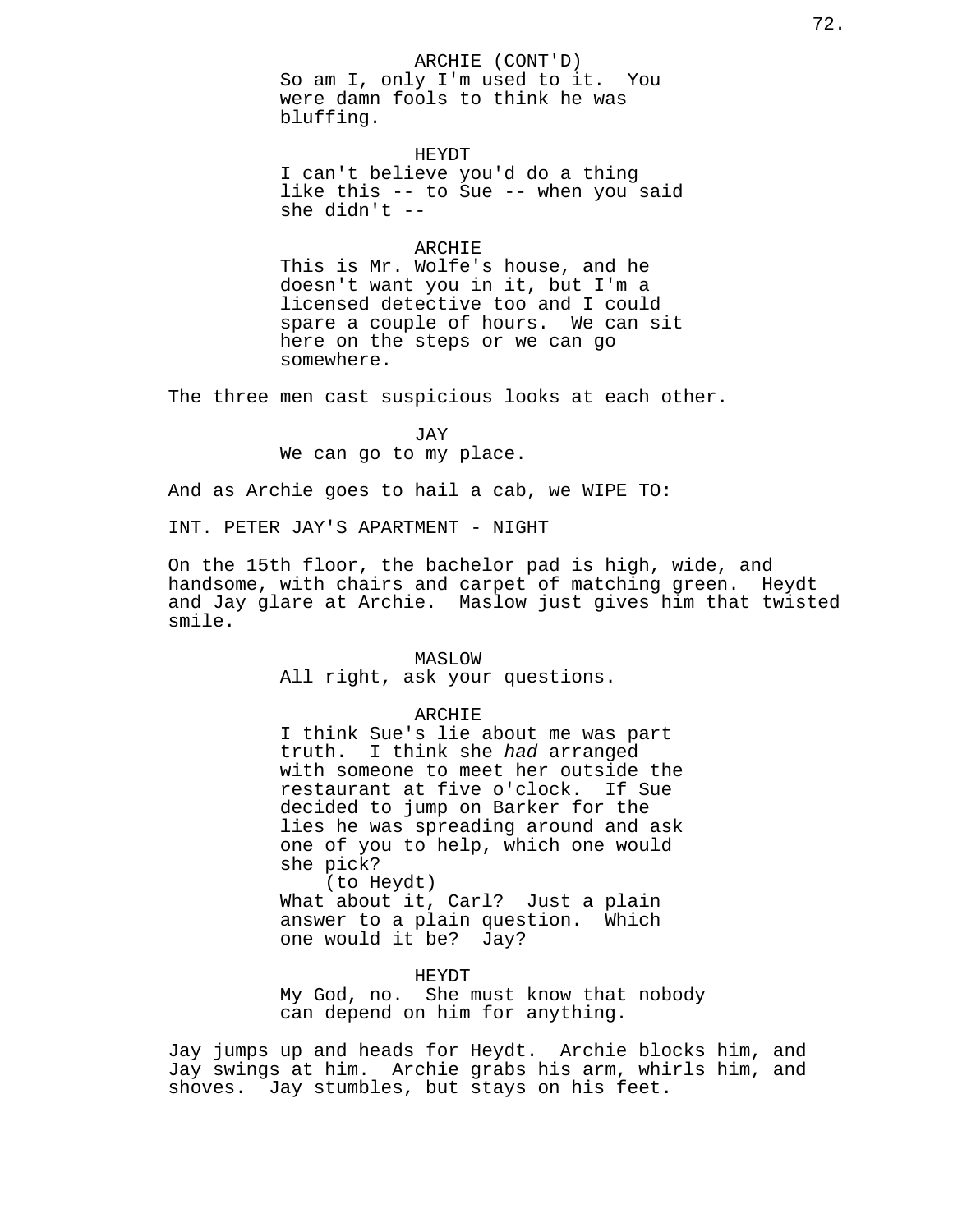MASLOW Hold it, Pete. There's no love lost among us three, but we all feel the same about this Goodwin. (gets up) Let's bounce him. Care to help, Carl?

HEYDT No, thanks, I'll watch.

MASLOW Okay. It'll be simpler if you just relax, Goodwin.

ARCHIE I hope you won't tickle.

MASLOW Come in behind, Pete.

Archie doubles over and whirls, coming up bumping Jay, then slamming the edge of his hand on the side of Jay's neck. Jay crumples, but Maslow grabs Archie's left wrist and is getting his shoulder in for the lock. Archie ducks down, sliding off his shoulder and bending his elbow into Maslow's belly. Maslow reaches for Archie's right wrist, but that opens him up and Archie rolls into him, brings his right arm around, and ends with his knee in Maslow's back.

> ARCHIE Do you want to hear it crack? Or is it bad manners to ask, since you can't answer?

He glances over at Jay, who's on a chair rubbing his neck.

ARCHIE (CONT'D) If you want to play games you ought to take lessons. Maslow would be a good teacher.

Archie unwinds his arm and stands up.

ARCHIE (CONT'D) Don't bother to see me out.

No one stops him as he heads for the door.

WIPE TO:

INT. BROWNSTONE - WOLFE'S OFFICE - NIGHT

As Archie enters the dark office, switches the light on, and spots a note on his desk under a paperweight.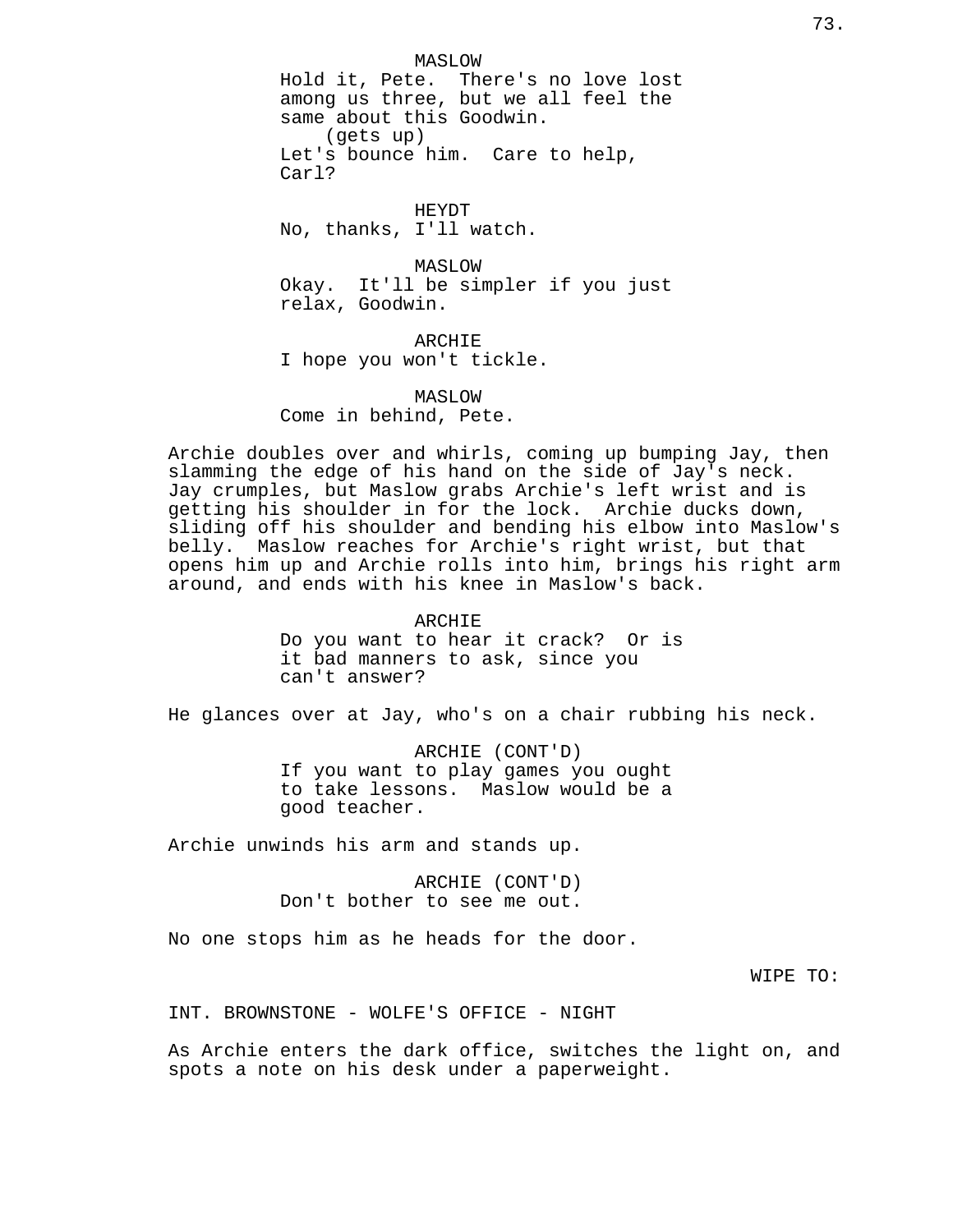ARCHIE'S VOICE-OVER It was after one when I got back to the old brownstone on West 35th Street, and found a note on my desk in Wolfe's handwriting, saying that Saul would be using the car for the day.

Archie goes to the safe, opens it and spots another note.

ARCHIE'S VOICE-OVER (CONT'D) He'd also give him a hundred dollars in expense money. If Wolfe saw fit to keep Saul's errand strictly private, he could eat wormy old corn boiled in water before I'd ask him.

Archie slams the safe shut, turns off the light and walks out.

INT. BROWNSTONE - DINING ROOM - DAY

hours.

Archie comes in as Fritz dishes shrimp from a casserole.

WOLFE Good afternoon. That forty dollars on your desk can be returned to the safe. Saul had no expenses and I gave him sixty dollars for his six

#### ARCHIE

His daily minimum is eighty.

WOLFE

He wouldn't take eighty. He didn't want to take anything, since this is our personal affair, but I insisted. This shrimp Bordelaise is without onions but has some garlic. I think an improvement, but Fritz and I invite your opinion.

Archie takes his place. And as Fritz serves him:

ARCHIE'S VOICE-OVER I was supposed to demand to know where and how Saul spent the six hours. So I wouldn't explode, I would eat shrimp Bordelaise without onions but garlic and like it.

INT. BROWNSTONE - WOLFE'S OFFICE - NIGHT

Archie is at his desk, reading the paper, when he hears something unusual.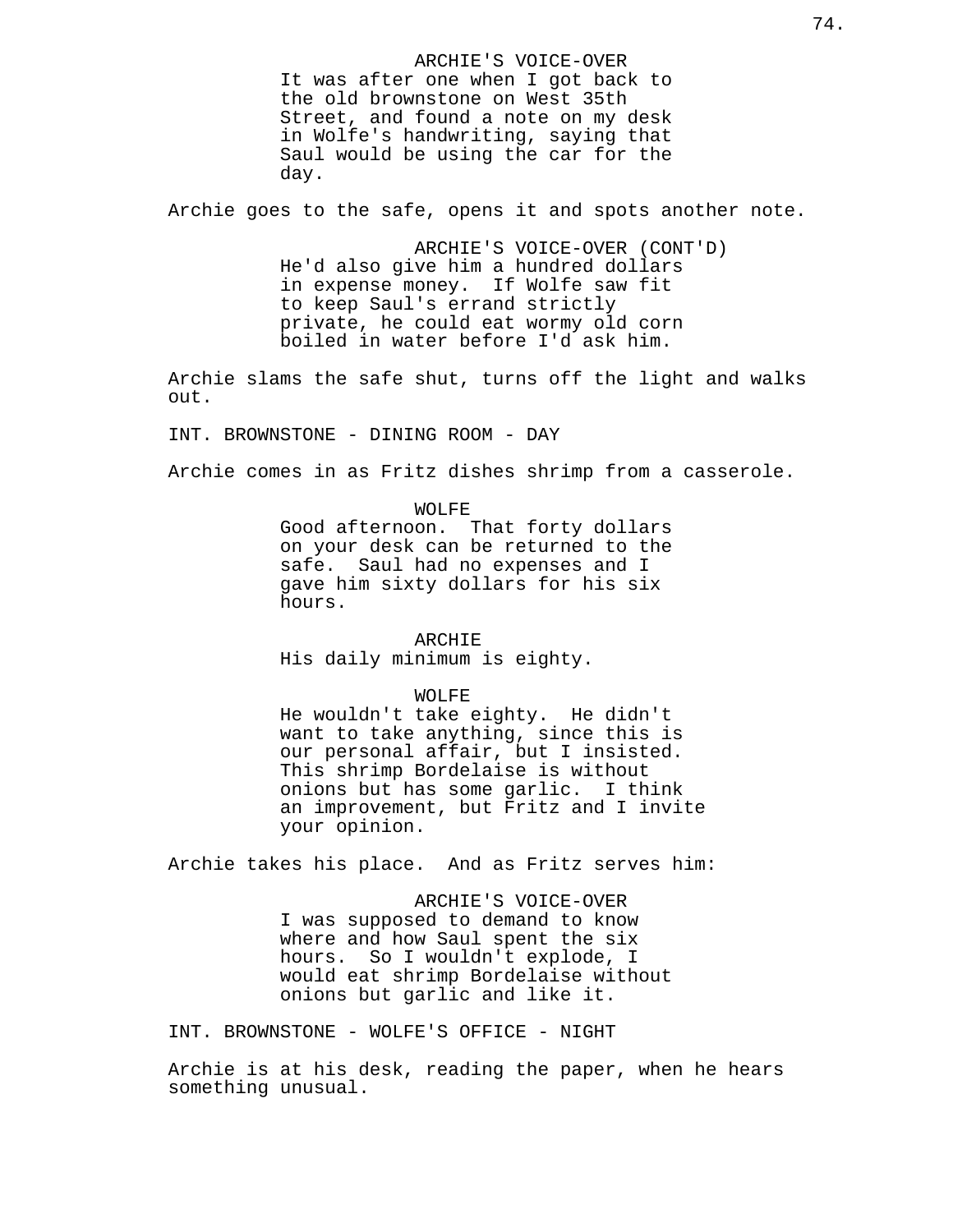ARCHIE'S VOICE-OVER I was at my desk reading the evening edition of the Gazette when I heard something I couldn't believe.

He drops the paper and looks at his watch. Then he gets up and goes into:

INT. BROWNSTONE - ENTRY HALL -DAY

Where he sees the elevator descending.

ARCHIE'S VOICE-OVER The elevator. At half-past-five. That was unprecedented. He never did that. Once in the plant rooms he stuck there for two hours, no matter what.

Wolfe emerges.

WOLFE The corn. Has it come?

ARCHIE Being finicky about grub is all right, up to a point, but there's a limit.

WOLFE A possibility occurred to me. When it comes -- if it comes -- no. I'll see for myself. The possibility is remote, but it would be--

That's when the doorbell RINGS.

ARCHIE Here it is, good timing.

When Archie opens the door, Wolfe is beside him. A SKINNY MAN, DELBERT PALMER, with pants too big for him and wearing a bright green shirt, stands at the door holding the carton.

> DELBERT Nero Wolfe? Got your corn.

WOLFE Did you pick this?

DELBERT Hell no, McLeod did.

WOLFE Did you pack it in the carton?

DELBERT

(MORE)

No, he did.

75.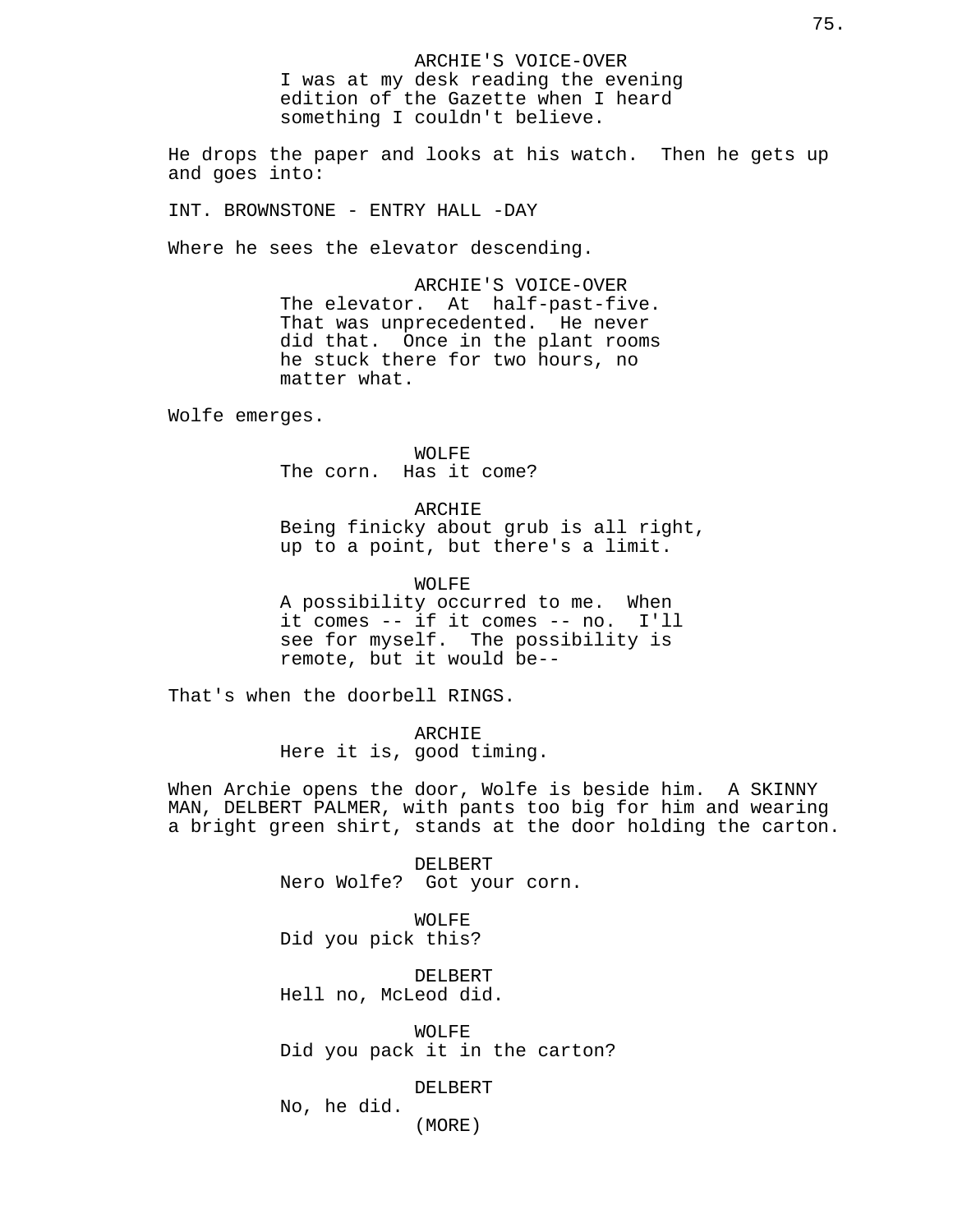Wolfe ignores that. He bends down, lifts the carton by the cord, and heads for his office. Archie follows.

You just ask questions from habit,

INT. BROWNSTONE - WOLFE'S OFFICE -DAY

huh?

Wolfe sets the carton on his desk then turns to Archie as he enters.

> WOLFE Get Mr. Cramer.

Archie goes to the phone and dials.

ARCHIE Inspector Cramer please... this is Archie Goodwin, calling for Nero Wolfe... Hold on, Inspector.

Wolfe picks up the extension.

WOLFE

Mr. Cramer, I must ask a favor. I have here in my office a carton which has just been delivered to me. It is supposed to contain corn. Perhaps it does. But it is conceivable that it contains dynamite and a contraption will detonate it when the cord is cut and the flaps raised... will you please notify the proper person without delay?

Wolfe hangs up, then hands Archie a SHEET OF PAPER.

WOLFE (CONT'D) You might want to glance at this while we're waiting. (then, glaring at carton:) Confound it! We'll get some corn somewhere before this season ends.

And we WIPE TO:

INT. BROWNSTONE - WOLFE'S OFFICE - DAY

Where Wolfe is ignoring the package that now sits on the red chair. Archie follows Cramer in.

> ARCHIE If you touch it and it goes off we can sue you for damages.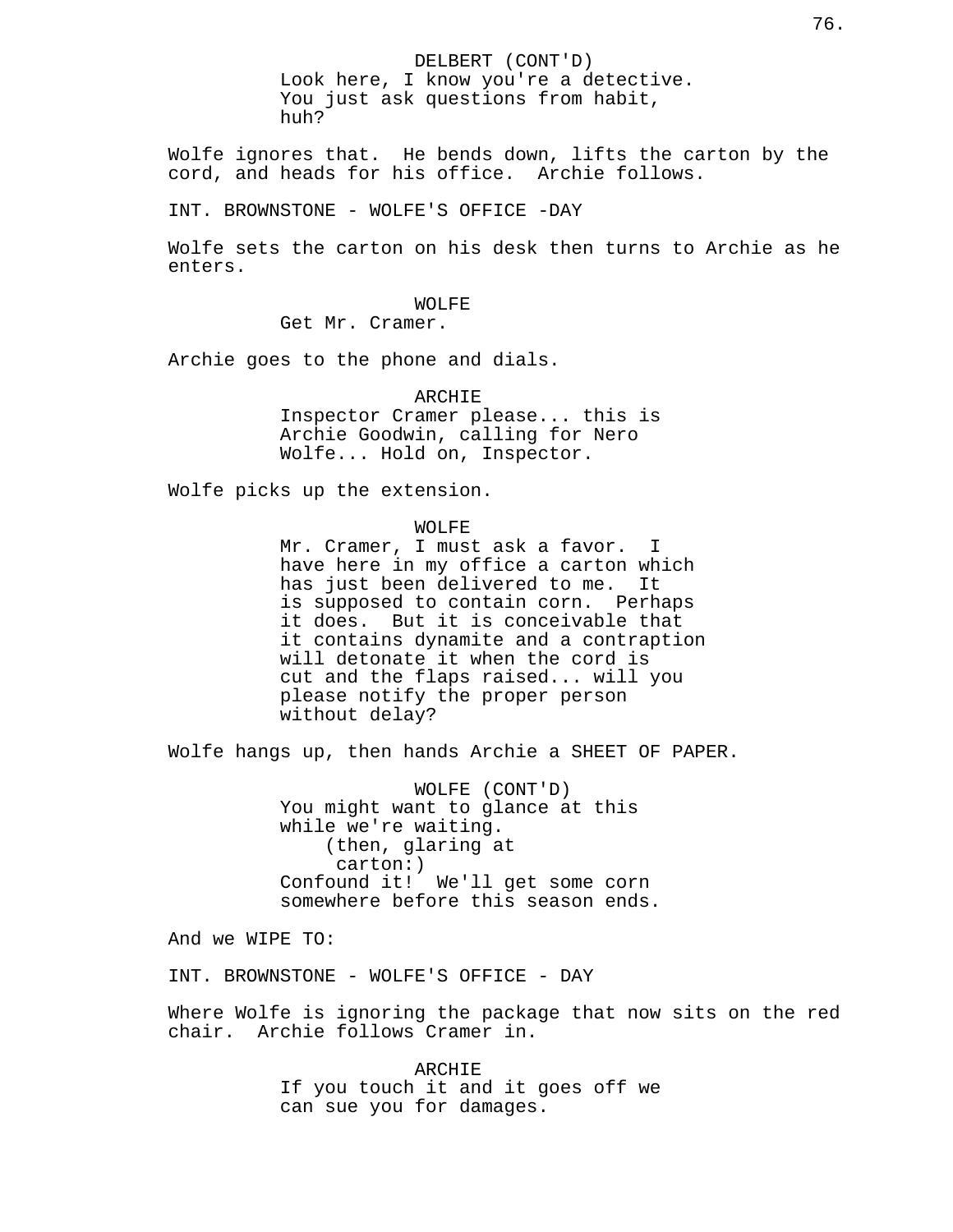CRAMER You couldn't pay me to touch it, I'm here to make sure nobody else does. The bomb squad is right behind me. (to Wolfe)

What is this, a gag?

## WOLFE

It may be a bugaboo, but I'm not crying wolf. I can tell you nothing until we know what's in the carton.

CRAMER The hell you can't. Why do you think it's dynamite?

That's when the DOORBELL RINGS. Archie goes to get it.

INT. BROWNSTONE - ENTRY HALL - DAY

Archie opens the door. It's the BOMB SQUAD guy, in uniform.

ARCHIE

Bomb squad?

The guy nods and Archie leads them in to:

INT. BROWNSTONE - WOLFE'S OFFICE - DAY

The bomb squad guy enters, Cramer gestures at the box, and the bomb guy kneels by the chair, putting his ear against the box. Then he checks the string, then cracks open the lid of the box as much as he can without disturbing the string and peers in. He signals to Cramer -- bad news -- then eases his fingers under the box and gently lifts it up.

> ARCHIE The guy who brought it in here carried it by the cord.

The bomb squad member, moving as quickly and gently as he can, ignores Archie as he leaves. Cramer turns to Wolfe.

> CRAMER If you had opened that carton, they wouldn't have found all the pieces. You didn't think it was dynamite, you knew it was. Talk.

Wolfe, his lips tight, is breathing hard.

WOLFE Not me. It would have been Archie or Fritz, or both of them. And of course my house. (MORE)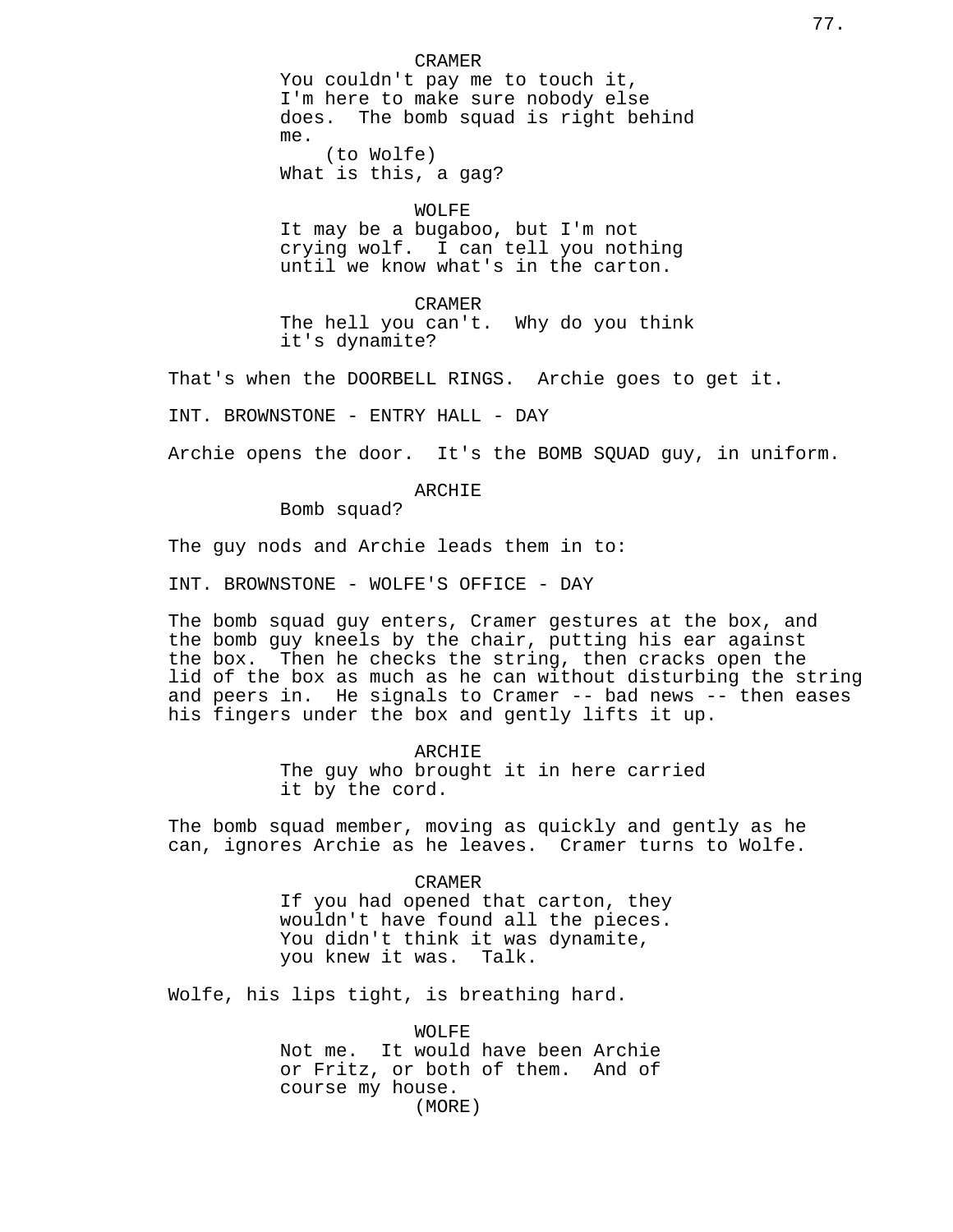WOLFE (CONT'D) The possibility occurred to me and I came down, barely in time. Three minutes later... Pfui. That man is a blackguard. Wolfe shakes his head, as if getting rid of a fly. WOLFE (CONT'D) Well. Shortly after ten o'clock last evening I sent for Saul Panzer. When he came  $-$ CRAMER Who put that dynamite in that carton? WOLFE I'm telling you. When he came I had him type something on a sheet of paper and told him to drive it to Duncan McLeod's farm this morning and give it to Mr. McLeod. Archie. You have the copy. Archie takes the paper from his pocket and hands it to Cramer. ARCHIE Memorandum from Nero Wolfe to Duncan McLeod. CRAMER (reading:) "I suggest you should have in readiness acceptable answers to the following questions if and when they are asked: INT. BARN - DAY As a grim-faced McLeod reads the letter... CRAMER'S VOICE "When did Kenneth Barker tell you that your daughter was pregnant and he was responsible?" ..tosses the letter aside, opens a crate with a crowbar and takes out STICKS OF DYNAMITE. BACK TO SCENE Cramer scans the rest of the document, then looks at Wolfe. CRAMER When did you figure this out?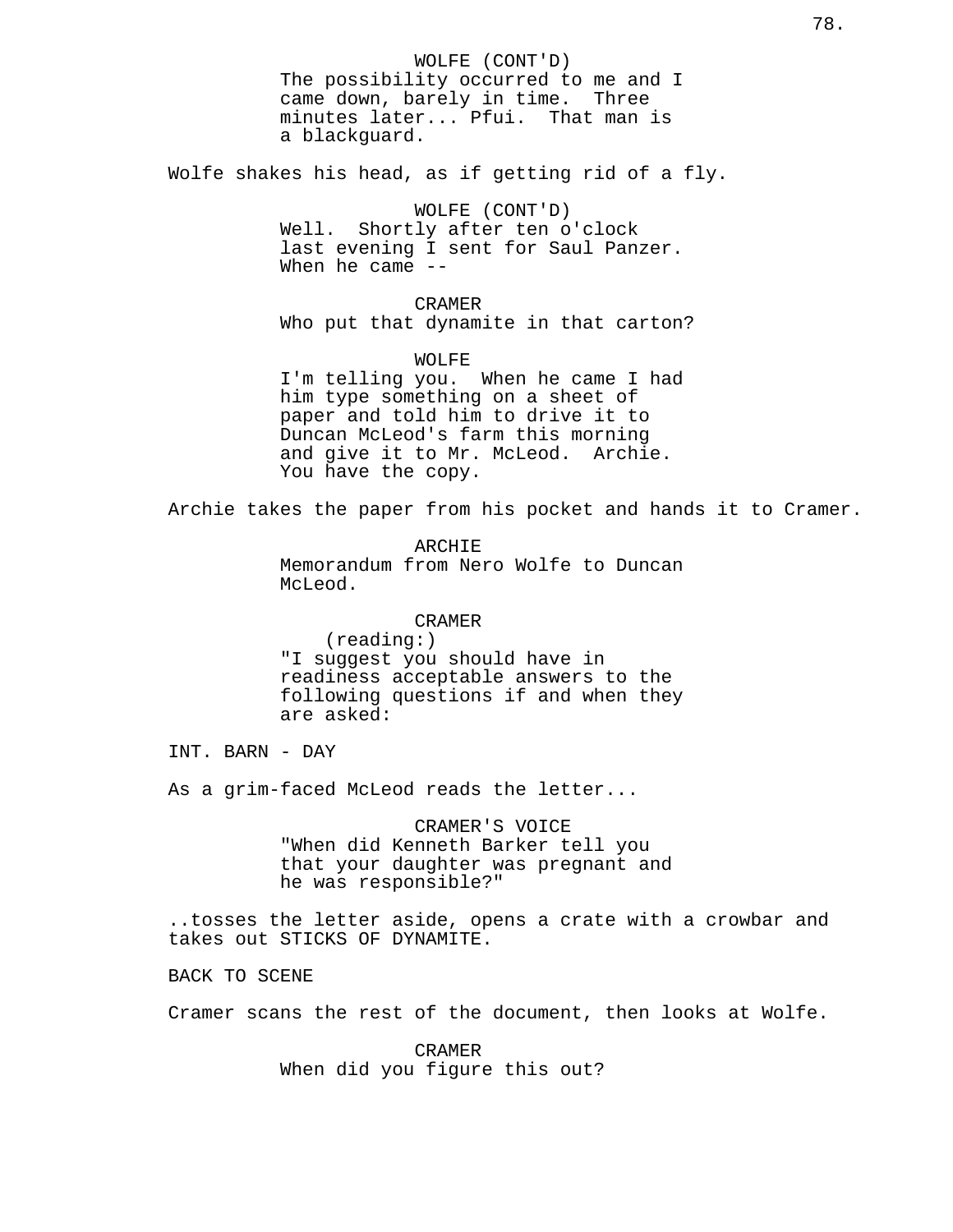WOLFE

It's a question of interpretation, not of knowledge.

CRAMER So you decided to share your interpretation with him, instead of me.

WOLFE I prefer to put it that I decided not to decide.

Cramer snatches up the phone.

CRAMER

(into phone) Purley? Get the sheriff's office. Ask him to pick up Duncan McLeod and hold him for murder. And tell him to watch it -- McLeod may be rough.

He hangs up and turns back to Wolfe and reads from the paper again.

> CRAMER (CONT'D) "Question two:"

INT. BARN - DAY

AS McLeod arranges a LARGE PILE of dynamite and wires it all together.

> CRAMER'S VOICE "Where did you get the piece of pipe? Was it on your premises?"

BACK TO SCENE

# WOLFE

Any man, sufficiently provoked, might plan to kill, but very few men would choose a massive iron bludgeon for a weapon to carry through the streets. Seeing Mr. Heydt, Mr. Maslow, and Mr. Jay I thought it highly improbable that any of them would. But a countryman might.

## CRAMER

"Question three:"

INT. BARN - DAY

As McLeod attaches a DETONATOR to the dynamite.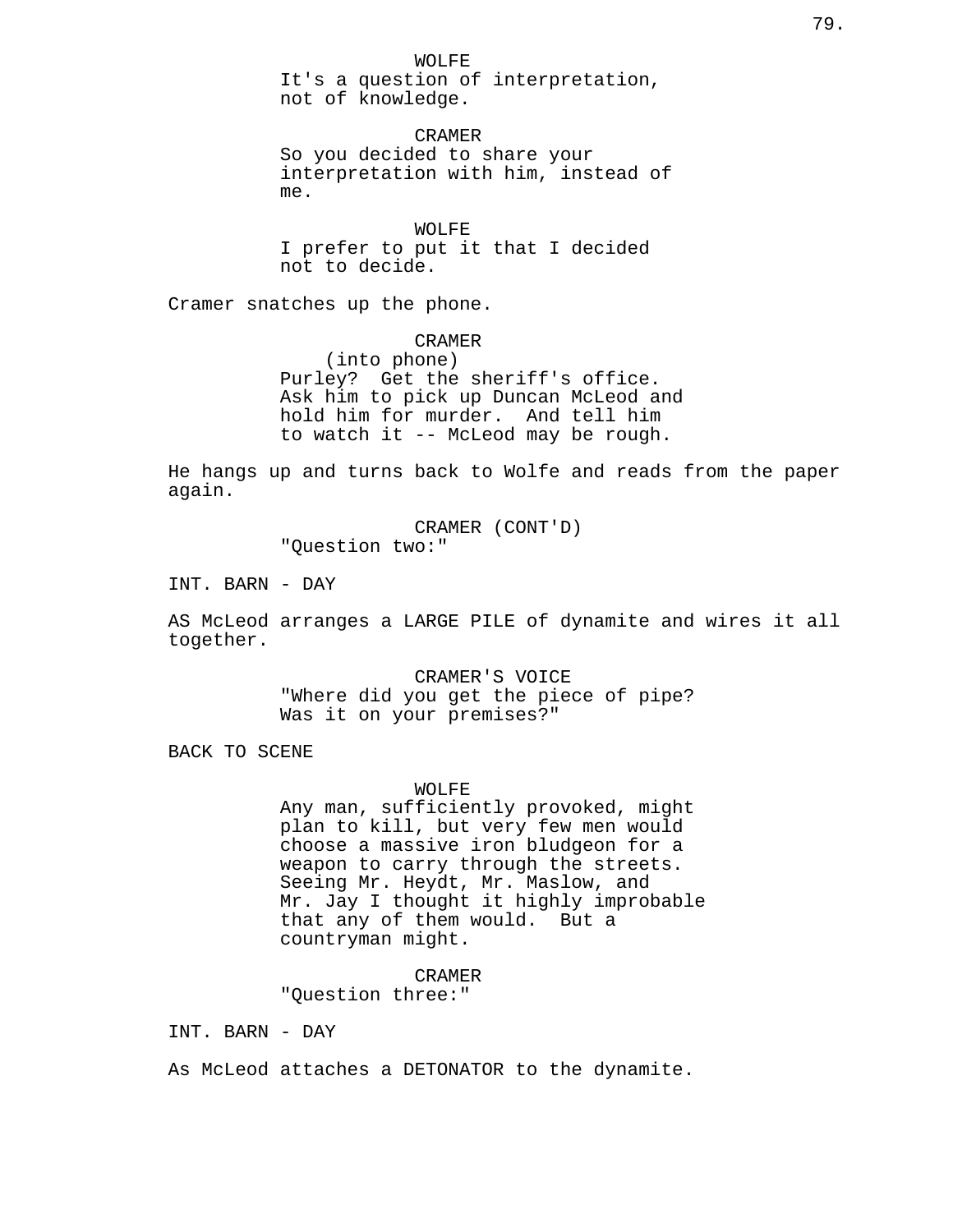BACK TO SCENE

### WOLFE

You read the affidavit. When I asked Miss Mcleod which of the three men might have killed Mr. Barker, how did she answer me?

CRAMER She said 'they didn't.'

#### WOLFE

Didn't you think that significant? She stated as a fact that none of them had. And there was only one way she could know they hadn't, with such certainty in her words and voice and manner. She knew who had.

Cramer crumples the paper in disgust. That's when the phone rings. Archie answers it, then hands it to Cramer.

ARCHIE

Stebbins.

Cramer listens, growls, and hangs up.

CRAMER About an hour ago, Duncan McLeod sat or stood or lay on a pile of dynamite.

INT. BARN - DAY

As McLeod PRESSES the detonator.

CRAMER'S VOICE They've got his head and some other pieces.

BACK TO SCENE

Cramer waits for the news to sink in, then:

CRAMER You knew all along it was McLeod, didn't you?

WOLFE Not certain knowledge. A reasoned conclusion.

CRAMER

How?